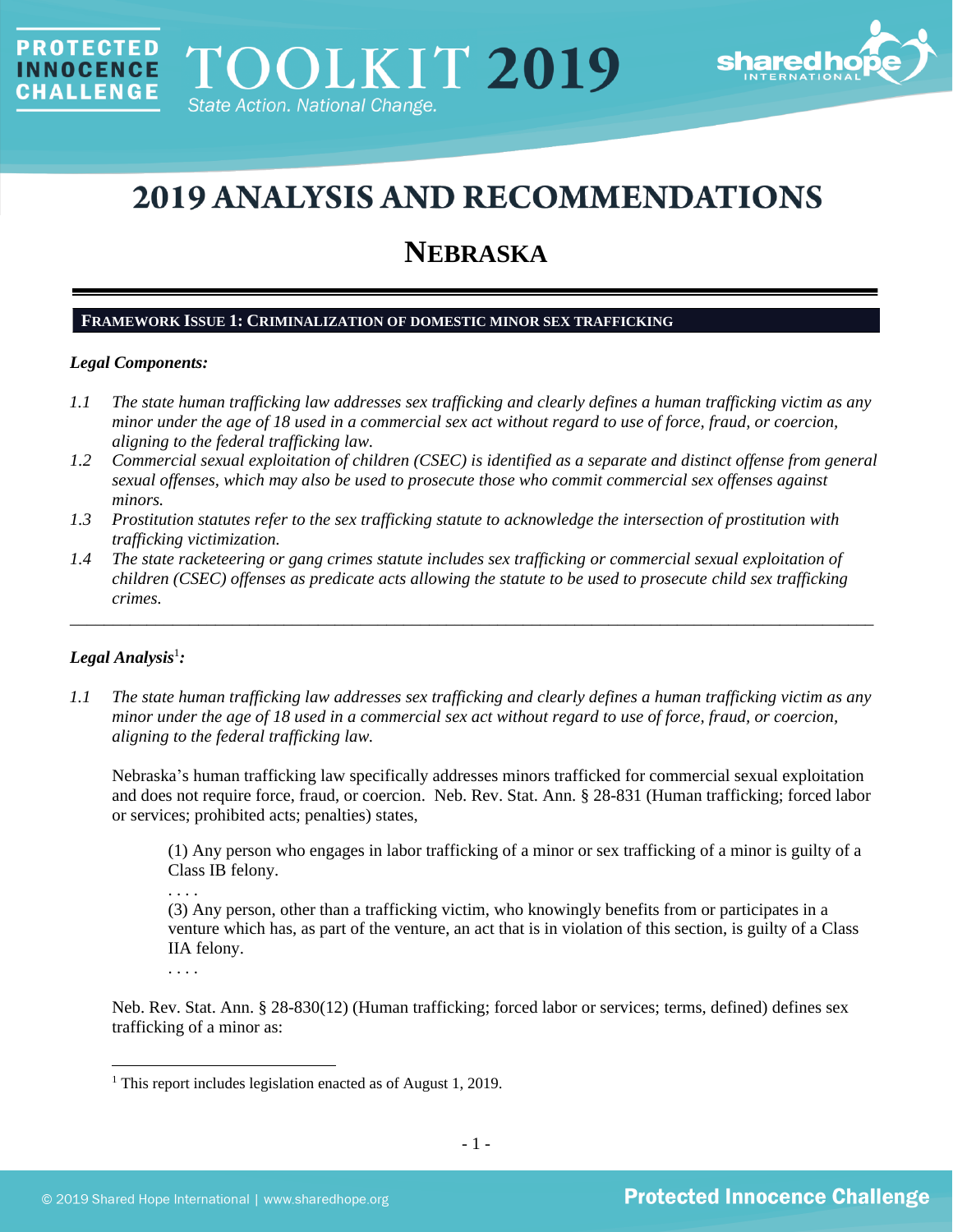knowingly recruiting, enticing, harboring, transporting, providing, soliciting, or obtaining by any means or knowingly attempting to recruit, entice, harbor, transport, provide, solicit, or obtain by any means a minor for the purpose of having such minor engage in commercial sexual activity, $2$  sexually explicit performance,<sup>3</sup> or the production of pornography or to cause or attempt to cause a minor to engage in commercial sexual activity, sexually explicit performance, or the production of pornography.

A Class IB felony is punishable by imprisonment for 20 years to life, while a Class IIA felony is punishable by imprisonment for up to 20 years. Neb. Rev. Stat. Ann. § 28-105(1) (Felonies; classification of penalties; sentences; where served; eligibility for probation). Additional penalties related to property forfeiture are available for human trafficking offenses or crimes committed in the furtherance of human trafficking. Neb. Rev. Stat. Ann. § 25-21,302 (Property used in commission of certain crimes; forfeiture; proceeding; confiscating authority; duties; seizure of property; proceedings; petition; Attorney General; duties; answer; hearing; disposition of proceeds).

*1.2 Commercial sexual exploitation of children (CSEC) is identified as a separate and distinct offense from general sexual offenses, which may also be used to prosecute those who commit commercial sex offenses against minors.*

Nebraska has several statutes specifically criminalizing CSEC, including the following:

1. Neb. Rev. Stat. Ann. § 28-707<sup>4</sup> (Child abuse; privileges not available; penalties) states,

<span id="page-1-0"></span>(1) A person commits child abuse if he or she knowingly, intentionally, or negligently causes or permits a minor child to be:

(d) Placed in a situation to be sexually exploited through sex trafficking of a minor as defined in section 28-830 or by allowing, encouraging, or forcing such minor child to engage in debauchery, public indecency, or obscene or pornographic photography, films, or depictions . . . .

. . . . . . . .

. . . .

(3) Child abuse is a Class I misdemeanor if the offense is committed negligently and does not result in serious bodily injury as defined in section 28-109<sup>5</sup> or death.

(4) Child abuse is a Class IIIA felony if the offense is committed knowingly and intentionally and does not result in serious bodily injury as defined in section 28-109 or death.

(5) Child abuse is a Class IIIA felony if the offense is committed negligently<sup>6</sup> and results in serious bodily injury as defined in section 28-109.

(6) Child abuse is a Class IIA felony if the offense is committed negligently and results in the death of such child.

<sup>2</sup> "Commercial sex act" is defined as "any sex act on account of which anything of value is given, promised to, or received by any person." Neb. Rev. Stat. Ann. § 28-830(2).

<sup>&</sup>lt;sup>3</sup> "Sexually explicit performance" is defined as "a live or public play, dance, show, or other exhibition intended to arouse or gratify sexual desire or to appeal to prurient interests." Neb. Rev. Stat. Ann. § 28-830(13).

<sup>&</sup>lt;sup>4</sup> The text of Neb. Rev. Stat. Ann. § 28-707 cited here and elsewhere in this report includes amendments made by the enactment of Legislative Bill 519 during the 106th Legislature of the State of Nebraska (effective September 6, 2019).  $5$  Neb. Rev. Stat. Ann. § 28-109(21) (Terms, defined) defines "serious bodily injury" as "bodily injury which involves a substantial risk of death, or which involves substantial risk of serious permanent disfigurement, or protracted loss or impairment of the function of any part or organ of the body."

<sup>6</sup> Neb. Rev. Stat. Ann. § 28-707(9) defines "negligently" as referring to "criminal negligence and means that a person knew or should have known of the danger involved and acted recklessly, as defined in section 28-109, with respect to the safety or health of the minor child."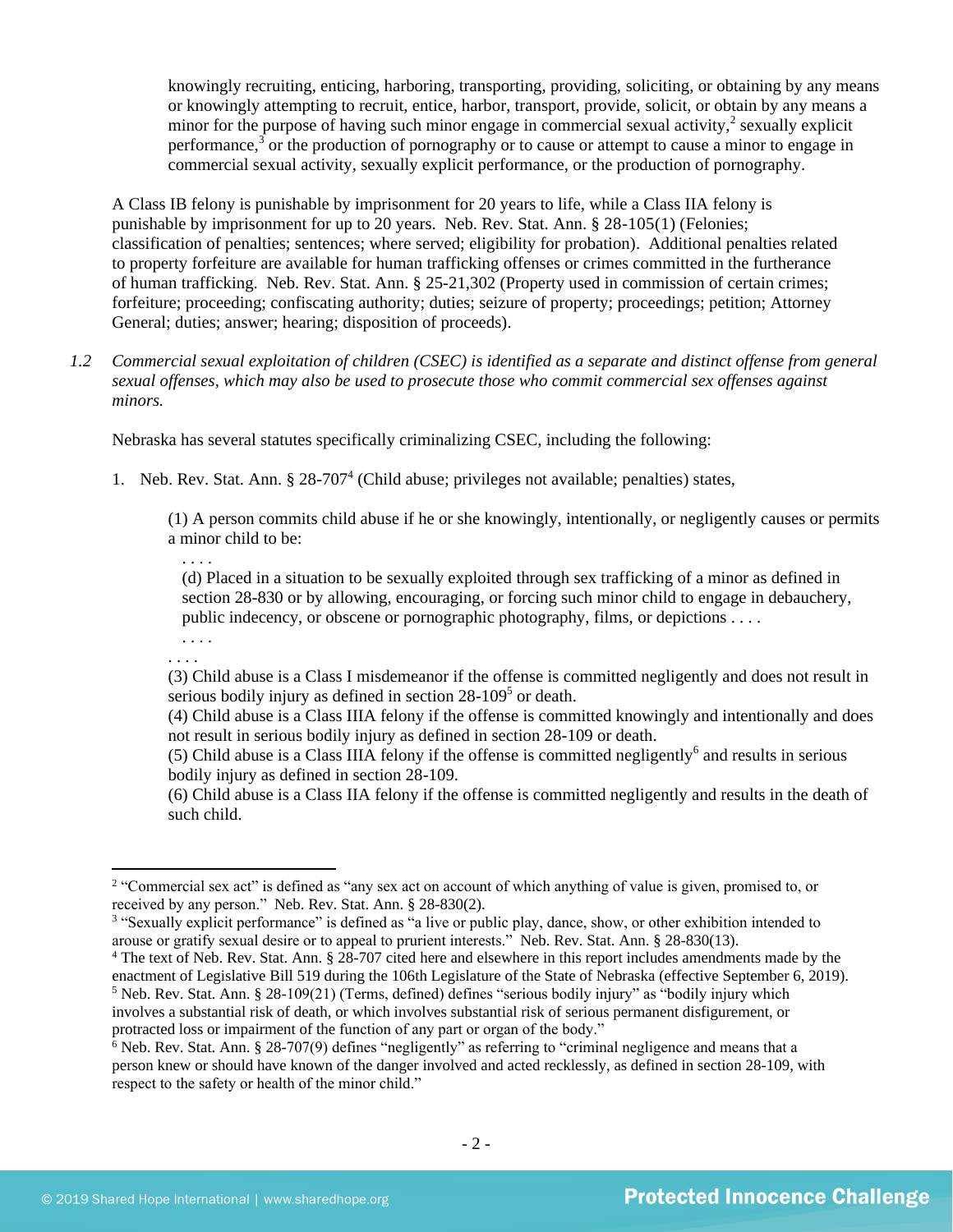(7) Child abuse is a Class II felony if the offense is committed knowingly and intentionally and results in serious bodily injury as defined in such section.

(8) Child abuse is a Class IB felony if the offense is committed knowingly and intentionally and results in the death of such child.

(9) For purposes of this section, negligently refers to criminal negligence and means that a person knew or should have known of the danger involved and acted recklessly, as defined in section 28-109, with respect to the safety or health of the minor child.

Pursuant to Neb. Rev. Stat. Ann. § 28-106(1), a Class I misdemeanor is punishable by imprisonment up to 1 year, a fine not to exceed \$1,000, or both. A Class IIIA felony is punishable by imprisonment up to 3 years and 18 months post-release supervision, a fine not to exceed \$10,000, or both; a Class II felony is punishable by imprisonment for 1–50 years; and a Class IB felony is punishable by imprisonment for 20 years to life. Neb. Rev. Stat. Ann. § 28-105(1) (Felonies; classification of penalties; sentences; where served; eligibility for probation).

2. Neb. Rev. Stat. Ann. § 28-1463.03(3), (4) (Child Pornography Prevention Act) states,

<span id="page-2-1"></span>(3) It shall be unlawful for a person to knowingly employ, force, authorize, induce, or otherwise cause a child to engage in any visual depiction of sexually explicit conduct<sup>7</sup> which has a child<sup>8</sup> as one of its participants or portrayed observers.

<span id="page-2-0"></span>(4) It shall be unlawful for a parent, stepparent, legal guardian, or any person with custody and control of a child, knowing the content thereof, to consent to such child engaging in any visual depiction of sexually explicit conduct which has a child as one of its participants or portrayed observers.

A conviction under this statute by a person 18 years of age or younger is punishable as a Class III felony punishable by imprisonment for up to 4 years and 2 years post-release supervision, a fine not to exceed \$25,000, or both, while a violation by a person 19 years of age or older is a Class ID felony<sup>9</sup> punishable by imprisonment for 3–50 years. Neb. Rev. Stat. Ann. §§ 28-1463.04(1), (2), 28-105(1). A conviction under this statute is punishable as a Class IC felony<sup>10</sup> by imprisonment for  $5-50$  years, however, if a person has a prior conviction under this statute or a number of other specific statutes.<sup>11</sup> Neb. Rev. Stat. Ann. §§ 28-1463.04(3), 28-105(1).

- (b) real or simulated masturbation;
- (c) real or simulated sadomasochistic abuse;
- (d) erotic fondling;
- (e) erotic nudity; or

(f) real or simulated defecation or urination for the purpose of sexual gratification or sexual stimulation of one or more of the persons involved.

<sup>&</sup>lt;sup>7</sup> Neb. Rev. Stat. Ann. § 28-1463.02(5) (Terms, defined) defines "sexually explicit conduct" as

<sup>(</sup>a) Real or simulated intercourse, whether genital-genital, oral-genital, anal-genital, or oral-anal between persons of the same or opposite sex or between a human and an animal or with an artificial genital;

<sup>&</sup>lt;sup>8</sup> Neb. Rev. Stat. Ann. § 28-1463.02(1) (Terms, defined) defines "child" as "in the case of a participant, . . . any person under the age of eighteen years and, in the case of a portrayed observer, . . . any person under the age of sixteen years."

<sup>&</sup>lt;sup>9</sup> According to Neb. Rev. Stat. Ann. § 28-105(1) (Felonies; classification of penalties; sentences; where served; eligibility for probation), Class IC and ID felonies are subject to mandatory minimum sentences of 5 and 3 years, respectively. Pursuant to Neb. Rev. Stat. Ann. § 28-105(4), "A person convicted of a felony for which a mandatory minimum sentence is prescribed shall not be eligible for probation."

<sup>10</sup> *See supra* note [9.](#page-2-0) 

<sup>11</sup> Pursuant to Neb. Rev. Stat. Ann. § 28-1463.04(3),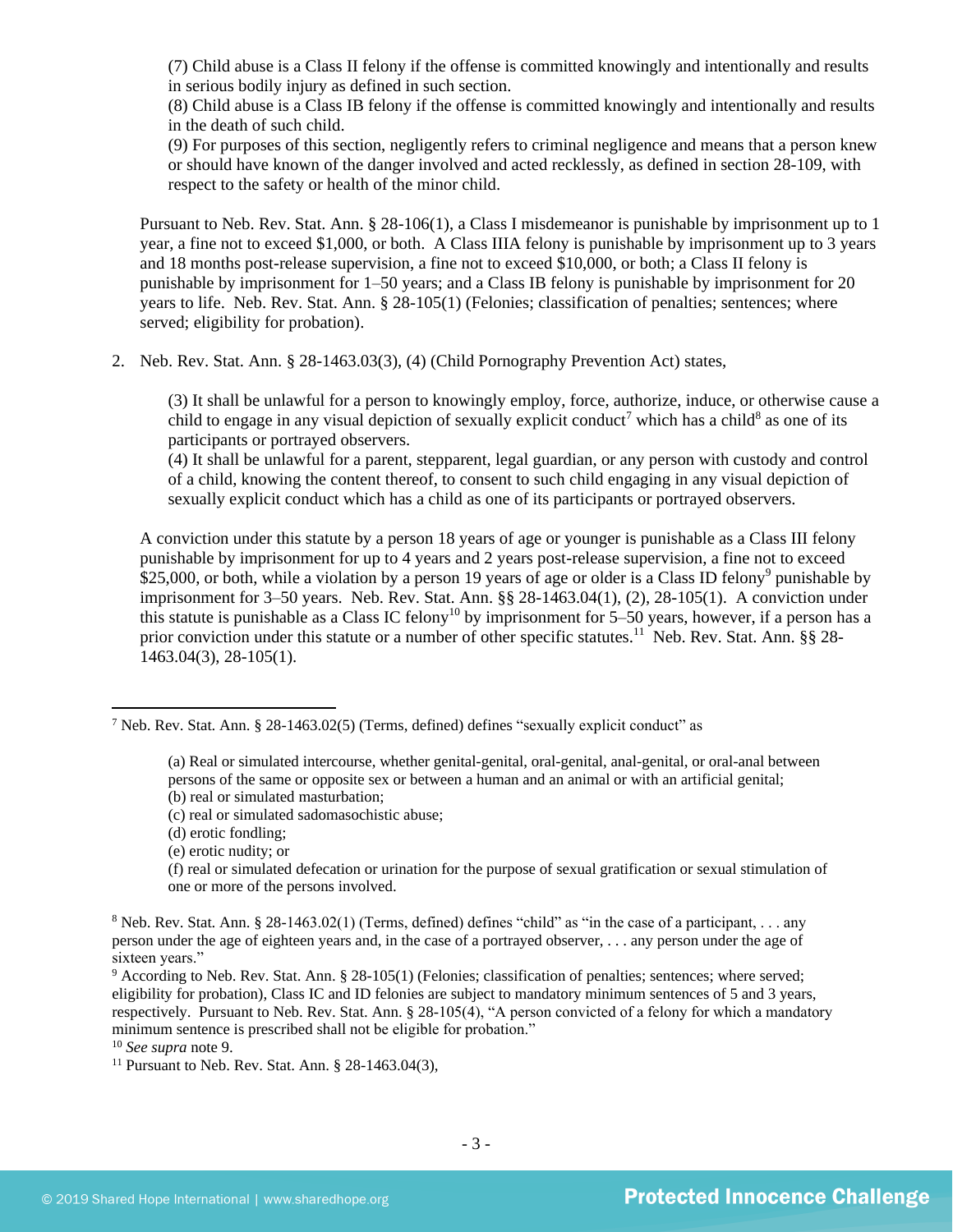- 3. Neb. Rev. Stat. Ann. § 28-802 (Pandering) states,
	- (1) A person commits pandering if such person:

(a) Entices another person to become a prostitute; or

(b) Procures or harbors therein an inmate for a house of prostitution or for any place where prostitution is practiced or allowed; or

(c) Inveigles, entices, persuades, encourages, or procures any person to come into or leave this state for the purpose of prostitution or debauchery; or

(d) Receives or gives or agrees to receive or give any money or other thing of value for procuring or attempting to procure any person to become a prostitute or commit an act of prostitution or come into this state or leave this state for the purpose of prostitution or debauchery.

(2) Pandering is a Class II felony for a first offense . . . .

A Class II felony is punishably by imprisonment for 1–50 years. Neb. Rev. Stat. Ann. §§ 28-802(2), 28- 105(1).

4. Neb. Rev. Stat. Ann. § 28-801.01 (Solicitation of prostitution) states,

(1) Any person who solicits another person not his or her spouse to perform any act of sexual contact or sexual penetration, as those terms are defined in section 28-318, in exchange for money or other thing of value, commits solicitation of prostitution.

(2) Any person convicted of violating subsection (1) of this section shall be punished as follows: (a) If such person has had no prior convictions, such person shall be guilty of a Class I misdemeanor and pay a fine of not less than two hundred fifty dollars, unless the person solicited is under the age of eighteen years, in which case such person violating this section shall be guilty of a Class IV felony. If the court places such person on probation, such order of probation shall include, as one of its conditions, the payment of a fine of not less than two hundred fifty dollars and such person shall satisfactorily attend and complete an appropriate mental health and substance abuse assessment conducted by a licensed mental health professional or substance abuse professional authorized to complete such assessment, and that such person shall satisfactorily attend and complete, at his or her own expense, an educational program designed to educate participants on the effect of prostitution on the participants' health, on the person solicited, and on the community . . . .

A Class IV felony is punishable by imprisonment up to 2 years, a fine not to exceed \$10,000, or both. Neb. Rev. Stat. Ann. § 28-105(1).

5. Neb. Rev. Stat. Ann. § 28-804 (Keeping a place of prostitution) states,

Any person who violates section 28-1463.03 and has previously been convicted of a violation of section 28-1463.03 or section 28-308 [Assault in the first degree], 28-309 [Assault in the second degree], 28-310 [Strangulation], 28-311 [Criminal child enticement], 28-313 [Kidnapping], 28-314 [False imprisonment in the first degree], 28-315 [False imprisonment in the second degree], 28-319 [Sexual assault; first degree], 28-319.01 [Sexual assault on a child; first degree], 28-320.01 [Sexual assault on a child; second or third degree], 28-813 [Obscene literature or material; prepares; distributes; promotes; penalty], 28-833 [Enticement by electronic communication device; penalty], or 28-1463.05 [Visual depiction of sexually explicit acts related to possession; violation; penalty] or subsection (1) or (2) of section 28-320 [Sexual assault; second or third degree; penalty] shall be guilty of a Class IC felony for each offense.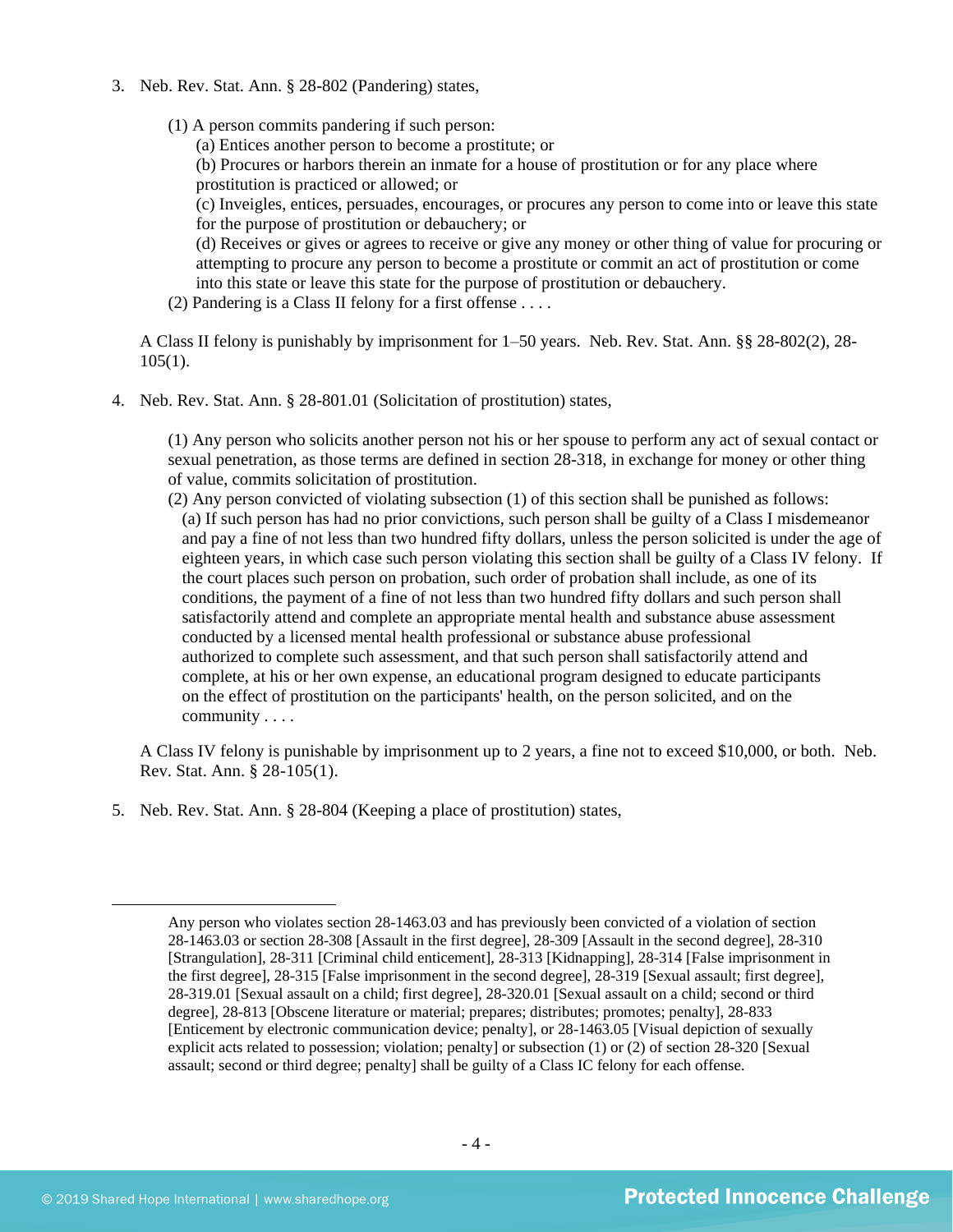(1) Any person who has or exercises control over the use of any place which offers seclusion or shelter for the practice of prostitution and who knowingly grants or permits the use of such place for the purpose of prostitution commits the offense of keeping a place of prostitution. (2) Keeping a place of prostitution is a Class IV felony, unless any person using such place for the

practice of prostitution is under the age of eighteen years, in which case any person convicted of keeping a place of prostitution shall be guilty of a Class III felony.

A Class IV felony is punishable by imprisonment up to 2 years, a fine not to exceed \$10,000, or both. Neb. Rev. Stat. Ann. § 28-105(1). A Class III felony punishable by imprisonment for up to 4 years and 2 years post-release supervision, a fine not to exceed \$25,0000, or both. Neb. Rev. Stat. Ann. § 28-105(1).

Several other laws, while not expressly commercial in nature, may also be applicable in cases involving the commercial sexual exploitation of a child. Some of those statutes are as follows:

- 1. Neb. Rev. Stat. Ann. § 28-805(1)(a) (Debauching a minor; penalty) <sup>12</sup> states, "(1) Any person not a minor commits the offense of debauching a minor if he or she shall debauch or deprave the morals of any boy or girl under the age of seventeen years by: (a) Lewdly inducing such boy or girl carnally to know any other person."<sup>13</sup> A conviction under Neb. Rev. Stat. Ann. § 28-805(1) is punishable as a Class I misdemeanor by imprisonment up to 1 year, a fine not to exceed \$1,000, or both. Neb. Rev. Stat. Ann. §§ 28-805(2), 28- 106(1).
- 2. Neb. Rev. Stat. Ann. § 28-833(1) (Enticement by electronic communication device; penalty) states,

<span id="page-4-0"></span>A person commits the offense of enticement by electronic communication<sup>14</sup> device if he or she is nineteen years of age or over and knowingly and intentionally utilizes an electronic communication device to contact a child under sixteen years of age or a peace officer who is believed by such person to be a child under sixteen years of age and in so doing:

(a) Uses or transmits any indecent, lewd, lascivious, or obscene language, writing, or sound;

- (b) Transmits or otherwise disseminates any visual depiction of sexually explicit conduct as defined in section [28-1463.02](http://nebraskalegislature.gov/laws/statutes.php?statute=28-1463.02) [Terms, defined];<sup>15</sup> or
- (c) Offers or solicits any indecent, lewd, or lascivious act.

A conviction under this statute is punishable as a Class IV felony by imprisonment up to 2 years, a fine not to exceed \$10,000, or both. Neb. Rev. Stat. Ann. §§ 28-833(2), 28-105(1).

3. Neb. Rev. Stat. Ann. § 28-319.01(1) (Sexual assault of a child; first degree; penalty) states,

A person commits sexual assault of a child in the first degree:

(a) When he or she subjects another person under twelve years of age to sexual penetration<sup>16</sup> and the actor is at least nineteen years of age or older; or

 $12$  This statute clearly implicates adults who solicit minors under the age of 17 to visit a house of prostitution for the purpose of the minor engaging in sexual penetration with a prostitute, but it is not clear whether this statute also implicates adult buyers or traffickers who solicit a minor under the age of 17 to enter a house of prostitution for purposes of engaging in sexual penetration with a buyer. Therefore, because it is possible that a violation of this statute may involve a commercial transaction, it has been listed as a CSEC offense.

<sup>&</sup>lt;sup>13</sup> See State v. Parmer, 313 N.W.2d 237, 240 (Neb. 1981) ("We therefore construe 'any other person' to mean any person other than the victim.").

<sup>&</sup>lt;sup>14</sup> For purposes of Neb. Rev. Stat. Ann. § 28-833, "electronic communication" is defined as "any device which, in its ordinary and intended use, transmits by electronic means writings, sounds, visual images, or data of any nature to another electronic communication device." Neb. Rev. Stat. Ann. § 28-833(4).

<sup>15</sup> *See supra* note [7.](#page-2-1) 

<sup>16</sup> Neb. Rev. Stat. Ann. § 28-318(6) (Terms, defined) states,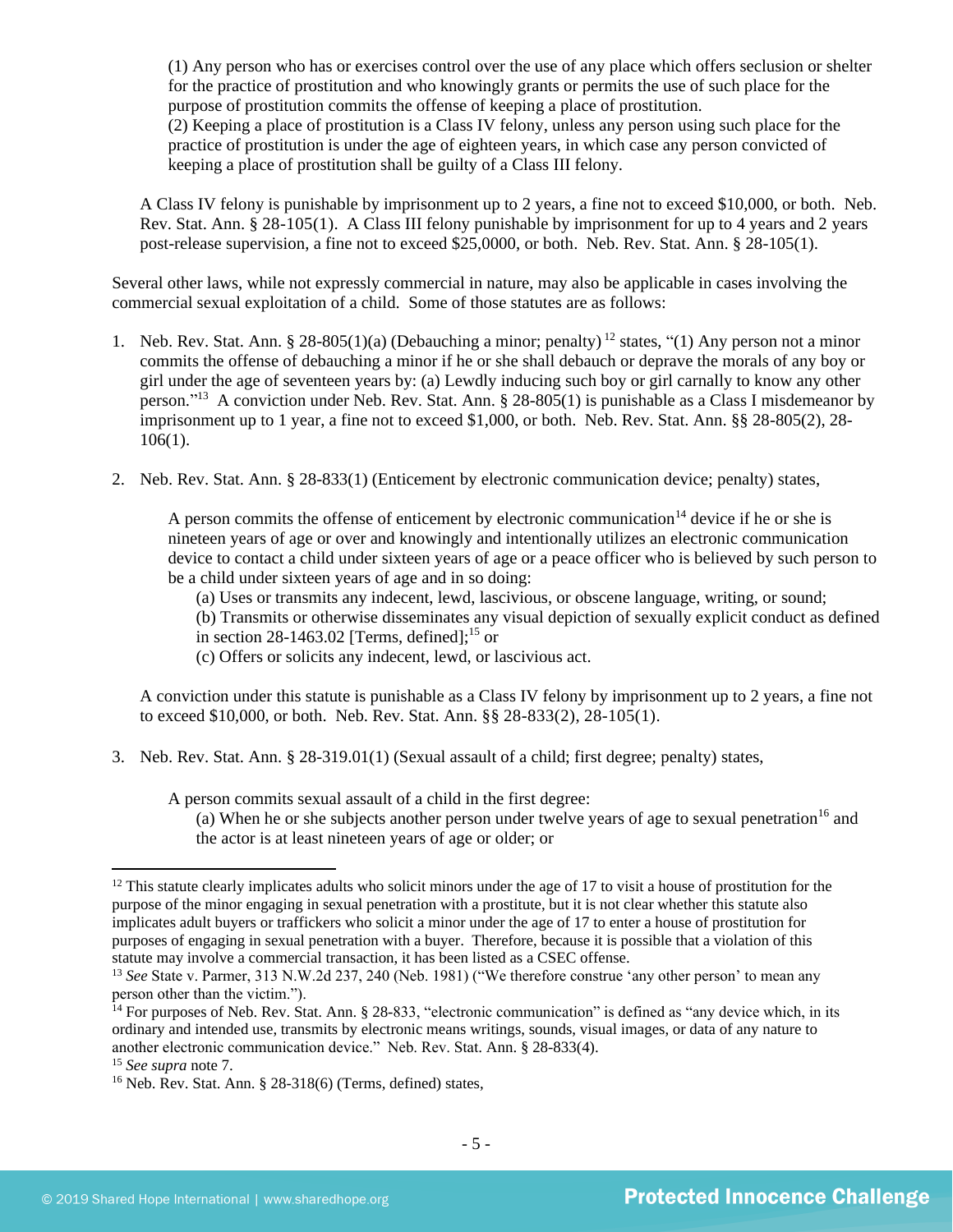(b) When he or she subjects another person who is at least twelve years of age but less than sixteen years of age to sexual penetration and the actor is twenty-five years of age or older.

A first conviction under this statute is punishable as a Class IB felony by imprisonment for 20 years to life. Neb. Rev. Stat. Ann.  $\S § 28-319.01(2), 28-105(1)$ . The penalty is enhanced to 25 years to life imprisonment, however, if an offender has a prior conviction under this statute or a number of other specific statutes.<sup>17</sup> Neb. Rev. Stat. Ann. §§ 28-319.01(3), 28-105(1).

4. Neb. Rev. Stat. Ann. § 28-320.01 (Sexual assault of a child; second or third degree; penalties) states,

(1) A person commits sexual assault of a child in the second or third degree if he or she subjects another person fourteen years of age or younger to sexual contact<sup>18</sup> and the actor is at least nineteen years of age or older.

(2) Sexual assault of a child is in the second degree if the actor causes serious personal injury to the victim. Sexual assault of a child in the second degree is a Class II felony for the first offense. (3) Sexual assault of a child is in the third degree if the actor does not cause serious personal injury to the victim. Sexual assault of a child in the third degree is a Class IIIA felony for the first offense. . . . .

Sexual penetration means sexual intercourse in its ordinary meaning, cunnilingus, fellatio, anal intercourse, or any intrusion, however slight, of any part of the actor's or victim's body or any object manipulated by the actor into the genital or anal openings of the victim's body which can be reasonably construed as being for nonmedical, nonhealth, or nonlaw enforcement purposes. Sexual penetration shall not require emission of semen.

The text of Neb. Rev. Stat. Ann. § 28-318 cited here and elsewhere in this report includes amendments made by the enactment of Legislative Bill 519 during the 106th Legislature of the State of Nebraska (effective September 6, 2019).

<sup>17</sup> Neb. Rev. Stat. Ann. § 28-319.01(3) states,

Any person who is found guilty of sexual assault of a child in the first degree under this section and who has previously been convicted (a) under this section, (b) under section 28-319 of first degree or attempted first degree sexual assault, (c) under section 28-320.01 before July 14, 2006, of sexual assault of a child or attempted sexual assault of a child, (d) under section 28-320.01 on or after July 14, 2006, of sexual assault of a child in the second or third degree or attempted sexual assault of a child in the second or third degree, or (e) in any other state or federal court under laws with essentially the same elements as this section, section 28-319, or section 28-320.01 as it existed before, on, or after July 14, 2006, shall be guilty of a Class IB felony with a mandatory minimum sentence of twenty-five years in prison.

 $18$  Neb. Rev. Stat. Ann. § 28-318(5) defines "sexual contact" as

the intentional touching of the victim's sexual or intimate parts or the intentional touching of the victim's clothing covering the immediate area of the victim's sexual or intimate parts. Sexual contact also means the touching by the victim of the actor's sexual or intimate parts or the clothing covering the immediate area of the actor's sexual or intimate parts when such touching is intentionally caused by the actor. Sexual contact includes only such conduct which can be reasonably construed as being for the purpose of sexual arousal or gratification of either party. Sexual contact also includes the touching of a child with the actor's sexual or intimate parts on any part of the child's body for purposes of sexual assault of a child under sections 28- 319.01 [Sexual assault of a child; first degree; penalty] and 28-320.01 [Sexual assault of a child; second or third degree; penalties];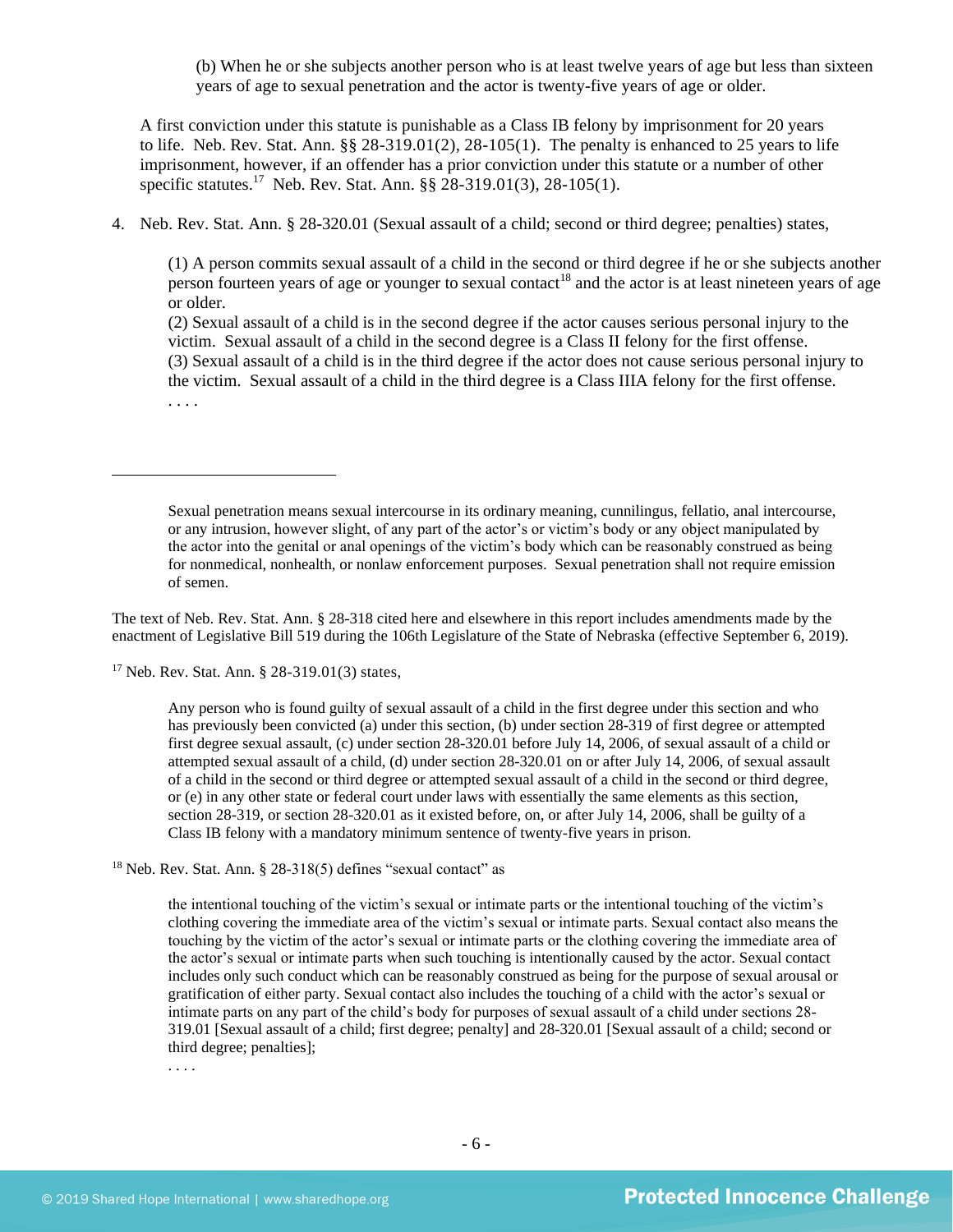A first conviction for second degree sexual assault of a child is punishable as a Class II felony by imprisonment for 1–50 years. Neb. Rev. Stat. Ann. §§ 28-320.01(2), 28-105(1). A conviction is punishable as a class IC felony by imprisonment for 5–50 years, however, if a person has a prior conviction under this statute or a number of other specific statutes.<sup>19</sup> Neb. Rev. Stat. Ann. §§ 28-320.01(4), 28-105(1). A first conviction for third degree sexual assault of a child is a Class IIIA felony is punishable by imprisonment up to 3 years and 18 months post-release supervision, a fine not to exceed \$10,000, or both. Neb. Rev. Stat. Ann. §§ 28-320.01(3), 28-105(1). A conviction is punishable as a class IC felony punishable by imprisonment for 5–50 years, however, if a person has a prior conviction under this statute or a number of other specific statutes.<sup>20</sup> Neb. Rev. Stat. Ann.  $\S § 28-320.01(5)$ , 28-105(1).

5. Neb. Rev. Stat. Ann. § 28-320.02(1) (Sexual assault; use of electronic communication device; prohibited acts; penalties) states,

No person shall knowingly solicit, coax, entice, or lure (a) a child sixteen years of age or younger or (b) a peace officer who is believed by such person to be a child sixteen years of age or younger, by means of an electronic communication device as that term is defined in section 28-833, to engage in an act which would be in violation of section [28-319](http://nebraskalegislature.gov/laws/statutes.php?statute=28-319) [Sexual assault; first degree; penalty], [28-319.01](http://nebraskalegislature.gov/laws/statutes.php?statute=28-319.01) [Sexual assault of a child; first degree; penalty], or [28-320.01](http://nebraskalegislature.gov/laws/statutes.php?statute=28-320.01) [Sexual assault of a child; second or third degree; penalties] or subsection (1) or (2) of section [28-320](http://nebraskalegislature.gov/laws/statutes.php?statute=28-320) [Sexual assault; second or third degree; penalty].<sup>21</sup>

A conviction under this statute is punishable as a Class ID felony by imprisonment for 3–50 years. Neb. Rev. Stat. Ann. §§ 28-320.02(2), 28-105(1). A conviction is punishable as a Class IC felony by imprisonment for 5–50 years, however, if a person has a prior conviction under this or other specific statutes.<sup>22</sup> Neb. Rev. Stat. Ann. §§ 28-320.02(2), 28-105(1).

<sup>20</sup> Pursuant to Neb. Rev. Stat. Ann. § 28-320.01(5),

Any person who is found guilty of third degree sexual assault of a child under this section and who has previously been convicted (a) under this section, (b) under section 28-319 of first degree or attempted first degree sexual assault, (c) under section 28-319.01 for first degree or attempted first degree sexual assault of a child, or (d) in any other state or federal court under laws with essentially the same elements as this section, section 28-319, or 28-319.01 shall be guilty of a Class IC felony.

<sup>21</sup> Neb. Rev. Stat. Ann. § 28-320.02(1) also states, "A person shall not be convicted of both a violation of this subsection and a violation of section 28-319, 28-319.01, or 28-320.01 or subsection (1) or (2) of section 28-320 if the violations arise out of the same set of facts or pattern of conduct and the individual solicited, coaxed, enticed, or lured under this subsection is also the victim of the sexual assault under section 28-319, 28-319.01, or 28-320.01 or subsection  $(1)$  or  $(2)$  of section  $28-320$ ."

<sup>22</sup> Neb. Rev. Stat. Ann. § 28-320.02(2) states,

If a person who violates this section has previously been convicted of a violation of this section or section 28-308 [Assault in the first degree), 28-309 [Assault in the second degree], 28-310 [Strangulation], 28-311 [Criminal child enticement], 28-313 [Kidnapping], 28-314 [False imprisonment in the first degree], 28-315 [False imprisonment in the second degree], 28-319 [Sexual assault; first degree], 28-319.01 [Sexual assault on a child; first degree], 28-320.01 [Sexual assault on a child; second or third degree], 28-813 [Obscene literature or material; prepares; distributes; promotes; penalty], 28-833 [Enticement by electronic

<sup>19</sup> Pursuant to Neb. Rev. Stat. Ann. § 28-320.01(4),

Any person who is found guilty of second degree sexual assault of a child under this section and who has previously been convicted (a) under this section, (b) under section 28-319 of first degree or attempted first degree sexual assault, (c) under section 28-319.01 for first degree or attempted first degree sexual assault of a child, or (d) in any other state or federal court under laws with essentially the same elements as this section, section 28-319, or section 28-319.01 shall be guilty of a Class IC felony and shall be sentenced to a mandatory minimum term of twenty-five years in prison.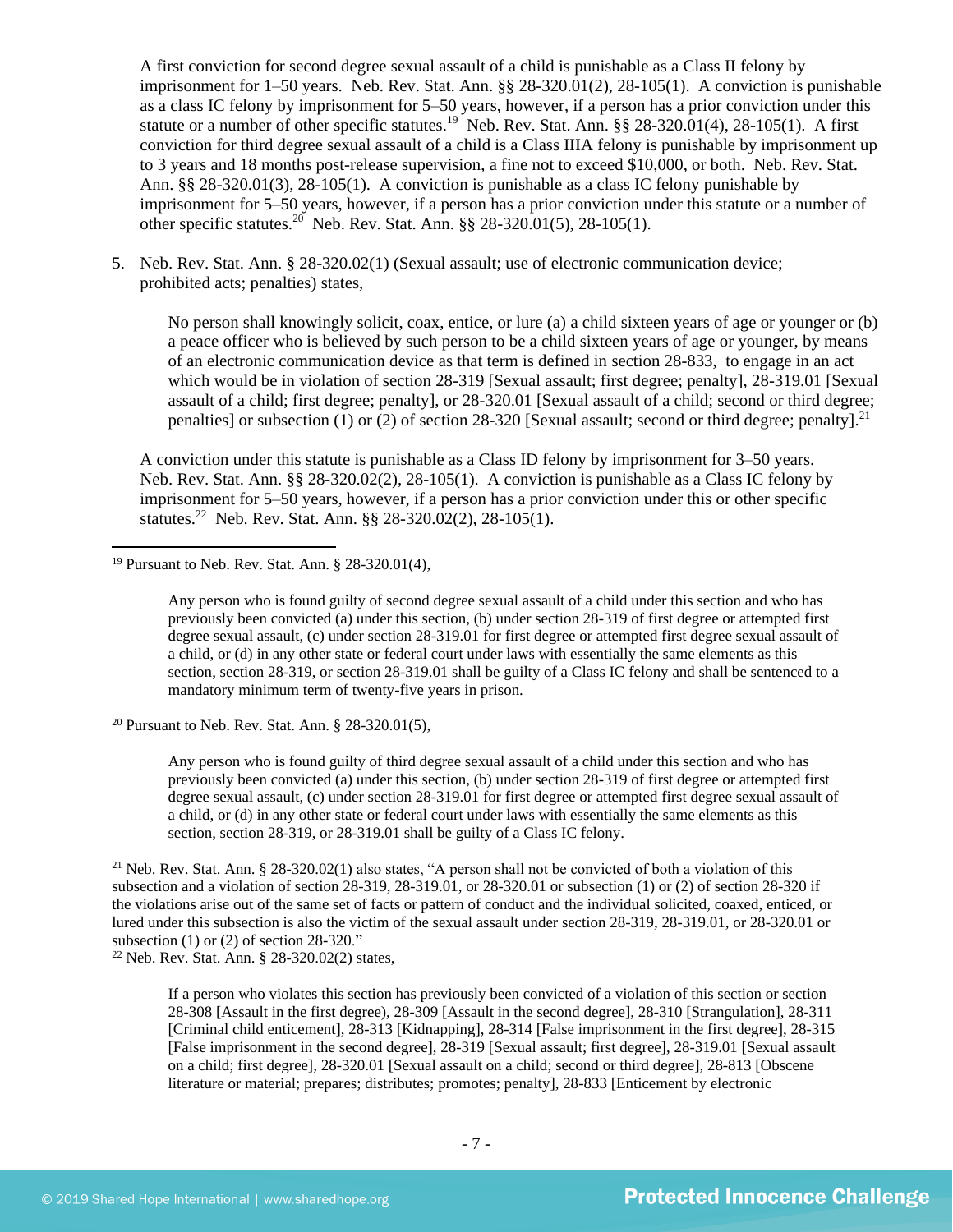*1.3 Prostitution statutes refer to the sex trafficking statute to acknowledge the intersection of prostitution with trafficking victimization.* 

Nebraska's prostitution statute, Neb. Rev. Stat. Ann. § 28-801(5) (Prostitution; penalty) addresses and identifies an exception to the criminalization of both minors and human trafficking victims, as defined by Nebraska's core human trafficking law, Neb. Rev. Stat. Ann. § 28-830 (Human trafficking; forced labor or services; terms, defined). Pursuant to Neb. Rev. Stat. Ann. § 28-801(5), "[i]f the law enforcement officer determines, after a reasonable detention for investigative purposes, that a person suspected of or charged with a violation of subsection (1) [Prostitution] of this section is,

(a) a person engaging in those acts a direct result of being a trafficking victim as defined in section 28- 830, such person shall be immune from prosecution for a prostitution offense; or (b) a person under eighteen years of age, such person shall be immune from prosecution for a prostitution offense under this section and shall be subject to temporary custody under section 43-248 [Temporary custody of juvenile without warrant; when] and further disposition under the Nebraska Juvenile Code.

Furthermore, under Neb. Rev. Stat. Ann. § 28-801(5)(b), "A law enforcement officer who takes a person under eighteen years of age into custody under this section shall immediately report an allegation of a violation of section 28-831 [Human trafficking; labor trafficking or sex trafficking; labor trafficking of a minor or sex trafficking of a minor; prohibited acts; penalties] to the Department of Health and Human Services which shall commence an investigation within twenty-four hours under the Child Protection and Family Safety Act."

*1.4 The state racketeering or gang crimes statute includes sex trafficking or commercial sexual exploitation of children (CSEC) offenses as predicate acts allowing the statute to be used to prosecute child sex trafficking crimes.* 

Nebraska's Public Protection Act,<sup>23</sup> codified at Neb. Rev. Stat. Ann. § 28-1355 (Pattern of racketeering activity or collection of an unlawful debt; prohibited acts) provides,

(1) It shall be unlawful for any person<sup>24</sup> who has received any proceeds that such person knew were derived, directly or indirectly, from a pattern of racketeering activity<sup>25</sup> or through collection of an unlawful debt to use or invest, whether directly or indirectly, any part of such proceeds, or the proceeds derived from the investment or use thereof, in the acquisition of any right, interest, or equity in real property or in the establishment or operation of any enterprise<sup>26</sup>...

communication device; penalty], or 28-1463.05 [Visual depiction of sexually explicit acts related to possession; violation; penalty] or subsection (1) or (2) of section 28-320 [Sexual assault; second or third degree; penalty], the person is guilty of a Class IC felony.

Pattern of racketeering activity means a cumulative loss for one or more victims or gains for the enterprise of not less than one thousand five hundred dollars resulting from at least two acts of racketeering activity, one of which occurred after August 30, 2009, and the last of which occurred within ten years, excluding any period of imprisonment, after the commission of a prior act of racketeering activity.

<sup>26</sup> "Enterprise means any individual, sole proprietorship, partnership, corporation, trust, association, or any legal entity, union, or group of individuals associated in fact although not a legal entity, and shall include illicit as well as licit enterprises as well as other entities." Neb. Rev. Stat. Ann. § 28-1354(1).

<sup>23</sup> Neb. Rev. Stat. Ann. §§ 28-1352 to -1356.

 $24$  "Person means any individual or entity, as defined in section 21-2014, holding or capable of holding a legal, equitable, or beneficial interest in property." Neb. Rev. Stat. Ann. § 28-1354(3). <sup>25</sup> Pursuant to Neb. Rev. Stat. Ann.  $\S$  28-1354(2),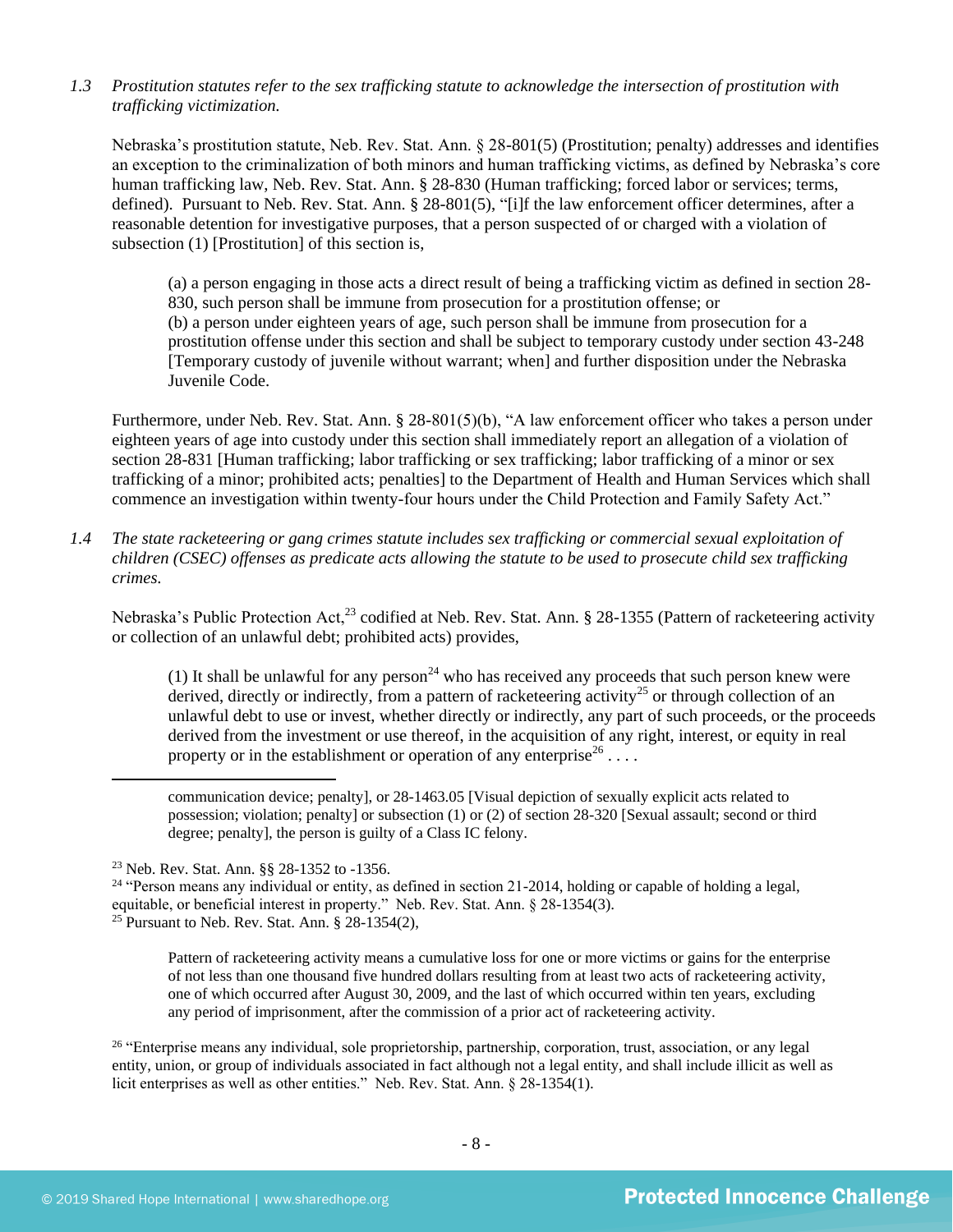(2) It shall be unlawful for any person through a pattern of racketeering activity or through collection of an unlawful debt to acquire or maintain, directly or indirectly, any interest in or control of any enterprise or real property.

(3) It shall be unlawful for any person employed by or associated with any enterprise to conduct or participate in, directly or indirectly, the conduct of such enterprise's affairs through a pattern of racketeering activity or collection of unlawful debt.

(4) It shall be unlawful for any person to conspire or attempt to violate any of the provisions of subsection  $(1)$ ,  $(2)$ , or  $(3)$  of this section.

Pursuant to Neb. Rev. Stat. Ann. § 28-1354(5)(j)(Terms, defined),

Racketeering activity includes the commission of, criminal attempt to commit, conspiracy to commit, aiding and abetting in the commission of, aiding in the consummation of, acting as an accessory to the commission of, or the solicitation, coercion, or intimidation of another to commit or aid in the commission of any of the following:

. . . .

(j) Offenses relating to public health and morals which include: Prostitution under section 28-801; pandering under section 28-802; keeping a place of prostitution under section 28-804; labor trafficking, sex trafficking, labor trafficking of a minor, or sex trafficking of a minor under section 28-831; a violation of section 28-1005; and any act relating to the visual depiction of sexually explicit conduct prohibited in the Child Pornography Prevention Act;

Sex trafficking and commercial sexual exploitation of children constitute predicate crimes under the racketeering law, making this law an available tool for combatting criminal enterprises that engage in domestic minor sex trafficking. A conviction under Neb. Rev. Stat. Ann. § 28-1355 is punishable as Class III felony punishable by imprisonment for up to 4 years and 2 years post-release supervision, a fine not to exceed \$25,000, or both. Neb. Rev. Stat. Ann. §§ 28-1356(1), 28-105(1). Although Neb. Rev. Stat. Ann. § 28-1356(1) additionally states that "if the violation is based upon racketeering activity which is punishable as a Class I, IA, or IB felony," a conviction is punishable as a Class IB felony, convictions for prostitution are not punishable as Class IA or IB felonies.

A conviction is also punishable by a fine not to exceed \$25,000. However, under Neb. Rev. Stat. Ann. § 28- 1356(2),

In lieu of the fine authorized by section 28-105, any person convicted of engaging in conduct in violation of section 28-1355, through which pecuniary value was derived, or by which personal injury or property damage or other loss was caused, may be sentenced to pay a fine that does not exceed three times the gross value gained or three times the gross loss caused, whichever is greater, plus court costs and the costs of investigation and prosecution reasonably incurred . . . .

Gangs and criminal enterprises may face additional penalties under Neb. Rev. Stat. Ann. § 28-1351 (Unlawful membership recruitment into an organization or association; penalty). Neb. Rev. Stat. Ann. § 28-1351(1) makes it a crime if a person

knowingly and intentionally coerces, intimidates, threatens, or inflicts bodily harm upon another person in order to entice that other person to join or prevent that other person from leaving any organization, group, enterprise, or association whose members, individually or collectively, engage in or have engaged in any of the following criminal acts for the benefit of, at the direction of, or on behalf of the organization, group, enterprise, or association or any of its members:

(m) Kidnapping under section 28-313;

. . . .

. . . .

(r) Pandering under section 28-802 [Pandering; penalty];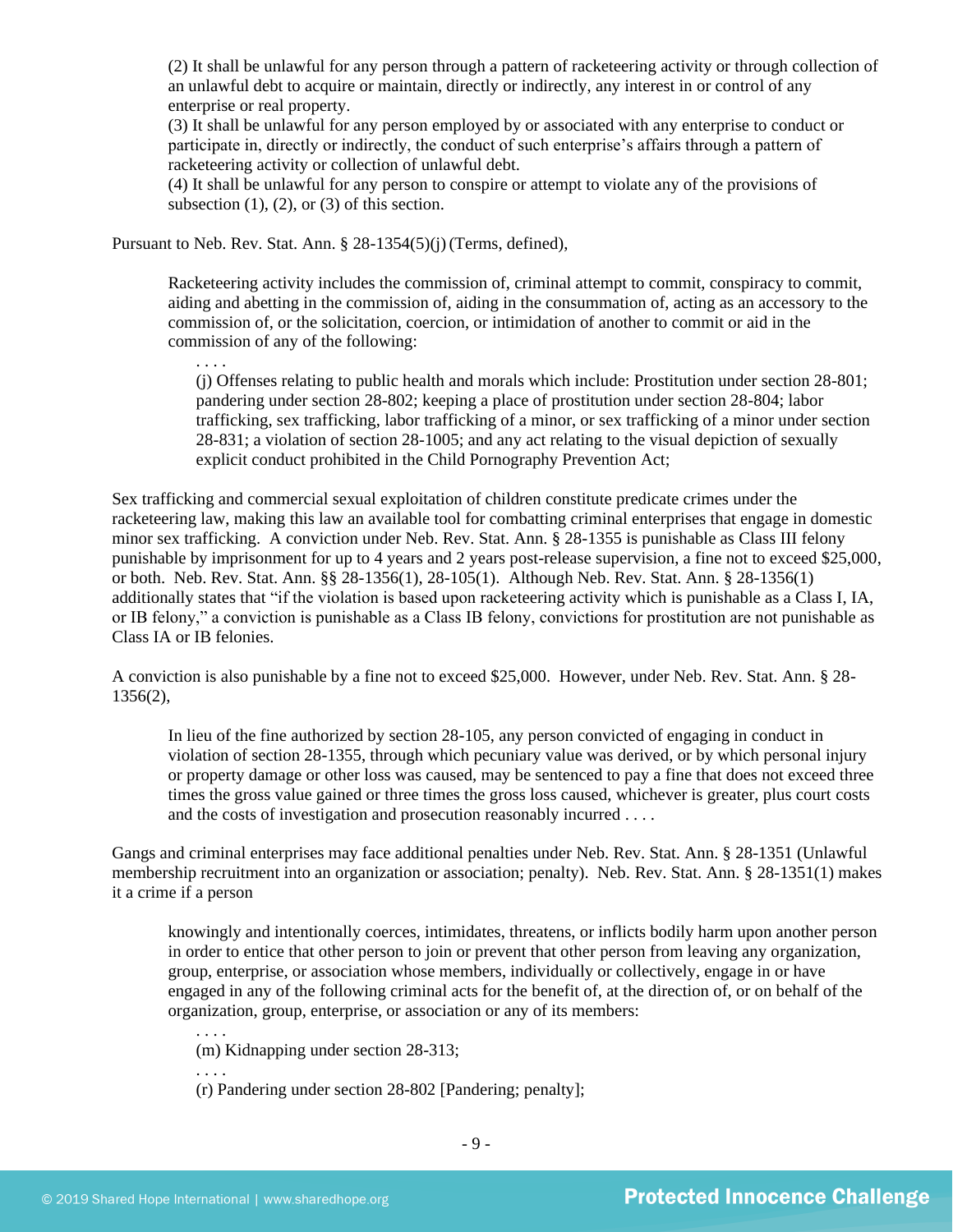. . . .

A conviction under this statute is punishable as a Class IV felony by imprisonment up to 2 years, a fine not to exceed \$10,000, or both. Neb. Rev. Stat. Ann. §§ 28-1351(2), 28-105(1).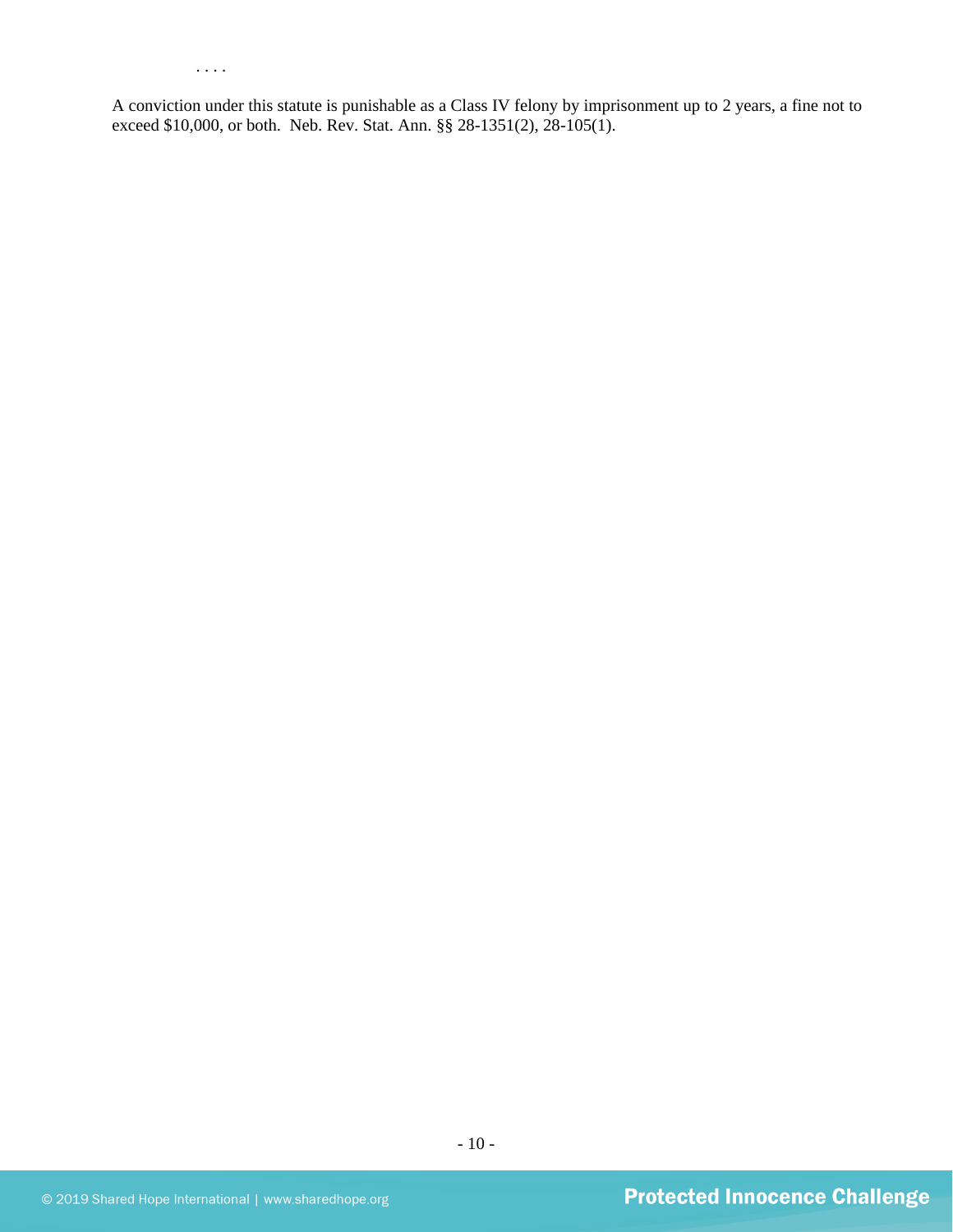#### **FRAMEWORK ISSUE 2: CRIMINAL PROVISIONS FOR DEMAND**

## *Legal Components:*

- *2.1 The state sex trafficking law can be applied to buyers of commercial sex acts with a minor.*
- *2.2 Buyers of commercial sex acts with a minor can be prosecuted under commercial sexual exploitation of children (CSEC) laws.*
- *2.3 Solicitation laws differentiate between soliciting sex acts with an adult and soliciting sex acts with a minor under 18.*
- *2.4 Penalties for buyers of commercial sex acts with minors are as high as federal penalties.*
- *2.5 Using the Internet or electronic communications to lure, entice, or purchase, or attempt to lure, entice, or purchase commercial sex acts with a minor is a separate crime or results in an enhanced penalty for buyers.*
- *2.6 No age mistake defense is permitted for a buyer of commercial sex acts with any minor under 18.*
- *2.7 Base penalties for buying sex acts with a minor under 18 are sufficiently high and not reduced for older minors.*
- *2.8 Financial penalties for buyers of commercial sex acts with minors are sufficiently high to make it difficult for buyers to hide the crime.*

\_\_\_\_\_\_\_\_\_\_\_\_\_\_\_\_\_\_\_\_\_\_\_\_\_\_\_\_\_\_\_\_\_\_\_\_\_\_\_\_\_\_\_\_\_\_\_\_\_\_\_\_\_\_\_\_\_\_\_\_\_\_\_\_\_\_\_\_\_\_\_\_\_\_\_\_\_\_\_\_\_\_\_\_\_\_\_\_\_\_\_\_\_\_

- *2.9 Buying and possessing child sexual abuse material (CSAM) carries penalties as high as similar federal offenses.*
- *2.10 Convicted buyers of commercial sex acts with minors are required to register as sex offenders.*

## *Legal Analysis:*

*2.1 The state sex trafficking law can be applied to buyers of commercial sex acts with a minor.*

Neb. Rev. Stat. Ann. § 28-830(12) (Human trafficking; forced labor or services; terms, defined) applies to buyers of commercial sex acts with minors though the terms "solicit" and "cause" and, following federal precedent,<sup>27</sup> through the term "obtain." Specifically, Neb. Rev. Stat. Ann. § 28-830(12) states,

Sex trafficking of a minor means knowingly . . . soliciting, or obtaining by any means or knowingly attempting to . . . solicit, or obtain by any means a minor for the purpose of having such minor engage in commercial sexual activity, sexually explicit performance, or the production of pornography or to cause or attempt to cause a minor to engage in commercial sexual activity, sexually explicit performance, or the production of pornography;

<sup>27</sup> *See United States v. Jungers*, 702 F.3d 1066 (8th Cir. 2013). In this case, the Eighth Circuit held that the federal sex trafficking law, 18 U.S.C. § 1591 (Sex trafficking of children or by force, fraud, or coercion) applies to buyers of sex with minors. Reversing a District of South Dakota ruling that Congress did not intend the string of verbs constituting criminal conduct under 18 U.S.C. § 1591(a)(1) ("recruits, entices, harbors, transports, provides, obtains, or maintains") to reach the conduct of buyers (United States v. Jungers, 834 F. Supp. 2d 930, 931 (D.S.D. 2011)), the Eighth Circuit concluded that 18 U.S.C. § 1591 does not contain "a latent exemption for purchasers" because buyers can "engage in at least some of the prohibited conduct." Jungers, 702 F. 3d 1066, 1072. Congress codified Jungers clarifying that the federal sex trafficking law is intended to apply to buyers in the Justice for Victims of Trafficking Act (JVTA) of 2015 Pub. L. No. 114-22, 129 Stat 227), enacted on May 29, 2015. The JVTA adds the terms "patronize" and "solicit" to the list of prohibited conduct and expressly states, "section 108 of this title amends section 1591 of title 18, United States Code, to add the words 'solicits or patronizes' to the sex trafficking statute making absolutely clear for judges, juries, prosecutors, and law enforcement officials that criminals who purchase sexual acts from human trafficking victims may be arrested, prosecuted, and convicted as sex trafficking offenders when this is merited by the facts of a particular case." Id. at Sec. 109. The Eighth Circuit decision in *United States v. Jungers* and the federal sex trafficking law as amended by the Justice for Victims of Trafficking Act establish persuasive authority when state courts interpret the string of verbs constituting prohibited conduct in state sex trafficking laws (in particular the term "obtains") to the extent such interpretation does not conflict with state case law.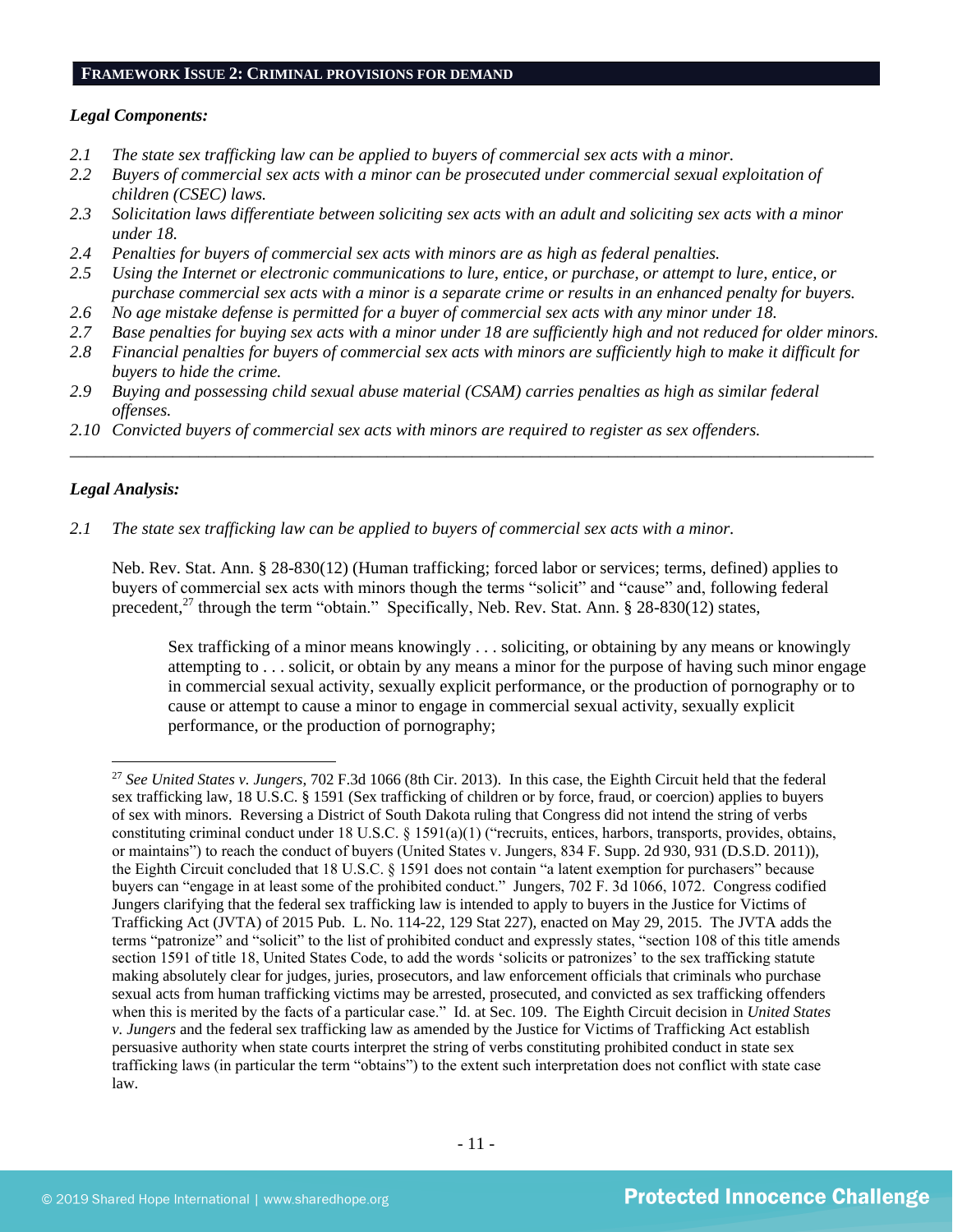## *2.2 Buyers of commercial sex acts with a minor can be prosecuted under commercial sexual exploitation of children (CSEC) laws.*

Neb. Rev. Stat. Ann. § 28-801.01(1) (Solicitation of prostitution; penalty) provides, "Any person who solicits another person who is not his spouse to perform any act of sexual contact or sexual penetration . . . in exchange for money or other thing of value, commits solicitation of prostitution." When the victim is a minor, this offense is punishable as a Class IV felony by imprisonment up to 2 years, 12 months post-release supervision, and a fine not to exceed \$10,000, or both. Neb. Rev. Stat. Ann. §§ 28-801.01(2)(a), 28-106(1).

Neb. Rev. Stat. Ann. § 28-802(1)(d)(Pandering) also applies to buyers of sex with minors. It states, "A person commits pandering if such person . . . gives or agrees to . . . give any money or other thing of value for procuring or attempting to procure any person to . . . commit an act of prostitution or come into this state or leave this state for the purpose of prostitution . . . ." Pursuant to Neb. Rev. Stat. Ann. § 28-802(2), "[p]andering is a Class II felony for a first offense . . . ."

Further, several sexual offenses also could be used to prosecute certain buyers of commercial sex acts with a minor.<sup>28</sup> These statutes, however, do not specifically criminalize the commercial sexual exploitation of a child and do not refer to Neb. Rev. Stat. Ann. § 28-831(1) (Human trafficking; forced labor or services; prohibited acts; penalties).

*2.3 Solicitation laws differentiate between soliciting sex acts with an adult and soliciting sex acts with a minor under 18.*

Nebraska's general solicitation law differentiates between soliciting sex with an adult and soliciting sex with a minor by enhancing the penalty when the person solicited is a minor. Neb. Rev. Stat. Ann. § 28-801.01(1) (Solicitation of prostitution; penalty) provides, "Any person who solicits another person who is not his spouse to perform any act of sexual contact or sexual penetration . . . in exchange for money or other thing of value, commits solicitation of prostitution." A first conviction under this statute is punishable as a Class I misdemeanor. However, if the victim is a minor, then it is a Class IV felony.<sup>29</sup> A Class IV felony provides for imprisonment up to 2 years, a fine not to exceed \$10,000, or both. Neb. Rev. Stat. Ann. §§ 28-801.01(2)(a), 28- 106(1). A subsequent conviction is also a Class IV felony punishable by imprisonment up to 2 years and a fine of \$500–\$10,000.<sup>30</sup> Neb. Rev. Stat. Ann. §§ 28-801.01(2)(b), 28-105(1).

If the court places such person on probation, such order of probation shall include, as one of its conditions, the payment of a fine of not less than two hundred fifty dollars, and such person shall satisfactorily attend and complete an appropriate mental health and substance abuse assessment conducted by a licensed mental health professional or substance abuse professional authorized to complete such assessment, and that such person shall satisfactorily attend and complete, at his or her own expense, an educational program designed to educate participants on the effect of prostitution on the participants' health, on the person solicited, and on the community . . . .

<sup>30</sup> Neb. Rev. Stat. Ann. § 28-801.01(2)(b) similarly states,

If the court places such person on probation, such order of probation shall include, as one of its conditions, the payment of a fine of not less than five hundred dollars and such person shall satisfactorily attend and complete an appropriate mental health and substance abuse assessment conducted by a licensed mental health professional or substance abuse professional authorized to complete such assessment, and that such person shall satisfactorily attend and complete, at his or her

<sup>&</sup>lt;sup>28</sup> See supra Component 1.2 for a full description of the sexual offense laws that may be used to prosecute some buyers.

<sup>&</sup>lt;sup>29</sup> Neb. Rev. Stat. Ann. § 28-801.01(2)(a) also states,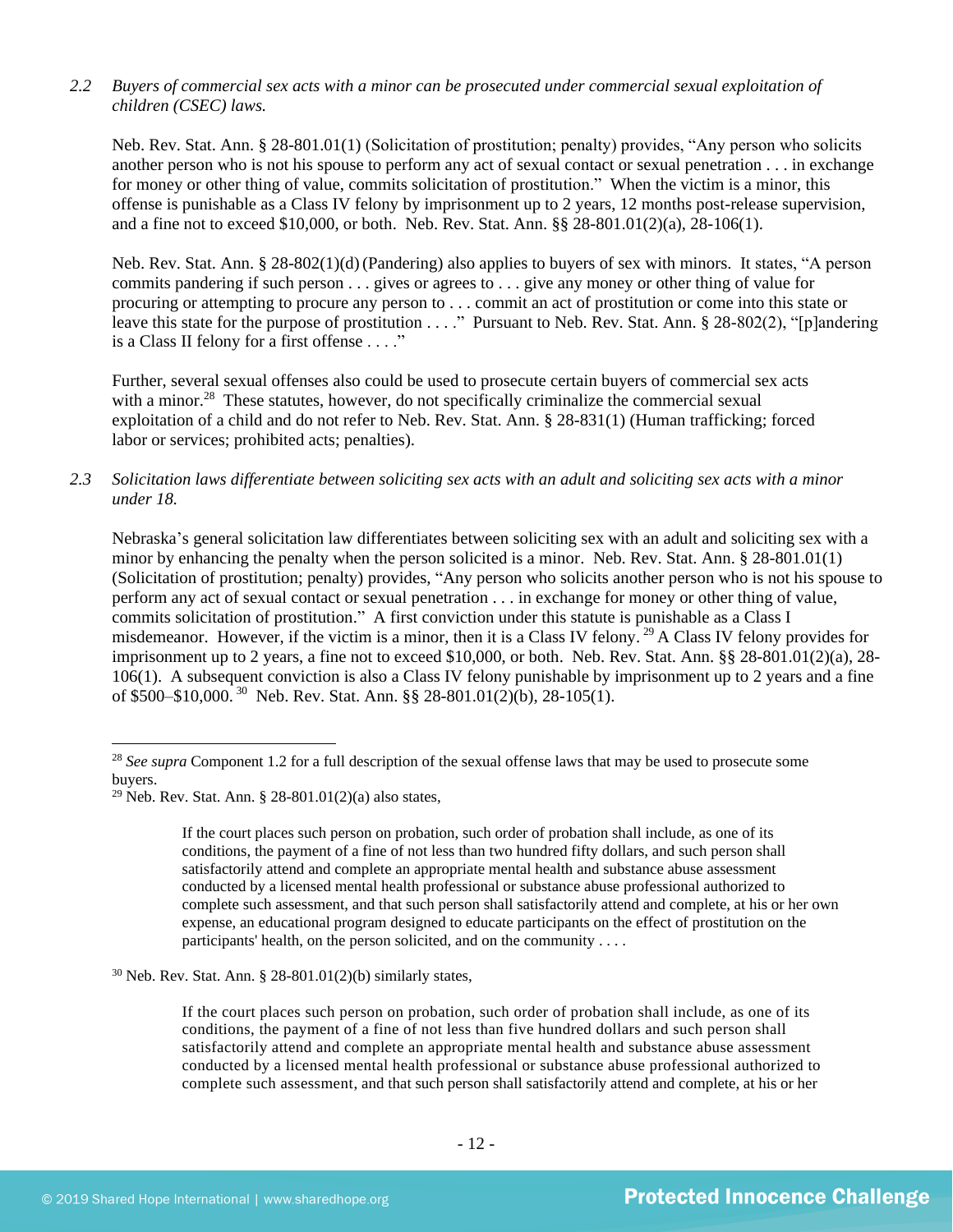## *2.4 Penalties for buyers of commercial sex acts with minors are as high as federal penalties.*

Under Neb. Rev. Stat. Ann. § 28-831(1) (Human trafficking; forced labor or services; prohibited acts; penalties), sex trafficking of a minor is punishable as a Class IB felony by imprisonment for 20 years to life. Neb. Rev. Stat. Ann. §§ 28-831(1), 28-105(1).

If convicted under Neb. Rev. Stat. Ann. § 28-801.01(1) (Solicitation of prostitution; penalty), a buyer would be guilty of a Class IV felony, which is punishable by imprisonment up to 2 years, a fine not to exceed \$10,000, or both. Neb. Rev. Stat. Ann. §§ 28-801.01(2)(a), 28-106(1). If convicted under Neb. Rev. Stat. Ann. § 28-802 (Pandering), a buyer would be guilty of a Class II felony for a first offense, which is punishable by imprisonment for 1–50 years. Neb. Rev. Stat. Ann. §§ 28-802(2), 28-105(1).

Further, several sexual offenses could be used to prosecute certain buyers of commercial sex acts with a minor, but these offenses do not specifically criminalize the commercial sexual exploitation of a child.<sup>31</sup>

In comparison, if the victim is under the age of 14, a conviction under the Trafficking Victims Protection Act  $(TVPA)^{32}$  for child sex trafficking is punishable by 15 years to life imprisonment and a fine not to exceed \$250,000. 18 U.S.C. §§ 1591(b)(1), 3559(a)(1), 3571(b)(3). If the victim is between the ages of 14–17, a conviction is punishable by 10 years to life imprisonment and a fine not to exceed \$250,000. 18 U.S.C. §§ 1591(b)(2), 3559(a)(1), 3571(b)(3). A conviction is punishable by mandatory life imprisonment, however, if the buyer has a prior conviction for a federal sex offense<sup>33</sup> against a minor. 18 U.S.C. § 3559(e)(1). To the extent buyers can be prosecuted under other federal CSEC laws,  $34$  a conviction is punishable by penalties ranging from a fine not to exceed \$250,000 to life imprisonment and a fine not to exceed \$250,000.<sup>35</sup>

<sup>32</sup> Trafficking Victims Protection Act (TVPA) of 2000, Pub. L. No. 106-386, 114 Stat. 1464, 1466 (codified in scattered sections of 18 and 22 U.S.C.).

an offense under section 1591 [18 USCS § 1591] (relating to sex trafficking of children), 2241 [18 USCS § 2241] (relating to aggravated sexual abuse), 2242 [18 USCS § 2242] (relating to sexual abuse),  $2244(a)(1)$  [18 USCS §  $2244(a)(1)$ ] (relating to abusive sexual contact),  $2245$  [18 USCS § 2245] (relating to sexual abuse resulting in death), 2251 [18 USCS § 2251] (relating to sexual exploitation of children), 2251A [18 USCS § 2251A] (relating to selling or buying of children), 2422(b) [18 USCS § 2422(b)] (relating to coercion and enticement of a minor into prostitution), or 2423(a) [18 USCS § 2423(a)] (relating to transportation of minors).

<sup>34</sup> 18 U.S.C. §§ 2251A(b) (Selling or buying of children), 2251(a) (Sexual exploitation of children), 2423(a) (Transportation of a minor with intent for minor to engage in criminal sexual activity), 2422(a) (Coercion and enticement), 2252(a)(2), (a)(4) (Certain activities relating to material involving the sexual exploitation of minors). <sup>35</sup> 18 U.S.C. §§ 2251A(b) (conviction punishable by imprisonment for 30 years to life and a fine), 2251(e) (conviction punishable by imprisonment for 15–30 years and a fine), 2423(a) (conviction punishable by imprisonment for 10 years to life and a fine), 2422(a) (conviction punishable by a fine, imprisonment up to 20 years, or both), 2252(b) (stating that a conviction under subsection (a)(2) is punishable by imprisonment for  $5-20$  years and a fine, while a conviction under subsection (a)(4) is punishable by imprisonment up to 10 years, a fine, or both); *see also* 18 U.S.C. §§ 3559(a)(1) (classifying all of the above listed offenses as felonies), 3571(b)(3) (providing a fine up to \$250,000 for any felony conviction).

own expense, an educational program designed to educate participants on the effect of prostitution on the participants' health, on the person solicited, and on the community . . . .

<sup>&</sup>lt;sup>31</sup> *See supra* Component 1.2 for a full description of the sexual offense laws that may be used to prosecute certain buyers.

<sup>&</sup>lt;sup>33</sup> Pursuant to 18 U.S.C. § 3559(e)(2), "federal sex offense" is defined as,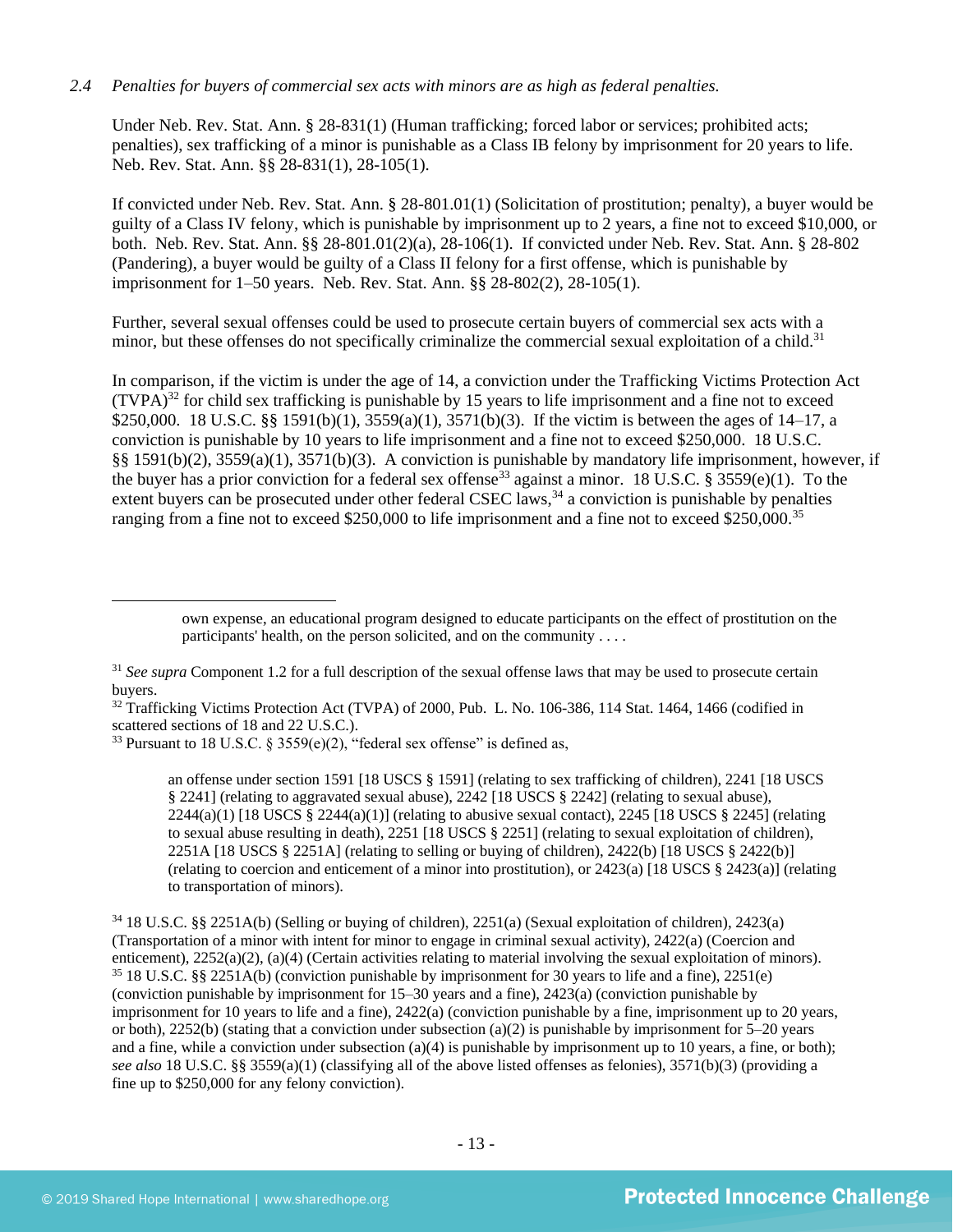*2.5 Using the Internet or electronic communications to lure, entice, or purchase, or attempt to lure, entice, or purchase commercial sex acts with a minor is a separate crime or results in an enhanced penalty for buyers.*

Although neither is expressly commercial in nature, two of Nebraska's laws criminalize the use of the Internet to lure, entice, or recruit a child to engage in sexual conduct.

Neb. Rev. Stat. Ann. § 28-833(1) (Enticement by electronic communication device; penalty) states,

A person commits the offense of enticement by electronic communication device if he or she is nineteen years of age or over and knowingly and intentionally utilizes an electronic communication device to contact a child under sixteen years of age or a peace officer who is believed by such person to be a child under sixteen years of age and in so doing:

(c) Offers or solicits any indecent, lewd, or lascivious act.

A conviction under this statute is punishable as a Class IV felony by imprisonment up to 2 years, a fine not to exceed \$10,000, or both. Neb. Rev. Stat. Ann. §§ 28-833(2), 28-105(1).

Additionally, and while not commercial in nature but buyer-applicable, Neb. Rev. Stat. Ann. § 28-320.02(1) (Sexual assault; use of electronic communication device; prohibited acts; penalties) states,

No person shall knowingly solicit, coax, entice, or lure (a) a child sixteen years of age or younger or (b) a peace officer who is believed by such person to be a child sixteen years of age or younger, by means of an electronic communication device as that term is defined in section 28-833, to engage in an act which would be in violation of section [28-319](http://nebraskalegislature.gov/laws/statutes.php?statute=28-319) [Sexual assault; first degree; penalty], [28-319.01](http://nebraskalegislature.gov/laws/statutes.php?statute=28-319.01) [Sexual assault of a child; first degree; penalty], or [28-320.01](http://nebraskalegislature.gov/laws/statutes.php?statute=28-320.01) [Sexual assault of a child; second or third degree; penalties] or subsection (1) or (2) of section [28-320](http://nebraskalegislature.gov/laws/statutes.php?statute=28-320) [Sexual assault; second or third degree; penalty].

A conviction under this statute is punishable as a Class ID felony by imprisonment for 3–50 years. Neb. Rev. Stat. Ann. §§ 28-320.02(2), 28-105(1). A conviction is punishable as a Class IC felony by imprisonment for 5–50 years, however, if a person has a prior conviction under this or other specific statutes. Neb. Rev. Stat. Ann. §§ 28-320.02(2), 28-105(1).

*2.6 No age mistake defense is permitted for a buyer of commercial sex acts with any minor under 18.*

Neb. Rev. Stat. Ann. § 28-831(4)(c) (Human trafficking; forced labor or services; prohibited acts; penalties) prohibits a buyer from asserting a mistake of age defense, stating, "[i]t is not a defense in a prosecution under this subsection . . . that the defendant believed that the minor victim was an adult." However, neither Neb. Rev. Stat. Ann. § 28-802 (Pandering), § 28-801.01(1) (Solicitation of prostitution; penalty), nor § 28-1463.03 (Child Pornography Prevention Act) expressly prohibit this defense.<sup>36</sup>

2.6.1 Recommendation: Amend Neb. Rev. Stat. Ann. § 28-802 (Pandering), § 28-801.01(1) (Solicitation of prostitution; penalty), and § 28-1463.03 (Child Pornography Prevention Act) to expressly prohibit a mistake of age defense.

<sup>&</sup>lt;sup>36</sup> Although not statutorily prohibited, case law seemingly eliminates a mistake of age defense for these types of cases. "Dispensing with the knowledge requirement is appropriate where the underlying conduct is illegal, irrespective of a defendant's knowledge of the victim's age . . . . In regard to the age of the victim, our case law provides that reasonable mistake as to the age of the victim is not a defense . . . . 'It would be nonsensical to require proof of knowledge of the victim's age when the statute exists to provide special protection for all minors, including, if not especially, those who could too easily be mistaken for adults.'" *State v. Swindle*, 915 N.W.2d 795, 806–7 (Neb. 2018).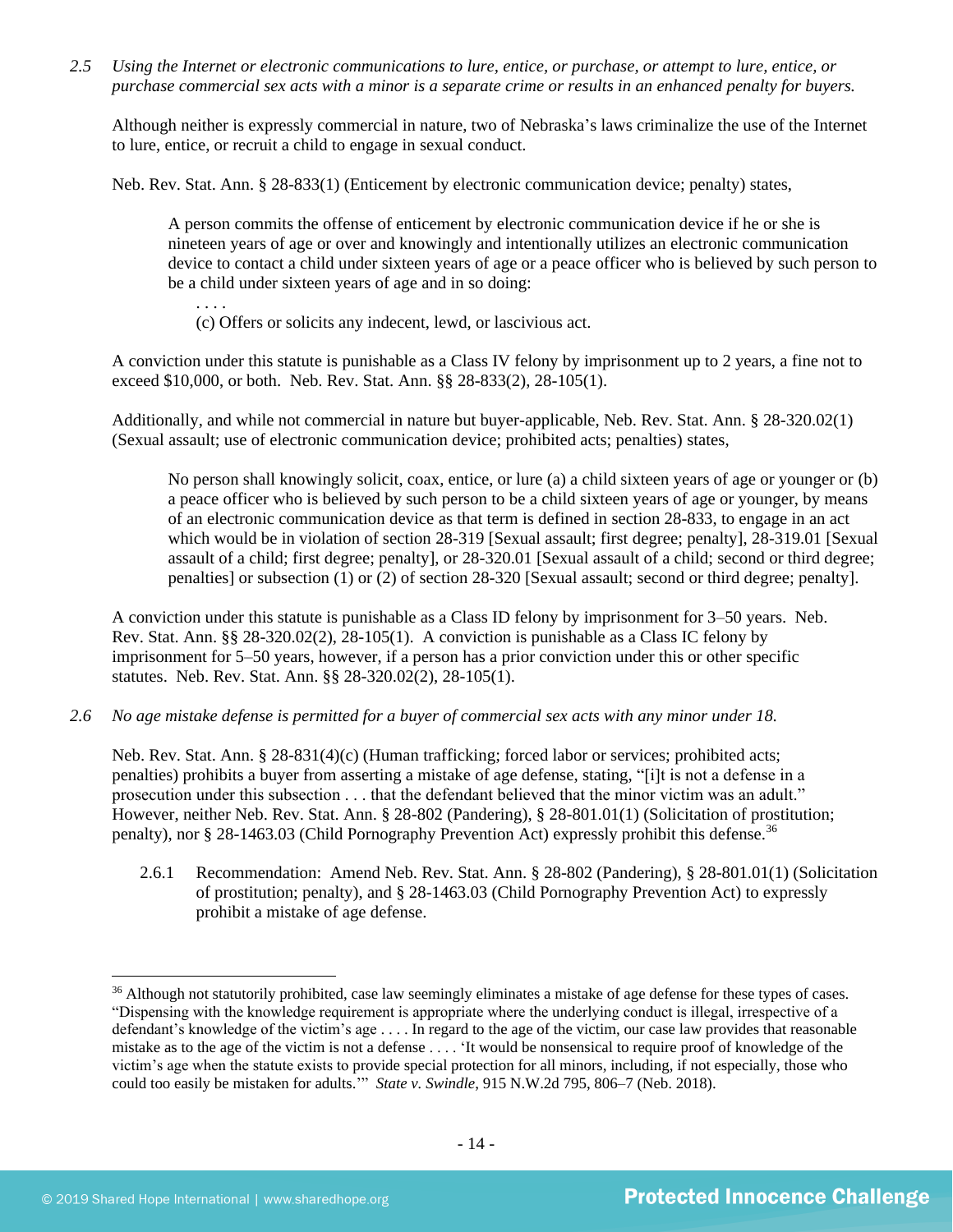## *2.7 Base penalties for buying sex acts with a minor under 18 are sufficiently high and not reduced for older minors.*

Nebraska's trafficking law does not stagger penalties based on a minor's age, and penalties are sufficiently high. A conviction under Neb. Rev. Stat. Ann. § 28-831(1) (Human trafficking; forced labor or services; prohibited acts; penalties) is a Class IB felony punishable by imprisonment for 20 years to life regardless of the minor victim's age. Neb. Rev. Stat. Ann. §§ 28-831(1), 28-105(1).

Similarly, Nebraska's CSEC laws do not stagger penalties based on a minor's age, but penalties are not sufficiently high for all of these offenses. A conviction under Neb. Rev. Stat. Ann. § 28-802(1)(d) (Pandering) is a Class II felony punishable by imprisonment for 1–50 years, while a conviction under Neb. Rev. Stat. Ann. § 28-801.01(1) (Solicitation of prostitution; penalty) is a Class IV felony punishable by imprisonment for up to 2 years. Neb. Rev. Stat. Ann. §§ 28-802(2), 28-105(1), 28-801.01(2)(a), 28-106(1).

*2.8 Financial penalties for buyers of commercial sex acts with minors are sufficiently high to make it difficult for buyers to hide the crime.* 

A buyer will not be required to pay a fine if convicted under Neb. Rev. Stat. Ann. § 28-831(1) (Human trafficking; forced labor or services; prohibited acts; penalties) or pandering under Neb. Rev. Stat. Ann. § 28- 802(2). A buyer's first conviction for soliciting prostitution with a minor under Nebraska's general solicitation law, Neb. Rev. Stat. Ann. § 28-801.01 (Solicitation of prostitution; penalty), carries a fine not to exceed \$10,000. Neb. Rev. Stat. Ann. §§ 28-801.01(2)(a), 28-106(1). Subsequent convictions, however, are subject to a fine of \$500–\$10,000. Neb. Rev. Stat. Ann. §§ 28-801.01(2)(a), (2)(b), 28-105(1).

Buyers are also subject to a discretionary restitution order. Neb. Rev. Stat. Ann. § 29-2280 (Restitution; order; when) states,

A sentencing court may order the defendant to make restitution for the actual physical injury or property damage or loss sustained by the victim as a direct result of the offense for which the defendant has been convicted. With the consent of the parties, the court may order restitution for the actual physical injury or property damage or loss sustained by the victim of an uncharged offense or an offense dismissed pursuant to plea negotiations . . . .

The court determines the amount of restitution "based on the actual damages sustained by the victim." Neb. Rev. Stat. Ann. § 29-2281. Additionally, Neb. Rev. Stat. Ann. § 29-2282 (Property damage; bodily injury; death; relief authorized) states, "If the offense results in bodily injury, the court may require payment of necessary medical care, including, but not limited to, physical or psychological treatment and therapy, and payment for income lost due to such bodily injury."

While a buyer will not be required to pay a fine if convicted under Neb. Rev. Stat. Ann. § 28-831 (Human trafficking; forced labor or services; prohibited acts; penalties), buyers may be subject to property forfeiture if convicted of a human trafficking offense. Neb. Rev. Stat. Ann. § 25-21,302(1) (Property used in commission of certain crimes; forfeiture; proceeding; confiscating authority; duties; seizure of property; proceedings; petition; Attorney General; duties; answer; hearing; disposition of proceeds), states:

(a) In addition to any other civil or criminal penalties provided by law, any property used the in commission of a violation of . . . § 28-831 (Human trafficking; labor trafficking or sex trafficking; labor trafficking of a minor or sex trafficking of a minor; prohibited acts; penalties) may be forfeited through proceeding as provided in this section.

(b) The following property shall be subject to forfeiture if used or intended to use as an instrumentality in or used in furtherance of a violation of  $\dots$  § 28-831 (Human trafficking; labor trafficking or sex trafficking; labor trafficking of a minor or sex trafficking of a minor; prohibited acts; penalties):

- (i) Conveyances, including aircraft, vehicles, or vessels;
- (ii) Books, records, telecommunication equipment, or computers;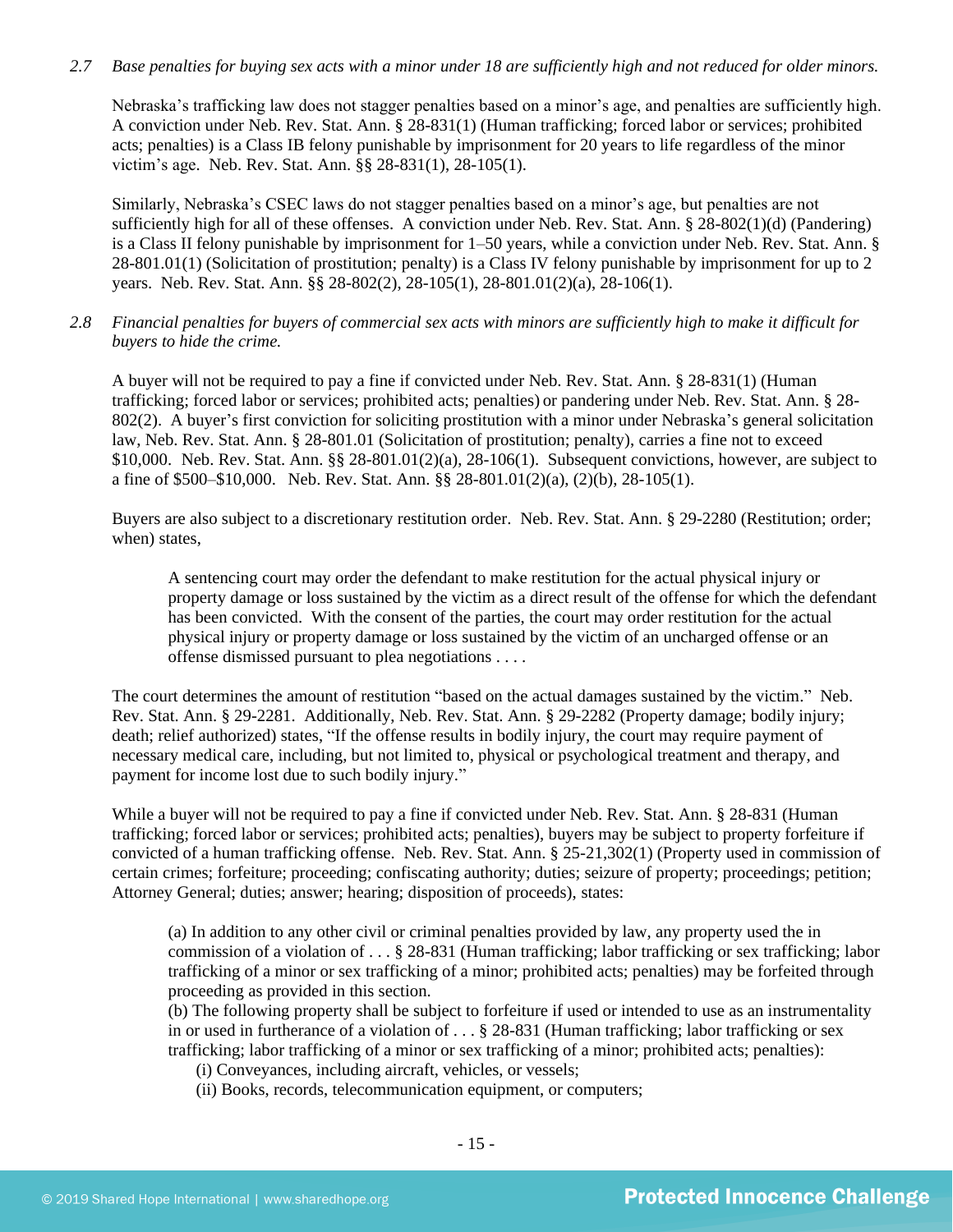(iii) Money or weapons;

(iv) Everything of value furnished, or intended to be furnished, in exchange for an action in violation and all proceeds traceable to the exchange;

(v) Negotiable instruments and securities;

(vi) Any property, real or personal, directly or indirectly acquired or received in a violation of as an inducement to violate;

(vii) Any property traceable to proceeds from a violation; and

(vii) Any real property, including any right, title, and interest in the whole of or any part of any lot or tract of land, used in furtherance of a violation of . . . § 28-831 (Human trafficking; labor trafficking or sex trafficking; labor trafficking of a minor or sex trafficking of a minor; prohibited acts; penalties).

## *2.9 Buying and possessing child sexual abuse material (CSAM) carries penalties as high as similar federal offenses.*

<span id="page-15-0"></span>Nebraska law prohibits the possession and purchase of child sexual abuse material (CSAM). Neb. Rev. Stat. Ann. § 28-1463.03(2)<sup>37</sup> (Child Pornography Prevention Act) makes it illegal for "a person knowingly to purchase, rent, . . . trade, or provide to any person any visual depiction of sexually explicit conduct which has a child other than the defendant as one of its participants or portrayed observers." A violation under this statute by a person 18 years of age or younger is a Class III felony punishable by imprisonment for up to 4 years and 2 years post-release supervision, a fine not to exceed \$25,000, or both, while a violation by a person 19 years of age or older is a Class ID felony punishable by imprisonment for 3–50 years. Neb. Rev. Stat. Ann. §§ 28- 1463.04(1), (2), 28-105(1). A conviction under this statute is a Class IC felony punishable by imprisonment for 5–50 years, however, if a person has a prior conviction under this statute or a number of other specific statutes. Neb. Rev. Stat. Ann. §§ 28-1463.04(3), 28-105(1).

Neb. Rev. Stat. Ann. § 28-813.01(1)<sup>38</sup> (Sexually explicit conduct; visual depiction; unlawful; penalty; affirmative defense) makes it illegal "for a person nineteen years of age or older to knowingly possess any visual depiction of sexually explicit conduct which has a child as one of its participants or portrayed observers." A first conviction is punishable as a Class IIA felony by imprisonment for up to 20 years, a fine up to \$25,000, or both. Neb. Rev. Stat. Ann. §§ 28-813.01(1), 28-105(1). For offenders under 19 years of age, Neb, Rev. Stat. Ann. § 28-813.01(2) states, "It shall be unlawful for a person under nineteen years of age to knowingly and intentionally possess any visual depiction of sexually explicit conduct which has a child other than the defendant as one of its participants or portrayed observers . . . ." A first violation of this subsection is only a Class I misdemeanor. Neb. Rev. Stat. Ann. § 28-813.01(2). In instances where the offender has a prior conviction under this statute or other specific criminal statutes, a conviction is punishable as a Class IC felony by imprisonment for 5–50 years. Neb. Rev. Stat. Ann. § 28- 813.01(4).

In addition to any statutorily-mandated penalties provided for in the Child Pornography Prevention Act and Neb. Rev. Stat. Ann. § 28-813.01, an offender may be subject to the forfeiture of "any money, securities, negotiable instruments, firearms, conveyances, or electronic communication devises as defined in § 28-833 or any equipment, components, peripherals, software, hardware, or accessories related to electronic communication devises to be forfeited as part of the sentence imposed if it finds by clear and convincing evidence adduced at a separate hearing in the same prosecution, conducted pursuant to section

 $37$  The text of Neb. Rev. Stat. Ann. § 28-1463.03 cited here and elsewhere in this report includes amendments made by the enactment of Legislative Bill 630 during the 106th Legislature of the State of Nebraska (effective September 6, 2019).

<sup>&</sup>lt;sup>38</sup> The text of Neb. Rev. Stat. Ann. § 28-813.01 cited here and elsewhere in this report includes amendments made by the enactment of Legislative Bill 630 during the 106th Legislature of the State of Nebraska (effective September 6, 2019).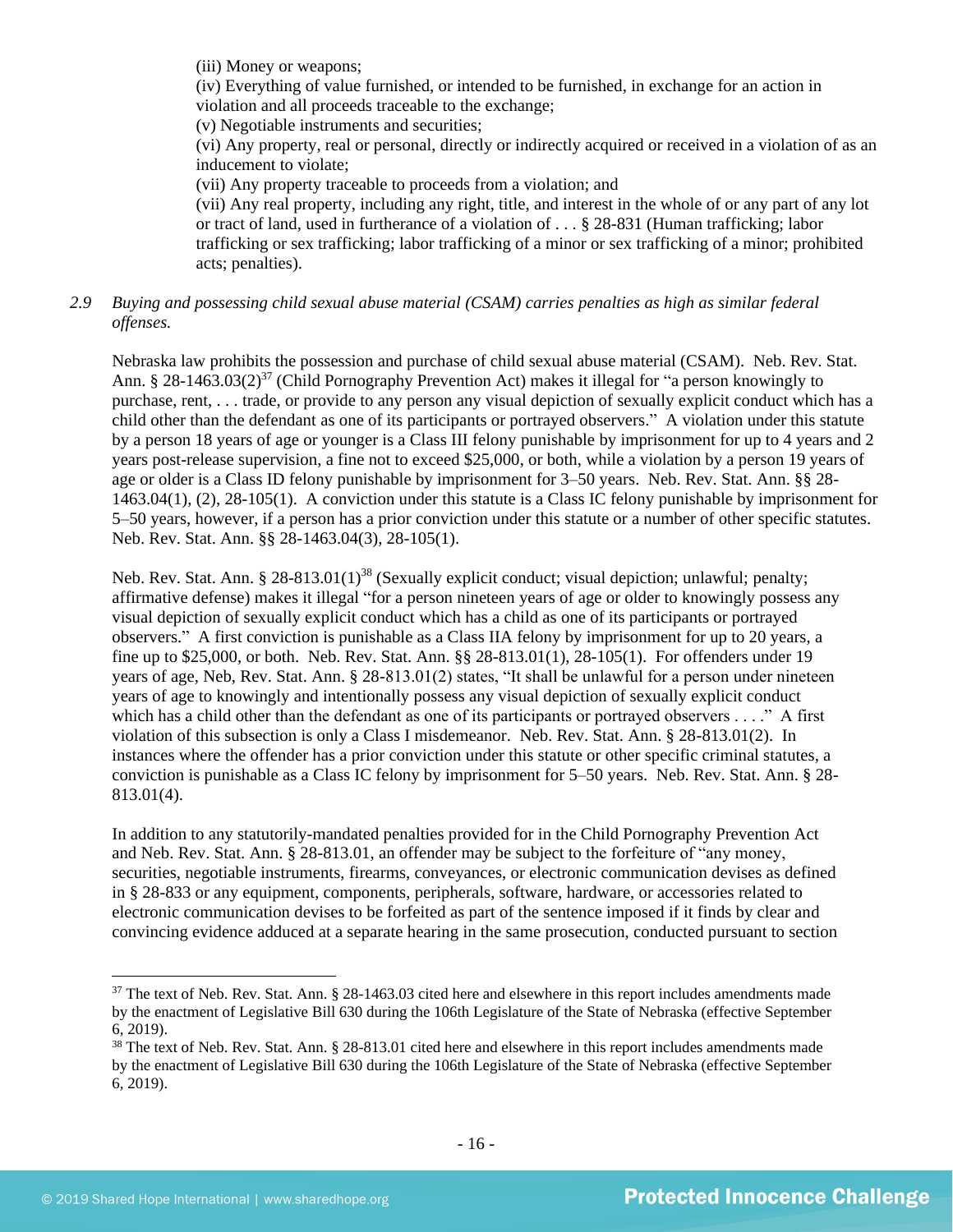11<sup>39</sup> of this act, that any or all of such property was derived from, used, or intended to be used to facilitate a violation of this section." Neb. Rev. Stat. Ann. §§ 28-813.01(5); 28-1463.01(10).

Furthermore, under Neb. Rev. Stat. Ann. § 25-21,302 (Property used in the commission of certain crimes; forfeiture; proceeding; confiscating authority; duties; seizure of property; proceedings; petition; Attorney General; duties; answer; hearing; disposition of proceeds), a sentencing court may order property or asset forfeiture if a buyer used or intended to use any of the following instruments in furtherance of a violation of Neb. Rev. Stat. Ann. §§ 28-1463.01(10) (Child Pornography Prevention Act), § 28.813 (Obscene literature or material; prepares; distributes; promotes; penalty) . . . ,

(i) Conveyances, including aircraft, vehicles, or vessels;

(ii) Books, records, telecommunication equipment, or computers;

(iii) Money or weapons;

(iv) Everything of value furnished, or intended to be furnished, in exchange for an act in violation and all proceeds traceable to the exchange;

(v) Negotiable instruments and securities;

(vi) Any property, real or personal, directly or indirectly acquired or received in a violation or as an inducement to violate;

(vii) Any property traceable to proceeds from a violation; and

(viii) Any real property, including any right, title, and interest in the whole of or any part of any lot or tract of land, used in furtherance of a violation of the Child Pornography Prevention Act, section 28- 813, or 28-831.

In comparison, a federal conviction for possession of  $CSAM<sup>40</sup>$  is generally punishable by imprisonment for 5–20 years and a fine not to exceed  $$250,000$ .<sup>41</sup> Subsequent convictions, however, are punishable by imprisonment up to 40 years and a fine not to exceed  $$250,000.<sup>42</sup>$ 

(b) The information charging such violation specifically requests the forfeiture of property upon conviction is and prepared pursuant to section 12 of this act; and

(c) The property was found by clear and convincing evidence to have been derived from, used, or intended to be used to facilitate a violation of the Child Pornography Prevention Act, subsection (1) of section 28- 416, or section 28-813.01, 28-1102, 28-1103, 28-1104, 28-1105, 28-1105.01 or 28-1107.

<sup>40</sup> 18 U.S.C. §§ 2252(a)(2), (a)(4) (Certain activities relating to material involving the sexual exploitation of minors),  $2252A(a)(2)$ –(3) (Certain activities relating to material constituting or containing child pornography), 1466A(a), (b) (Obscene visual representations of the sexual abuse of children).

<sup>41</sup> 18 U.S.C. §§ 2252(b) (stating that a conviction under subsection (a)(2) is punishable by imprisonment for 5–20 years and a fine, while a conviction under subsection (a)(4) is punishable by imprisonment up to 10 years, a fine, or both),  $2252A(b)(1)$  (a conviction is punishable by imprisonment for 5–20 years and a fine),  $1466A(a)$ , (b) (stating that a conviction under subsection (a) is "subject to the penalties provided in section  $2252A(b)(1)$ ," imprisonment for 5–20 years and a fine, while a conviction under subsection (b) is "subject to the penalties provided in section 2252A(b)(2)," imprisonment up to 10 years, a fine, or both); *see also* 18 U.S.C. §§ 3559(a)(1) (classifying all of the above listed offenses as felonies), 3571(b)(3) (providing a fine up to \$250,000 for any felony conviction).

<sup>42</sup> 18 U.S.C. §§ 2252(b) (stating if a person has a prior conviction under subsection (a)(2), or a list of other statutes, a conviction is punishable by a fine and imprisonment for 15–40 years, but if a person has a prior conviction under subsection (a)(4), or a list of other statutes, a conviction is punishable by a fine and imprisonment for  $10-20$  years),  $2252A(b)(1)$  (stating if a person has a prior conviction under subsection (a)(2), (a)(3), or a list of other statutes, a conviction is punishable by a fine and imprisonment for  $15-40$  years),  $1466A(a)$ , (b) (stating that the penalty scheme

 $39$  Section 28-1463.01(11) outlines the procedural requirements necessary for the forfeiture of property pursuant to Neb. Rev. Stat. Ann. § 28-813.01(5) and § 28-1463.01(10), stating,

<sup>(</sup>a) The owner or possessor of the property has been convicted of a violation of the Child Pornography Prevention Act, subsection (1) of section 28-416, or section 28-813.01, 28-1102, 28-1103, 28-1104, 28- 1105, 28-1105.01 or 28-1107;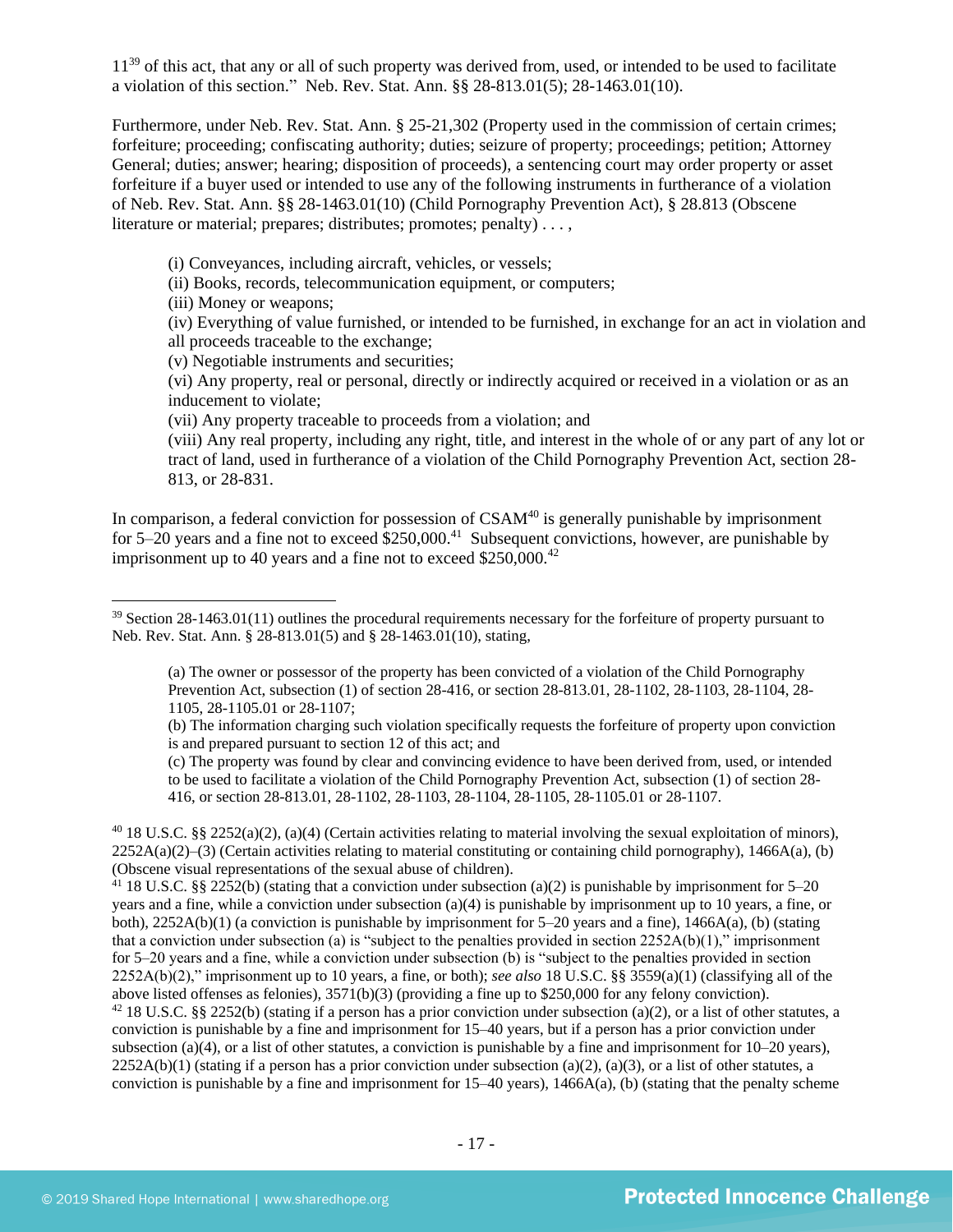#### *2.10 Convicted buyers of commercial sex acts with minors are required to register as sex offenders.*

Neb. Rev. Stat. Ann. § 29-4004(1) (Registration; location; sheriff; duties; Nebraska State Patrol; duties; name-change order; treatment) states, "Any person subject to the Sex Offender Registration Act<sup>43</sup> shall register within three working days after becoming subject to the act . . . ." Neb. Rev. Stat. Ann. § 29-  $4003(1)^{44}$  (Applicability of act) states,

- <span id="page-17-1"></span>(a) The Sex Offender Registration Act applies to any person who on or after January 1, 1997:
	- (i) Has ever pled guilty to, pled nolo contendere to, or been found guilty of any of the following: . . . .

<span id="page-17-0"></span>(D) Sexual assault of a child in the second or third degree pursuant to section 28-320.01;

(E) Sexual assault of a child in the first degree pursuant to section 28-319.01;

. . . . (H) Pandering of a minor pursuant to section 28-802;

(I) Visual depiction of sexually explicit conduct of a child pursuant to section 28-1463.03 or subdivision  $(2)(b)$  or  $(c)$  of section 28-1463.05;

(J) Knowingly possessing any visual depiction of sexually explicit conduct which has a child as one of its participants or portrayed observers pursuant to section subsection (1) or (4) of 28- 813.01;

(K) Criminal child enticement pursuant to section 28-311.

(L) Child enticement by means of an electronic communication device pursuant to section 28- 320.02;

. . . .

. . . .

. . . .

(N) Attempt, solicitation, aiding or abetting, being an accessory, or conspiracy to commit an offense listed in subdivisions  $(1)(a)(i)(A)$  through  $(1)(a)(i)(M)$  of this section;

(b) In addition to the registrable offenses under subdivision  $(1)(a)$  of this section, the Sex Offender Registration Act applies to any person who on or after January 1, 2010:

(i) (A) Except as provided in subdivision  $(1)(b)(i)(B)$  of this section, has ever pled guilty to, pled nolo contendere to, or been found guilty of any of the following:

(XVI) Enticement by electronic communication device pursuant to section 28-833; or (XVII) Attempt, solicitation, aiding or abetting, being an accessory, or conspiracy to commit an offense listed in subdivisions  $(1)(b)(i)(A)(I)$  through  $(1)(b)(i)(A)(XVI)$  of this section.

. . . . . . . . . . . .

Buyers convicted under Neb. Rev. Stat. Ann. § 28-831(1) (Human trafficking; forced labor or services; prohibited acts; penalties) or § 28-801.01(1) (Solicitation of prostitution), however, are not required to register as sex offenders under Nebraska law.

2.10.1 Recommendation: Amend Neb. Rev. Stat. Ann. § 29-4003(1) (Applicability of act) to make the Sex Offender Registration Act applicable to buyers convicted under Neb. Rev. Stat. Ann. § 28-831

for section 2252A(b) applies); *see also* 18 U.S.C. §§ 3559(a)(1) (classifying all of the above listed offenses as felonies), 3571(b)(3) (providing a fine up to \$250,000 for any felony conviction).

<sup>43</sup> Neb. Rev. Stat. Ann. §§ 29-4001–4014.

<sup>&</sup>lt;sup>44</sup> The text of Neb. Rev. Stat. Ann. § 29-4003 cited here and elsewhere in this report includes amendments made by the enactment of Legislative Bills 519 and 630 during the 106th Legislature of the State of Nebraska (effective September 6, 2019).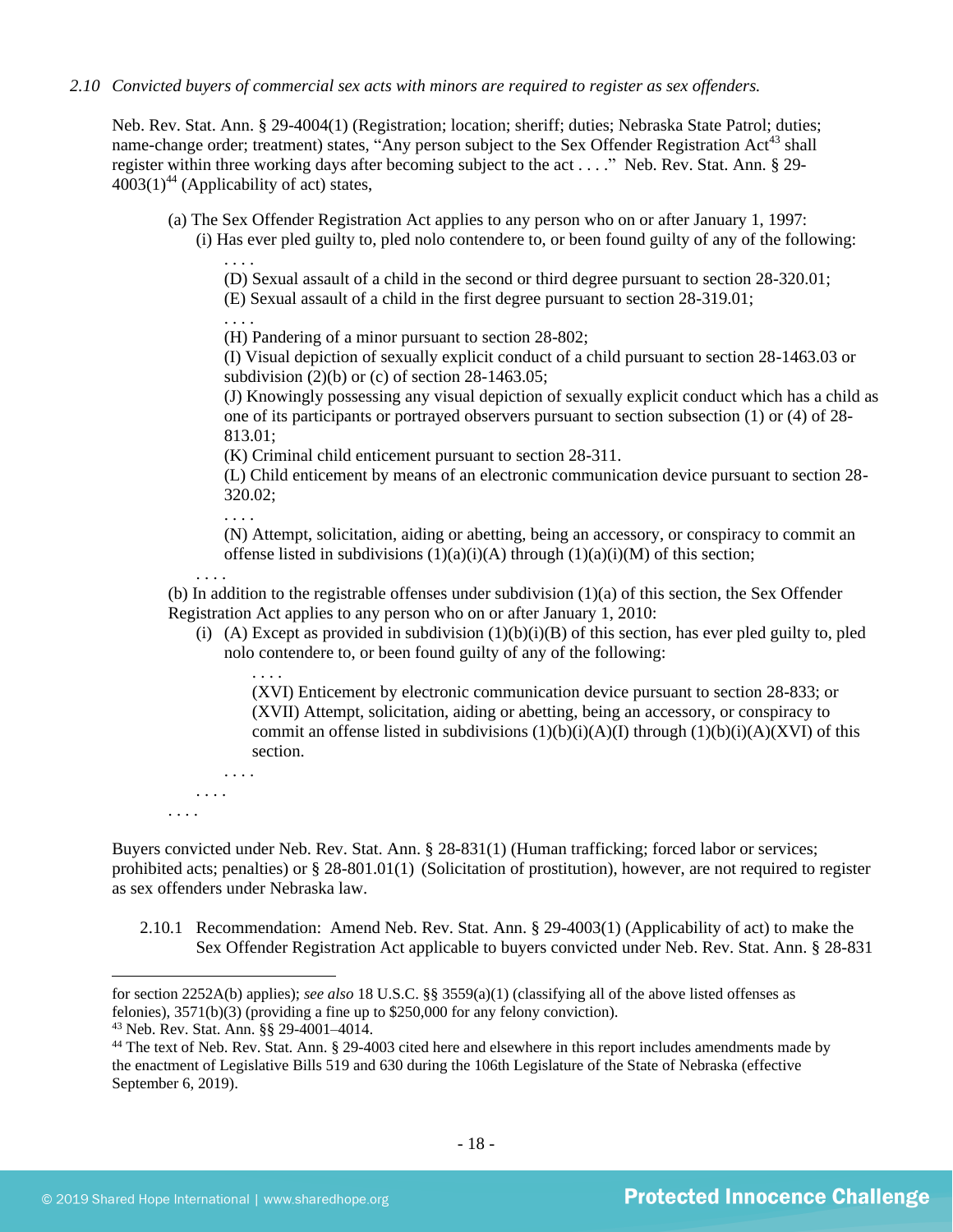(Human trafficking; forced labor or services; prohibited acts; penalties) or § 28-801.01 (Solicitation of prostitution) in instances where the person trafficked, abused, or solicited is a minor under the age of 18.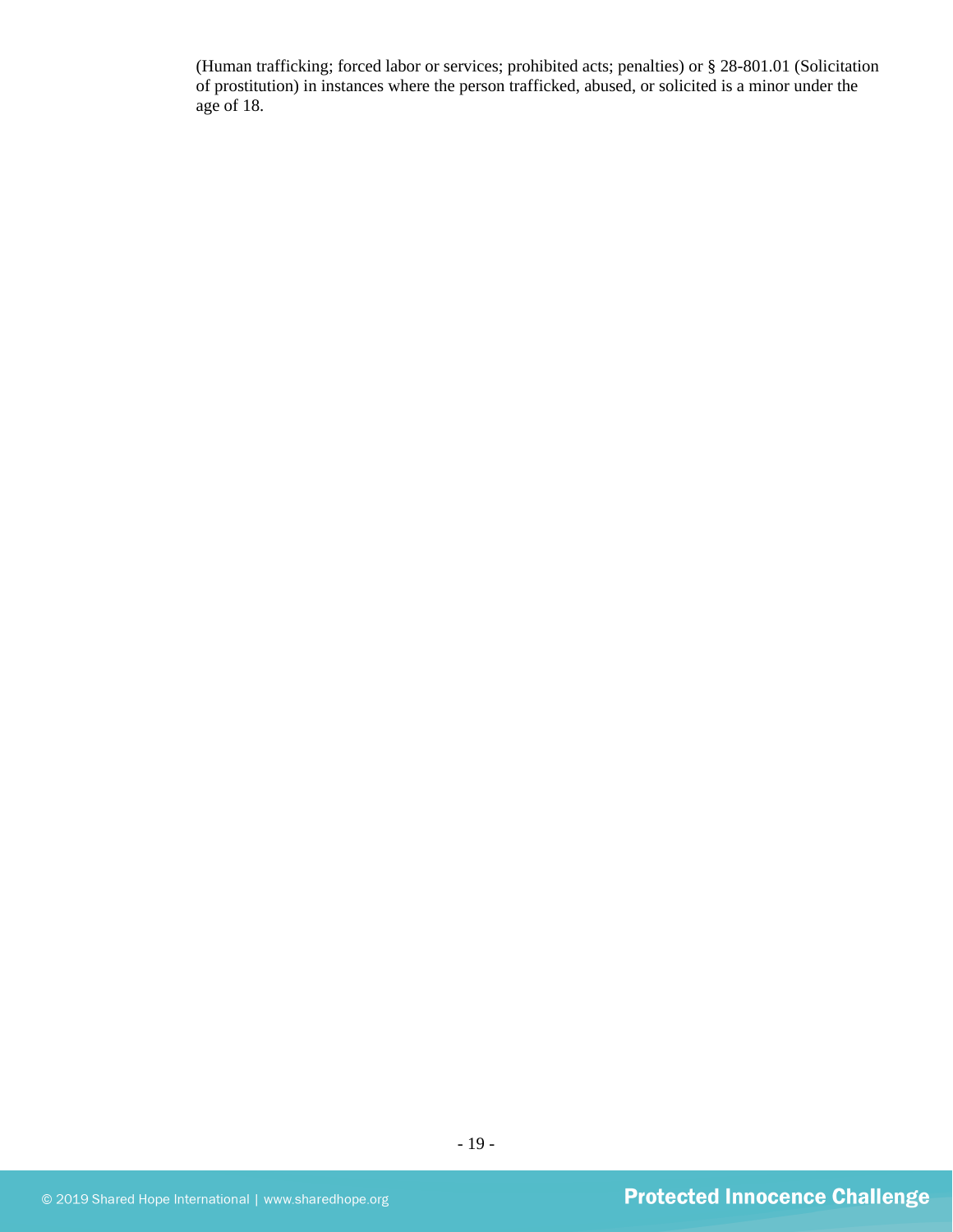#### **FRAMEWORK ISSUE 3: CRIMINAL PROVISIONS FOR TRAFFICKERS**

#### *Legal Components:*

- *3.1 Penalties for trafficking a child for sexual exploitation are as high as federal penalties.*
- *3.2 Creating and distributing child sexual abuse material (CSAM) carries penalties as high as similar federal offenses.*
- *3.3 Using the Internet or electronic communications to lure, entice, recruit or sell commercial sex acts with a minor is a separate crime or results in an enhanced penalty for traffickers.*
- *3.4 Financial penalties for traffickers, including asset forfeiture, are sufficiently high.*
- *3.5 Convicted traffickers are required to register as sex offenders.*
- *3.6 Laws relating to parental custody and termination of parental rights include sex trafficking or commercial sexual exploitation of children (CSEC) offenses as grounds for sole custody or termination in order to prevent traffickers from exploiting their parental rights as a form of control.*

*\_\_\_\_\_\_\_\_\_\_\_\_\_\_\_\_\_\_\_\_\_\_\_\_\_\_\_\_\_\_\_\_\_\_\_\_\_\_\_\_\_\_\_\_\_\_\_\_\_\_\_\_\_\_\_\_\_\_\_\_\_\_\_\_\_\_\_\_\_\_\_\_\_\_\_\_\_\_\_\_\_\_\_\_\_\_\_\_\_\_\_\_\_\_*

## *Legal Analysis:*

*3.1 Penalties for trafficking a child for sexual exploitation are as high as federal penalties.* 

A trafficker convicted under Neb. Rev. Stat. Ann. § 28-831(1) (Human trafficking; forced labor or services; prohibited acts; penalties) is guilty of a Class IB felony punishable by imprisonment for 20 years to life. Neb. Rev. Stat. Ann. §§ 28-831(1), 28-105(1).

Under Neb. Rev. Stat. Ann. § 28-802(1) (Pandering; penalty), traffickers face heightened penalties for pandering a minor. Pandering is a Class II felony, punishable by imprisonment for 1–50 years. Neb. Rev. Stat. Ann. §§ 28-802(2), 28-105(1), 28-802(2).

Traffickers also may be convicted under Neb. Rev. Stat. Ann. § 28-707(1)(d)<sup>45</sup> (Child abuse; privileges not available; penalties), which may be used to prosecute a trafficker who commits child abuse by placing a child "in a situation to be sexually exploited through sex trafficking of a minor as defined in section 28-830 . . . ." A violation of this statute is a Class I misdemeanor if "committed negligently," a Class IIIA felony if "committed knowingly and intentionally and does not result in serious bodily injury," a Class II felony if "committed knowingly and intentionally and results in serious bodily injury," or a Class IB felony if "committed knowingly and intentionally and results in the death of such child." Neb. Rev. Stat. Ann. § 28-707(3)–(8). A Class I misdemeanor is punishable by imprisonment up to 1 year, a fine not to exceed \$1,000, or both. Neb. Rev. Stat. Ann. § 28-106(1). A Class IIIA felony is punishable by imprisonment up to 3 years and 18 months post-release supervision, a fine not to exceed \$10,000, or both. Neb. Rev. Stat. Ann. § 28-105(1) (Felonies; classification of penalties; sentences; where served; eligibility for probation). A Class III felony punishable by imprisonment for up to 4 years and 2 years post-release supervision, a fine not to exceed \$25,000, or both. Neb. Rev. Stat. Ann. § 28-105(1). A Class II felony is punishable by imprisonment for 1–50 years, while a Class IB felony is punishable by imprisonment for 20 years to life. Neb. Rev. Stat. Ann. § 28-105(1).

Lastly, a trafficker may be convicted under Neb. Rev. Stat. Ann. § 28-805(1)(b) (Debauching a minor; penalty),<sup>46</sup> which is punishable as a Class I misdemeanor by imprisonment up to 1 year, a fine not to exceed \$1,000, or both. Neb. Rev. Stat. Ann. §§ 28-805(2), 28-106(1).

<sup>45</sup> *See supra* note [4.](#page-1-0)

<sup>46</sup> *See supra* note [12](#page-4-0) discussing the applicability of this statute to traffickers.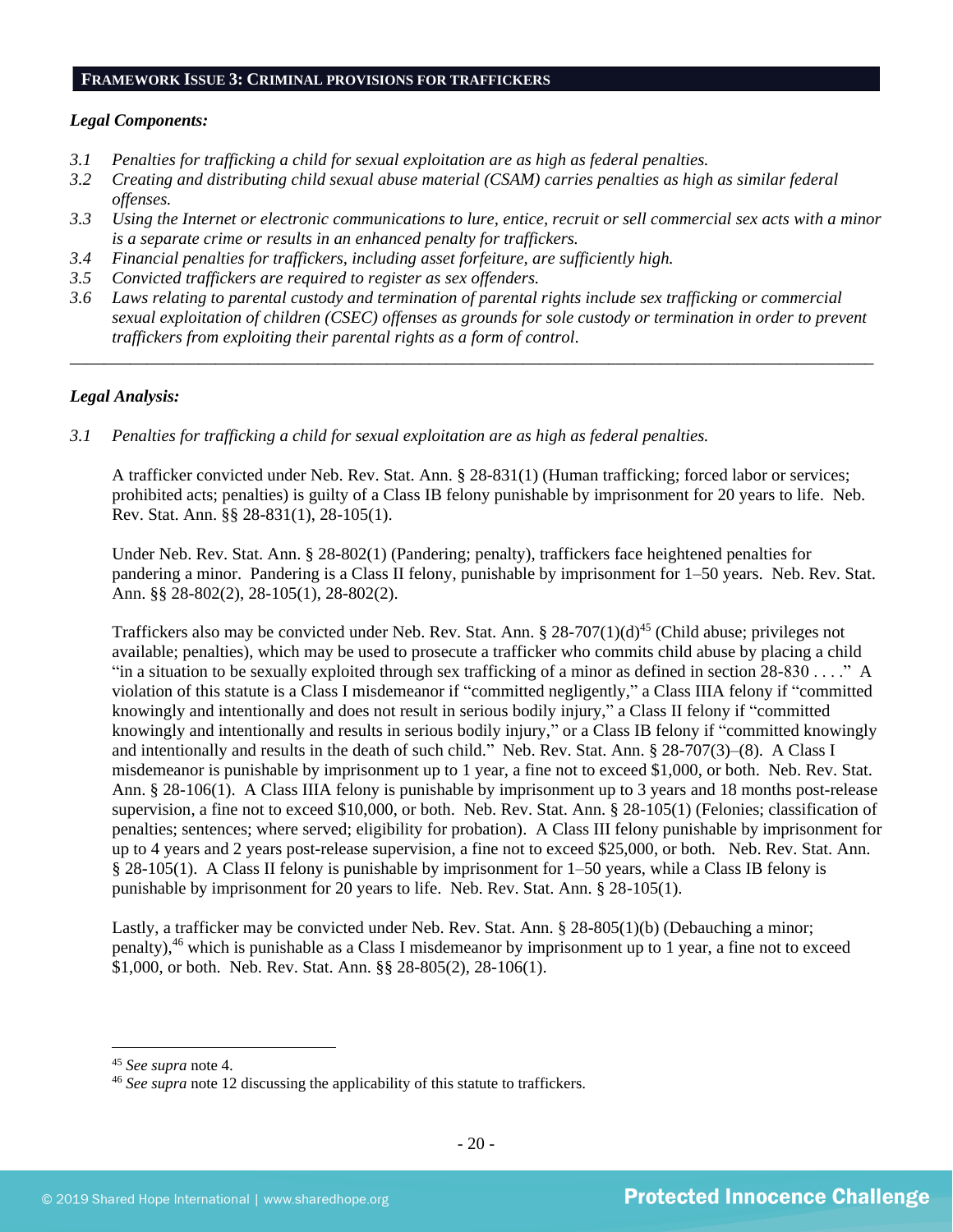In comparison, if the victim is under the age of 14, a conviction under the Trafficking Victims Protection Act (TVPA) for child sex trafficking is punishable by 15 years to life imprisonment and a fine not to exceed \$250,000. 18 U.S.C. §§ 1591(b)(1), 3559(a)(1), 3571(b)(3). If the victim is between the ages of 14–17, a conviction is punishable by 10 years to life imprisonment and a fine not to exceed \$250,000. 18 U.S.C. §§ 1591(b)(2), 3559(a)(1), 3571(b)(3). A conviction is punishable by mandatory life imprisonment, however, if the trafficker has a prior conviction for a federal sex offense against a minor. 18 U.S.C. § 3559(e)(1).

## *3.2 Creating and distributing child sexual abuse material (CSAM) carries penalties as high as similar federal offenses.*

Nebraska prohibits the creation and distribution of child sexual abuse material (CSAM). Neb. Rev. Stat. Ann. §  $28-1463.03^{47}$  (Child Pornography Prevention Act) states,

(1) It shall be unlawful for a person to knowingly make, publish, direct, create, provide, or in any manner generate any visual depiction of sexually explicit conduct which has a child other than the defendant as one of its participants or portrayed observers.

(2) It shall be unlawful for a person knowingly to . . . sell, deliver, distribute, display for sale, advertise, trade, or provide to any person any visual depiction of sexually explicit conduct which has a child other than the defendant as one of its participants or portrayed observers.

(3) It shall be unlawful for a person to knowingly employ, force, authorize, induce, or otherwise cause a child to engage in any visual depiction of sexually explicit conduct which has a child as one of its participants or portrayed observers.

(4) It shall be unlawful for a parent, stepparent, legal guardian, or any person with custody and control of a child, knowing the content thereof, to consent to such child engaging in any visual depiction of sexually explicit conduct which has a child as one of its participants or portrayed observers.

A violation of this statute by a person 18 years of age or younger is a Class III felony punishable by imprisonment for up to 4 years and 2 years post-release supervision, a fine not to exceed \$25,000, or both, while a violation by a person 19 years of age or older is a Class ID felony punishable by imprisonment for 3–50 years. Neb. Rev. Stat. Ann. §§ 28-1463.04(1), (2), 28-105(1). A conviction under this statute is punishable as a Class IC felony by imprisonment for 5–50 years; however, if a person has a prior conviction under this statute or a number of other specific statutes. Neb. Rev. Stat. Ann. §§ 28-1463.04(3), 28-105(1).

In comparison, if the victim is under the age of 14, a conviction under the TVPA for child sex trafficking is punishable by 15 years to life imprisonment and a fine not to exceed \$250,000. 18 U.S.C.  $§§ 1591(b)(1), 3559(a)(1), 3571(b)(3).$  If the victim is between the ages of  $14-17$ , a conviction is punishable by 10 years to life imprisonment and a fine not to exceed \$250,000. 18 U.S.C. §§ 1591(b)(2),  $3559(a)(1)$ ,  $3571(b)(3)$ . A conviction is punishable by mandatory life imprisonment, however, if the trafficker has a prior conviction for a federal sex offense against a minor. 18 U.S.C. § 3559(e)(1). Additionally, a federal conviction for distribution of  $CSAM<sup>48</sup>$  is generally punishable by imprisonment for 5–20 years and a fine not to exceed  $$250,000.<sup>49</sup>$  Subsequent convictions, however, are punishable by imprisonment up to 40 years and a fine not to exceed  $$250,000.<sup>50</sup>$ 

<sup>47</sup> *See supra* note [37.](#page-15-0)

<sup>48</sup> 18 U.S.C. §§ 2252(a)(1), (a)(2), (a)(3) (Certain activities relating to material involving the sexual exploitation of minors),  $2252A(a)(2)$ ,  $(a)(3)$  (Certain activities relating to material constituting or containing child pornography), 1466A(a) (Obscene visual representations of the sexual abuse of children).

<sup>&</sup>lt;sup>49</sup> 18 U.S.C. §§ 2252(b) (stating that a conviction under subsection (a)(1), (a)(2), or (a)(3) is punishable by imprisonment for 5–20 years and a fine), 2252A(b)(1) (a conviction is punishable by imprisonment for 5–20 years and a fine), 1466A(a), (b) (stating that a conviction under subsection (a) is "subject to the penalties provided in section 2252A(b)(1)," imprisonment for 5–20 years and a fine, while a conviction under subsection (b) is "subject to the penalties provided in section 2252A(b)(2)," imprisonment up to 10 years, a fine, or both); *see also* 18 U.S.C. §§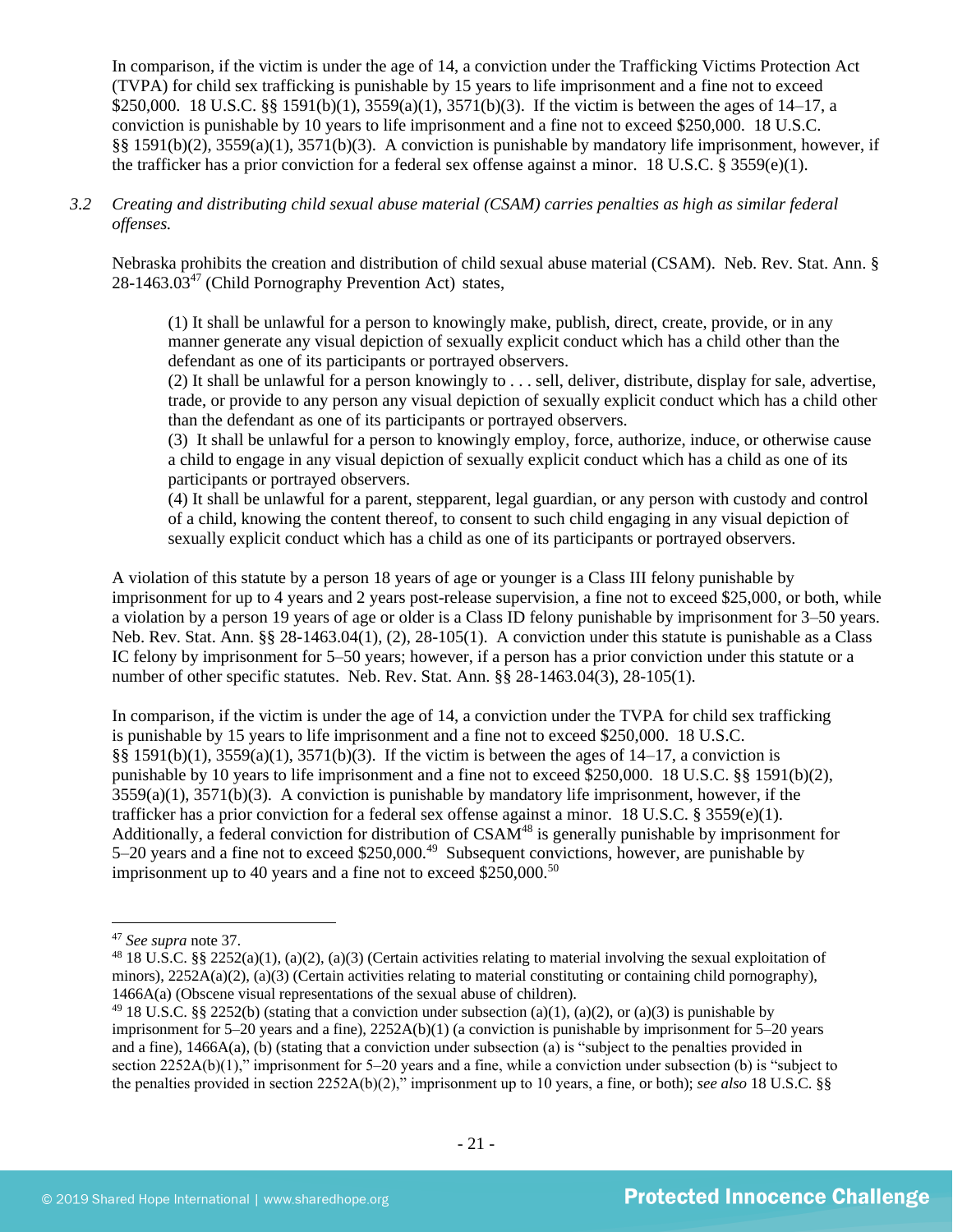*3.3 Using the Internet or electronic communications to lure, entice, recruit or sell commercial sex acts with a minor is a separate crime or results in an enhanced penalty for traffickers.*

While not expressly commercial in nature, Neb. Rev. Stat. Ann. § 28-320.02 (Sexual assault; use of electronic communication device; prohibited acts; penalties) may be used to prosecute a trafficker who uses the Internet to lure, entice, or recruit a child for use in commercial sex acts. Neb. Rev. Stat. Ann. § 28-320.02(1) states,

No person shall knowingly solicit, coax, entice, or lure

(a) a child sixteen years of age or younger or

(b) a peace officer who is believed by such person to be a child sixteen years of age or younger, by means of an electronic communication device as that term is defined in section 28-833 [Enticement by electronic communication device; penalty], to engage in an act which would be in violation of section [28-319](http://nebraskalegislature.gov/laws/statutes.php?statute=28-319) [Sexual assault; first degree; penalty], [28-319.01](http://nebraskalegislature.gov/laws/statutes.php?statute=28-319.01) [Sexual assault of a child; first degree; penalty], or [28-320.01](http://nebraskalegislature.gov/laws/statutes.php?statute=28-320.01) [Sexual assault of a child; second or third degree; penalties] or subsection (1) or (2) of section [28-320](http://nebraskalegislature.gov/laws/statutes.php?statute=28-320) [Sexual assault; second or third degree; penalty].

A conviction under this statute is punishable as a Class ID felony by imprisonment for 3–50 years. Neb. Rev. Stat. Ann. §§ 28-320.02(2), 28-105(1). A conviction is punishable as a Class IC felony by imprisonment for 5–50 years, however, if a person has a prior conviction under this or other specific statutes. Neb. Rev. Stat. Ann. §§ 28-320.02(2), 28-105(1).

## *3.4 Financial penalties for traffickers, including asset forfeiture, are sufficiently high.*

Financial penalties for traffickers include asset forfeiture, discretionary restitution, and fines of up to \$10,000. Traffickers do not face fines if convicted under Neb. Rev. Stat. Ann. § 28-831(1) (Human trafficking; forced labor or services; prohibited acts; penalties) or § 28-802(1)(Pandering; penalty). However, traffickers convicted under Neb. Rev. Stat. Ann. § 28-805(1)(b) (Debauching a minor; penalty) are subject to a possible fine not to exceed \$1,000. Neb. Rev. Stat. Ann. §§ 28-805(2), 28-106(1). Additionally, a trafficker convicted under Neb. Rev. Stat. Ann. § 28-707(1)(d) (Child abuse; privileges not available; penalties) is subject to a possible fine not to exceed \$1,000 if the offense was "committed negligently," a possible fine not to exceed \$10,000 if the offense was "committed knowingly and intentionally and does not result in serious bodily injury," or no fine if the offense was "committed knowingly and intentionally and results in serious bodily injury" or in the death of the child. Neb. Rev. Stat. Ann. §§ 28-707(3)–(8), 28-106(1), 28-105(1).

Additionally, traffickers who cause "actual physical injury or property damage or loss" to their victim may have to pay restitution pursuant to Neb. Rev. Stat. Ann.  $\S 29-2280$  (Restitution; order; when).<sup>51</sup> The court determines the amount of restitution "based on the actual damages sustained by the victim." Neb. Rev. Stat. Ann. § 29- 2281. Neb. Rev. Stat. Ann. § 29-2282 (Property damage; bodily injury; death; relief authorized) states, "If the offense results in bodily injury, the court may require payment of necessary medical care, including, but not limited to, physical or psychological treatment and therapy, and payment for income lost due to such bodily injury."

 $3559(a)(1)$  (classifying all of the above listed offenses as felonies),  $3571(b)(3)$  (providing a fine up to \$250,000 for any felony conviction).

 $50$  18 U.S.C. §§ 2252(b) (stating if a person has a prior conviction under subsection (a)(1), (a)(2), or (a)(3) or a list of other statutes, a conviction is punishable by a fine and imprisonment for 15–40 years), 2252A(b)(1) (stating if a person has a prior conviction under subsection (a)(2), (a)(3), or a list of other statutes, a conviction is punishable by a fine and imprisonment for  $15-40$  years),  $1466A(a)$ , (b) (stating that the penalty scheme for section  $2252A(b)$ applies); *see also* 18 U.S.C. §§ 3559(a)(1) (classifying all of the above listed offenses as felonies), 3571(b)(3) (providing a fine up to \$250,000 for any felony conviction).

<sup>51</sup> *See supra* Component 2.8 for the provisions of Neb. Rev. Stat. Ann. § 29-2280.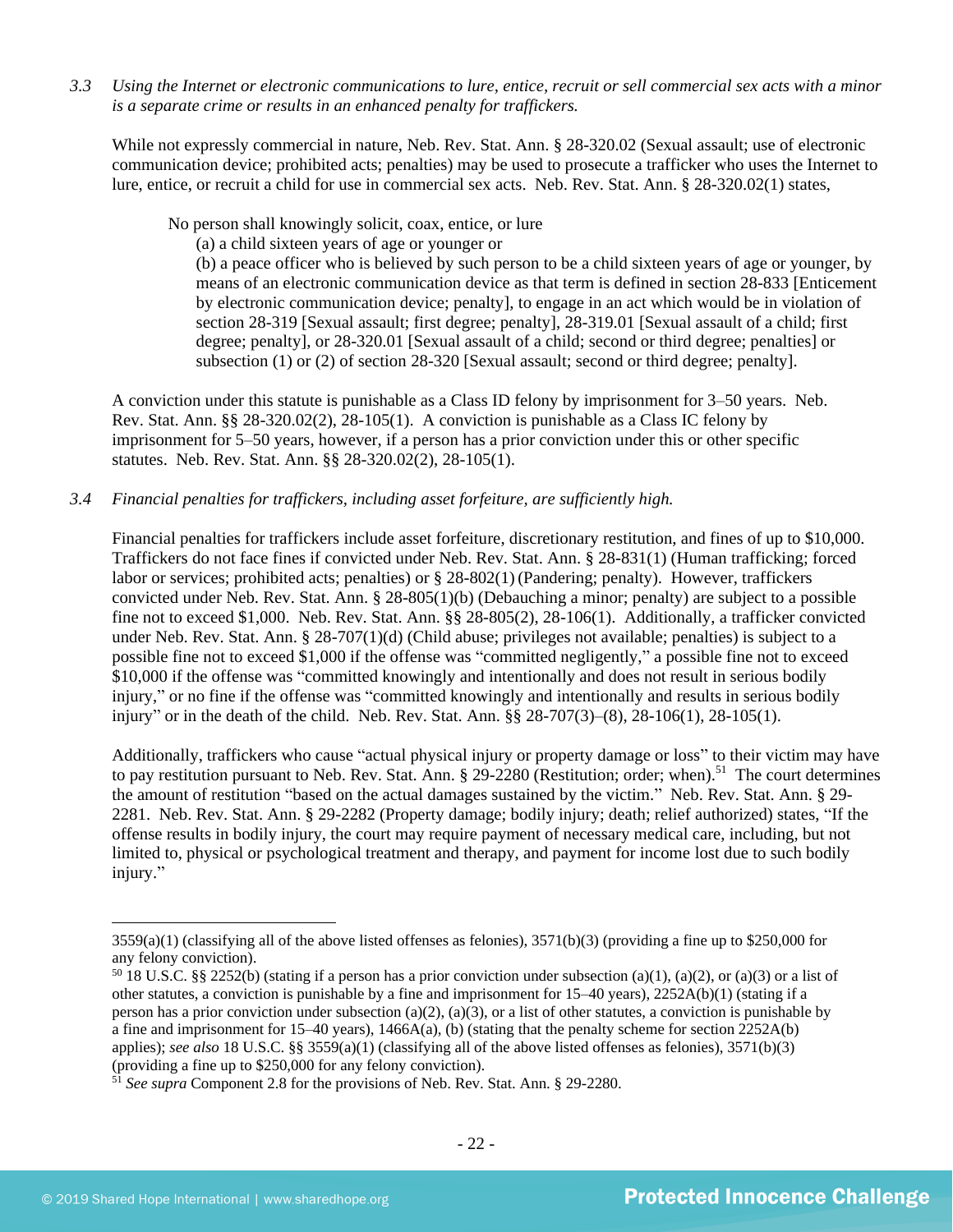Additionally, under Neb. Rev. Stat. Ann. § 25-21,302(1) (Property used in commission of certain crimes; forfeiture; proceeding; confiscating authority; duties; seizure of property; proceedings; petition; Attorney General; duties; answer; hearing; disposition of proceeds), traffickers convicted of trafficking or CSEC offenses may face property forfeiture, upon a finding that such property was used in the furtherance of the sex trafficking or exploitation of a minor. Neb. Rev. Stat. Ann. § 25-21,302(1) states:

(a) In addition to any other civil or criminal penalties provided by law, any property used in the commission of a violation of the Child Pornography Prevention Act or section 28-813 [Obscene literature or material; prepares; distributes; promotes; penalty], or § 28-831 (Human trafficking; labor trafficking or sex trafficking; labor trafficking of a minor or sex trafficking of a minor; prohibited acts; penalties) may be forfeited through proceeding as provided in this section.

(b) The following property shall be subject to forfeiture if used or intended to use as an instrumentality in or used in furtherance of a violation of  $\dots$  § 28-831 (Human trafficking; labor trafficking or sex trafficking; labor trafficking of a minor or sex trafficking of a minor; prohibited acts; penalties):

(i) Conveyances, including aircraft, vehicles, or vessels;

(ii) Books, records, telecommunication equipment, or computers;

(iii) Money or weapons;

(iv) Everything of value furnished, or intended to be furnished, in exchange for an action in violation and all proceeds traceable to the exchange;

(v) Negotiable instruments and securities;

(vi) Any property, real or personal, directly or indirectly acquired or received in a violation of as an inducement to violate;

(vii) Any property traceable to proceeds from a violation; and

(viii) Any real property, including any right, title, and interest in the whole of or any part of any lot or tract of land, used in furtherance of a violation of . . . § 28-831 (Human trafficking; labor trafficking or sex trafficking; labor trafficking of a minor or sex trafficking of a minor; prohibited acts; penalties).

Traffickers may also be subject to property forfeiture for offenses committed under the Child Pornography Prevention Act, Neb. Rev. Stat. Ann. §§ 28-1463.01–28-1463.06. Specifically, Neb. Rev. Stat. Ann. § 28- 1463.06 (Property subject to forfeiture; hearing) states,

a sentencing court may order that any money, securities, negotiable instruments, firearms, conveyances, or electronic communication devices as defined in section 28-833 or any equipment, components, peripherals, software, hardware, or accessories related to electronic communication devices be forfeited as part of the sentence imposed if it finds by clear and convincing evidence . . . that any or all such property was derived from, used, or intended to be used to facilitate a violation of the Child Pornography Prevention Act.

## *3.5 Convicted traffickers are required to register as sex offenders.*

Neb. Rev. Stat. Ann. § 29-4004(1) (Registration; location; sheriff; duties; Nebraska State Patrol; duties; name-change order; treatment) (Operative Jan. 1, 2012) states, "Any person subject to the Sex Offender Registration Act<sup>52</sup> shall register within three working days after becoming subject to the act . . ." and Neb. Rev. Stat. Ann. § 29-4003(1)(Applicability of act) establishes when an offender becomes subject to the provisions of the Sex Offender Registration Act.<sup>53</sup>

Traffickers convicted under Neb. Rev. Stat. Ann. § 28-805(1)(b) (Debauching a minor; penalty), § 28- 320.02 (Sexual assault; use of electronic communication device; prohibited acts; penalties), § 28-1463.03

<sup>52</sup> *See supra* note [43.](#page-17-0) 

<sup>53</sup> *See supra* Component 2.10 for the provisions of Neb. Rev. Stat. Ann. § 29-4003(1).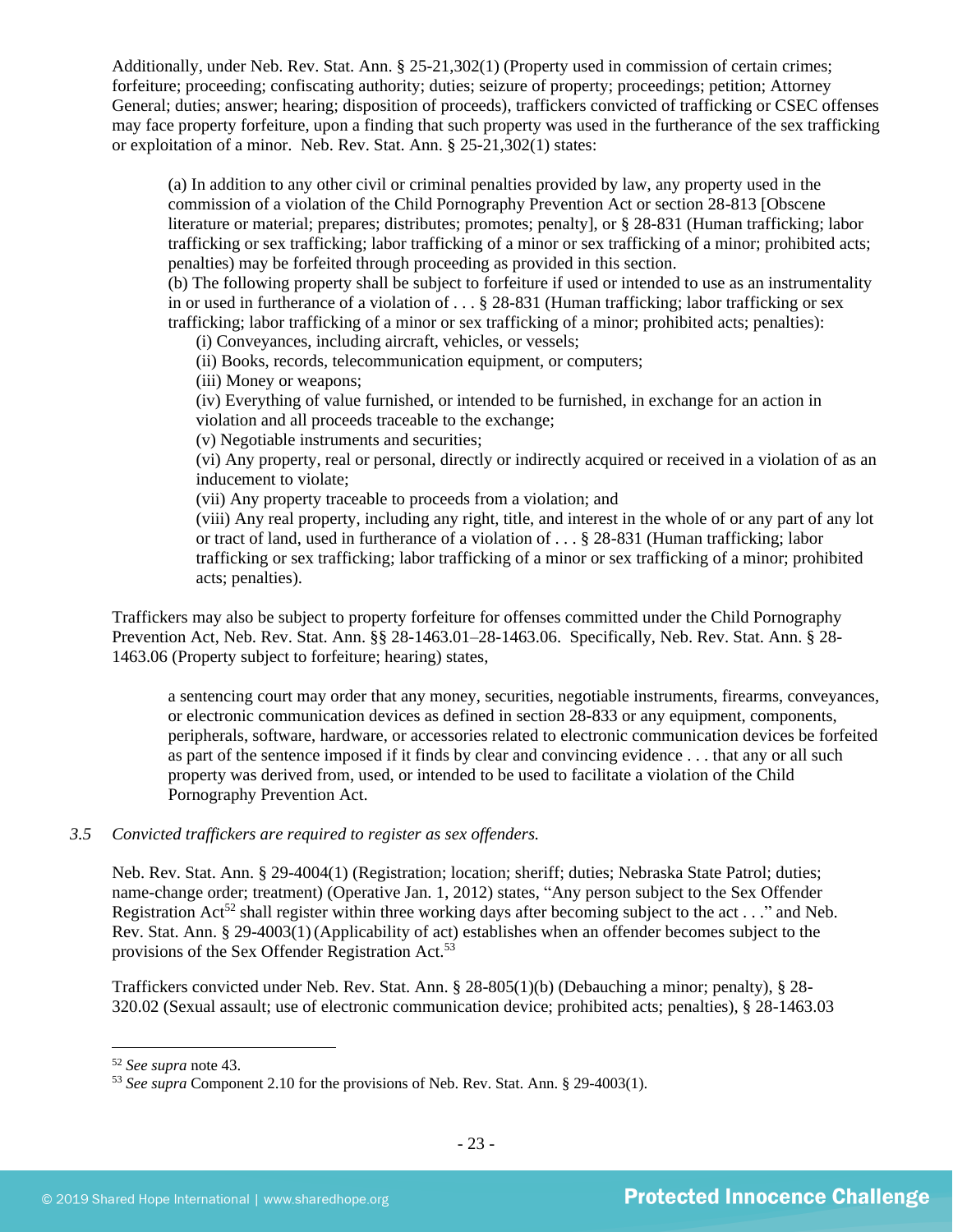(Visual depiction of sexually explicit conduct; prohibited acts; affirmative defense), § 28-1463.05(2)(b), (c) (Visual depiction of sexually explicit acts related to possession; violation; penalty),  $\S 28-707(1)(d)$ (Child abuse; privileges not available; penalties), or § 28-802(1) (Pandering; penalty) (where the victim is a minor) are required to register as a sex offender. Neb. Rev. Stat. Ann. § 29-4003(1).<sup>54</sup> Traffickers convicted under Neb. Rev. Stat. Ann. § 28-831(1) (Human trafficking; forced labor or services; prohibited acts; penalties) or § 28-804(1) (Keeping a place of prostitution; penalty), however, are not required to register as a sex offender under Nebraska law.

- 3.5.1 Recommendation: Require sex offender registration for convictions under Neb. Rev. Stat. Ann. § 28-831 (Human trafficking; forced labor or services; prohibited acts; penalties), § 28-801.01 (Solicitation of prostitution), and § 28-804 (Keeping a place of prostitution; penalty) when a minor is involved.
- *3.6 Laws relating to parental custody and termination of parental rights include sex trafficking or commercial sexual exploitation of children (CSEC) offenses as grounds for sole custody or termination in order to prevent traffickers from exploiting their parental rights as a form of control.*

Nebraska law does not include a violation of Neb. Rev. Stat. Ann. § 28-831 (Human trafficking; forced labor or services; prohibited acts; penalties) or any of Nebraska's CSEC laws as grounds for terminating parental rights. However, Neb. Rev. Stat. Ann. § 43-292 (Termination of parental rights; grounds) states,

The court may terminate all parental rights between the parents or the mother of a juvenile born out of wedlock and such juvenile when the court finds such action to be in the best interests of the juvenile and it appears by the evidence that one or more of the following conditions exist:

(2) The parents have substantially and continuously or repeatedly neglected and refused to give the juvenile or a sibling of the juvenile necessary parental care and protection;

. . . . (6) Following a determination that the juvenile is one as described in subdivision (3)(a) of section 43-247, reasonable efforts to preserve and reunify the family if required under section 43-283.01, under the direction of the court, have failed to correct the conditions leading to the determination; . . . .

(9) The parent of the juvenile has subjected the juvenile or another minor child to aggravated circumstances, including, but not limited to, abandonment, torture, chronic abuse, or sexual abuse; (10) The parent has (a) committed murder of another child of the parent, (b) committed voluntary manslaughter of another child of the parent, (c) aided or abetted, attempted, conspired, or solicited to commit murder, or aided or abetted voluntary manslaughter of the juvenile or another child of the parent, or (d) committed a felony assault that resulted in serious bodily injury to the juvenile or another minor child of the parent; or

(11) One parent has been convicted of felony sexual assault of the other parent under section 28- 319.01 [Sexual assault of a child; first degree; penalty] or 28-320.01 [Sexual assault of a child; second or third degree; penalties] or a comparable crime in another state.

3.6.1 Recommendation: Amend Neb. Rev. Stat. Ann. § 43-292(10) (Termination of parental rights; grounds) to include Neb. Rev. Stat. Ann. § 28-831 (Human trafficking; forced labor or services; prohibited acts; penalties) and Nebraska's CSEC laws as grounds for the termination of parental rights.

<sup>54</sup> *See supra* note [44.](#page-17-1)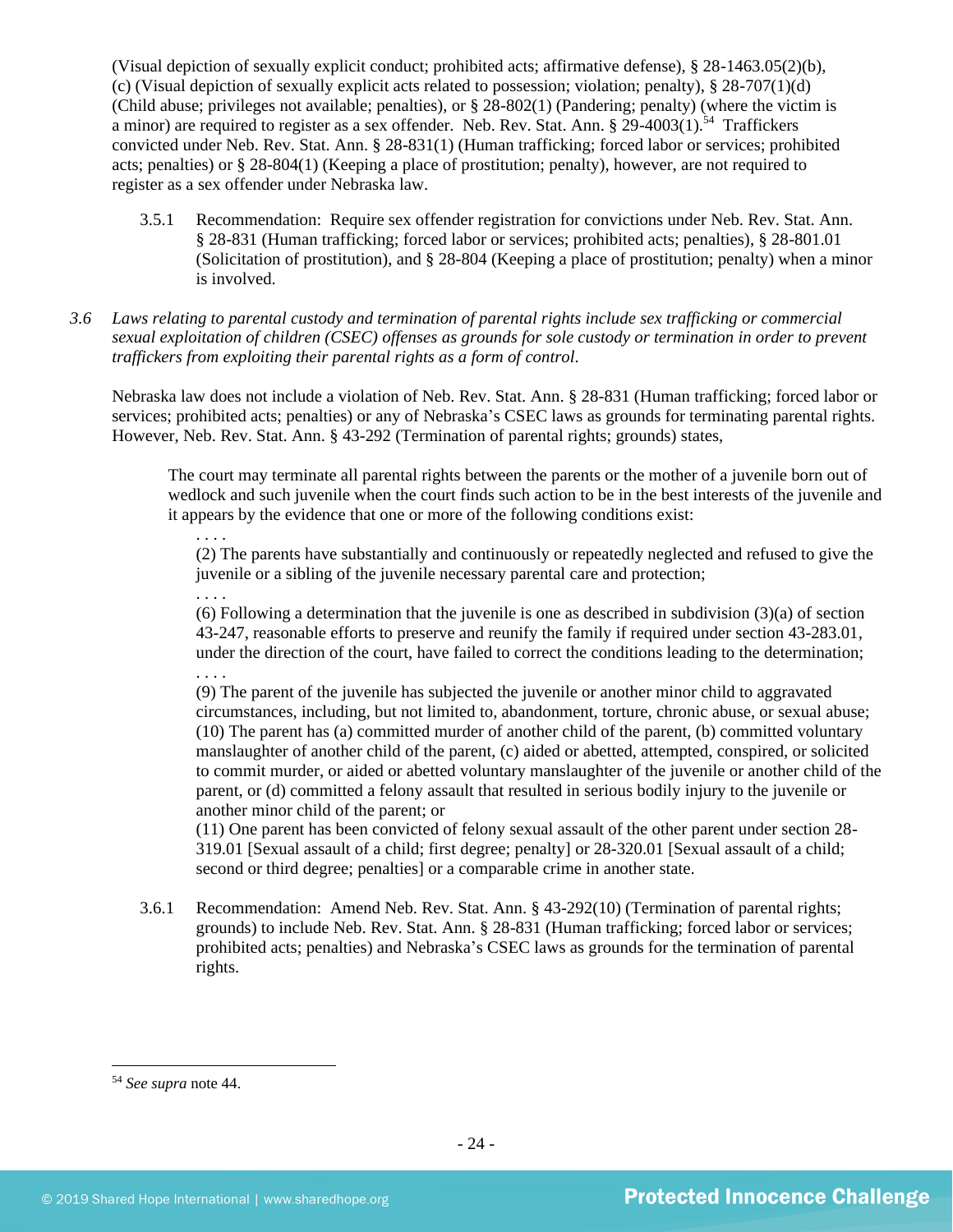#### **FRAMEWORK ISSUE 4: CRIMINAL PROVISIONS FOR FACILITATORS**

#### *Legal Components:*

- *4.1 The acts of assisting, enabling, or financially benefitting from child sex trafficking are included as criminal offenses in the state sex trafficking statute.*
- *4.2 Financial penalties, including asset forfeiture laws, are in place for those who benefit financially from or aid and assist in committing domestic minor sex trafficking.*
- *4.3 Promoting and selling child sex tourism is illegal.*
- *4.4 Promoting and selling child sexual abuse material (CSAM) carries penalties as high as similar federal offenses. \_\_\_\_\_\_\_\_\_\_\_\_\_\_\_\_\_\_\_\_\_\_\_\_\_\_\_\_\_\_\_\_\_\_\_\_\_\_\_\_\_\_\_\_\_\_\_\_\_\_\_\_\_\_\_\_\_\_\_\_\_\_\_\_\_\_\_\_\_\_\_\_\_\_\_\_\_\_\_\_\_\_\_\_\_\_\_\_\_\_\_\_\_\_*

## *Legal Analysis:*

*4.1 The acts of assisting, enabling, or financially benefitting from child sex trafficking are included as criminal offenses in the state sex trafficking statute.*

Benefitting from or participating in a sex trafficking venture is prohibited under Neb. Rev. Stat. Ann. § 28- 831(3) (Human trafficking; forced labor or services; prohibited acts; penalties), which states, "[a]ny person, other than a trafficking victim, who knowingly benefits from or participates in a venture which has, as part of the venture, an act that is in violation of this section is guilty of a Class IIA felony." A Class IIA felony is punishable by imprisonment for up to 20 years. Neb. Rev. Stat. Ann. § 28-105(1) (Felonies; classification of penalties; sentences; where served; eligibility for probation).

Some facilitators may also be prosecuted under Neb. Rev. Stat. Ann. § 28-802(1)(b), (c) (Pandering; penalty) which states, "A person commits pandering if such person . . . procures or harbors therein an inmate for a house of prostitution or for any place where prostitution is practiced or allowed . . . or inveigles, entices, persuades, encourages, or procures any person to come into or leave this state for the purpose of prostitution or debauchery." Neb. Rev. Stat. Ann. § 28-802(2) makes pandering a Class II felony for a first offense, which is punishable by imprisonment for 1–50 years. Neb. Rev. Stat. Ann. § 28-105(1).

Facilitators also face prosecution under Neb. Rev. Stat. Ann. § 28-804 (Keeping a place of prostitution) which states,

(1) Any person who has or exercises control over the use of any place which offers seclusion or shelter for the practice of prostitution and who knowingly grants or permits the use of such place for the purpose of prostitution commits the offense of keeping a place of prostitution.

(2) Keeping a place of prostitution is a Class IV felony, unless any person using such place for the practice of prostitution is under the age of eighteen years, in which case any person convicted of keeping a place of prostitution shall be guilty of a Class III felony.

A Class IV felony is punishable by imprisonment up to 2 years, a fine not to exceed \$10,000, or both. Neb. Rev. Stat. Ann. § 28-105(1). A Class III felony is punishable by imprisonment up to 4 years, a fine not to exceed \$25,000, or both.

A facilitator may also be convicted under Neb. Rev. Stat. Ann. § 28-707(1)(d) (Child abuse; privileges not available; penalties).<sup>55</sup> A violation of this statute is a Class I misdemeanor if "committed negligently," a Class IIIA felony if "committed knowingly and intentionally and does not result in serious bodily injury," a Class II felony if "committed knowingly and intentionally and results in serious bodily injury," or a Class IB felony if "committed knowingly and intentionally and results in the death of such child." Neb. Rev. Stat. Ann. § 28-

<sup>55</sup> *See supra* Component 1.2 for the provisions of Neb. Rev. Stat. Ann. § 28-707.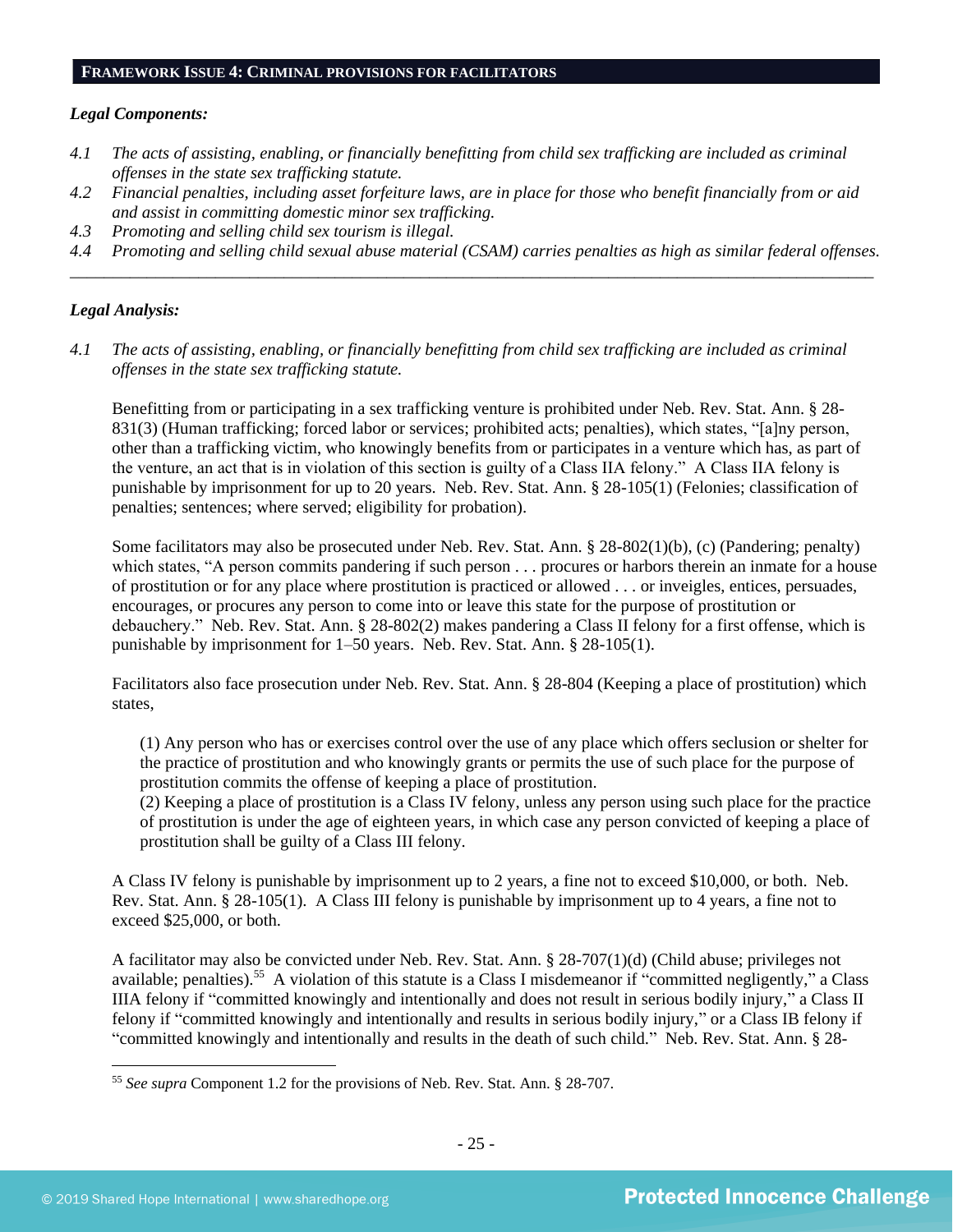707(3)–(8). A Class I misdemeanor is punishable by imprisonment up to 1 year, a fine not to exceed \$1,000, or both. Neb. Rev. Stat. Ann. § 28-106(1). A Class IIIA felony is punishable by imprisonment up to 3 years and 18 months post-release supervision, a fine not to exceed \$10,000, or both. Neb. Rev. Stat. Ann. § 28-105(1). Class III felony punishable by imprisonment for up to 4 years and 2 years post-release supervision, a fine not to exceed \$25,000, or both. Neb. Rev. Stat. Ann § 28-707. A Class II felony is punishable by imprisonment for 1–50 years, while a Class IB felony is punishable by imprisonment for 20 years to life. Neb. Rev. Stat. Ann. §  $28-105(1)$ .

*4.2 Financial penalties, including asset forfeiture laws, are in place for those who benefit financially from or aid and assist in committing domestic minor sex trafficking.*

A facilitator convicted under Neb. Rev. Stat. Ann. § 28-831(3) (Human trafficking; forced labor or services; prohibited acts; penalties) or  $\S 28-802(1)(b)(c)$ , (2) (Pandering) does not face a fine. A facilitator convicted under Neb. Rev. Stat. Ann. § 28-707(1)(d) (Child abuse; privileges not available; penalties) is subject to a possible fine not to exceed \$1,000 if the offense was "committed negligently," a possible fine not to exceed \$10,000 if the offense was "committed knowingly and intentionally and does not result in serious bodily injury," or no fine if the offense was "committed knowingly and intentionally and results in serious bodily injury" or in the death of the child. Neb. Rev. Stat. Ann. §§ 28-707(3)–(8), 28-106(1), 28-105(1). Facilitators convicted under Neb. Rev. Stat. 28-804 (Keeping a Place of Prostitution) face a fine not exceeding \$10,000.

Facilitators who cause "actual physical injury or property damage or loss" to their victim may have to pay restitution pursuant to Neb. Rev. Stat. Ann. § 29-2280 (Restitution; order; when).<sup>56</sup> The court determines the amount of restitution "based on the actual damages sustained by the victim." Neb. Rev. Stat. Ann. § 29-2281. Additionally, Neb. Rev. Stat. Ann. § 29-2282 (Property damage; bodily injury; death; relief authorized) states, "If the offense results in bodily injury, the court may require payment of necessary medical care, including, but not limited to, physical or psychological treatment and therapy, and payment for income lost due to such bodily injury."

Facilitators of minor sex trafficking face forfeiture of property that was used in the furtherance of human trafficking. Under Neb. Rev. Stat. Ann. § 25-21,302(1)(b) (Property used in commission of certain crimes; forfeiture; proceeding; confiscating authority; duties; seizure of property; proceedings; petition; Attorney General; duties; answer; hearing; disposition of proceeds), persons convicted of a trafficking offense under Neb. Rev. Stat. Ann. § 28-831, may be subject to the forfeiture of "property used or intended to use as an instrumentality in or used in the furtherance of [minor sex trafficking of a minor]," including:

- (i) Conveyances, including aircraft, vehicles, or vessels;
- (ii) Books, records, telecommunication equipment, or computers;
- (iii) Money or weapons;

(iv) Everything of value furnished, or intended to be furnished, in exchange for an act in violation and all proceeds traceable to the exchange;

(v) Negotiable instruments and securities;

(vi) Any property, real or personal, directly or indirectly acquired or received in a violation or as an inducement to violate;

(vii) Any property traceable to proceeds from a violation;

(viii) Any real property, including any right, title, and interest in the whole of or any part of any lot or tract of land, used in furtherance of a violation of . . . § 28-831 (Human trafficking; labor or sex trafficking; labor trafficking of a minor or sex trafficking of a minor; prohibited acts; penalties).

<sup>56</sup> *See supra* Component 2.8 for the provisions of Neb. Rev. Stat. Ann. § 29-2280.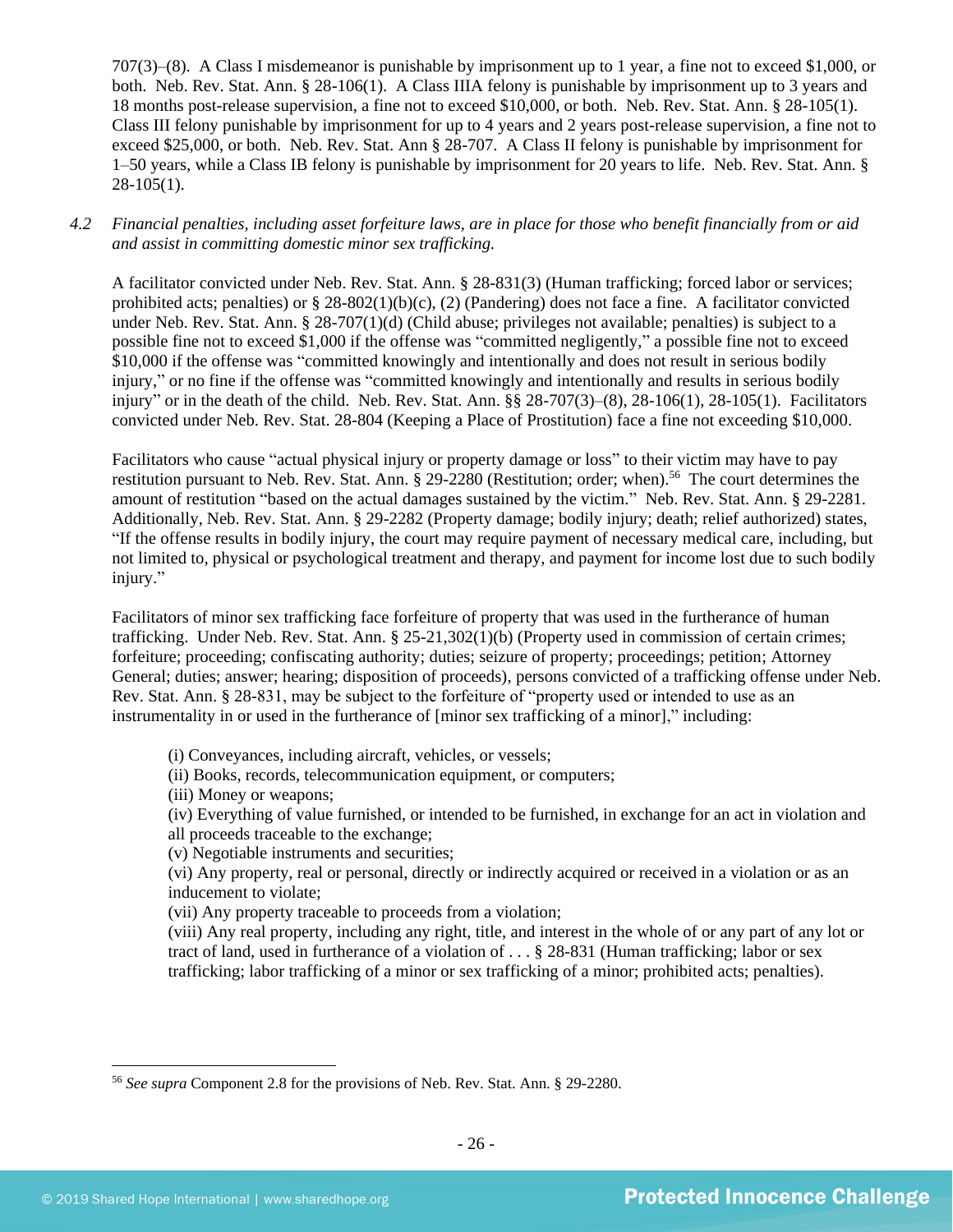## *4.3 Promoting and selling child sex tourism is illegal.*

There is no Nebraska law that addresses sex tourism.

4.3.1 Recommendation: Enact a law that prohibits selling or offering to sell travel services that include or facilitate travel for the purpose of engaging in commercial sexual exploitation of a minor or prostitution of a minor, if the travel is sold or occurs in Nebraska.

## *4.4 Promoting and selling child sexual abuse material (CSAM) carries penalties as high as similar federal offenses.*

Nebraska prohibits the promotion and sale of child sexual abuse material (CSAM). Neb. Rev. Stat. Ann. § 28-  $1463.03(2)^{57}$  (Visual depiction of sexually explicit conduct; prohibited acts; affirmative defense) states that it is "unlawful for a person knowingly to . . . sell, deliver, distribute, display for sale, advertise, trade, or provide to any person any visual depiction of sexually explicit conduct which has a child other than the defendant as one of its participants or portrayed observers." A violation of this statute by a person 18 years of age or younger is a Class III felony punishable by imprisonment for up to 4 years and 2 years post-release supervision, a fine not to exceed \$25,000, or both, while a violation by a person 19 years of age or older is a Class ID felony punishable by imprisonment for 3–50 years. Neb. Rev. Stat. Ann. §§ 28-1463.04(1), (2), 28-105(1). A conviction under this statute is punishable as a Class IC felony by imprisonment for 5–50 years, however, if a person has a prior conviction under this statute or a number of other specific statutes. Neb. Rev. Stat. Ann. §§ 28-1463.04(3), 28-  $105(1)$ .

Furthermore, Neb. Rev. Stat. Ann. § 28-1463.05(1)<sup>58</sup> (Child Pornography Prevention Act) makes it illegal "for a person to knowingly possess with intent to rent, sell, deliver, distribute, trade, or provide to any person any visual depiction of sexually explicit conduct which has a child other than the defendant as one of its participants or portrayed observers." A first conviction under this statute by an offender under 19 years of age is punishable as a Class IIIA felony is punishable by imprisonment up to 3 years and 18 months post-release supervision, a fine not to exceed \$10,000, or both, while a first conviction by an offender 19 years of age or older is punishable as a Class IIA felony by imprisonment up to 20 years, a fine not to exceed \$25,000, or both. Neb. Rev. Stat. Ann. §§ 28-1463.05(2)(a), (b), 28-105(1). In instances when the offender has a prior conviction under this statute or other specific criminal statutes,<sup>59</sup> a conviction is punishable as a Class IC felony by imprisonment for 5–50 years. Neb. Rev. Stat. Ann. §§ 28-1463.05(2)(c), 28-105(1).

<sup>57</sup> *See supra* note [37.](#page-15-0)

<sup>&</sup>lt;sup>58</sup> The text of Neb. Rev. Stat. Ann. § 28-1463.05 cited here and elsewhere in this report includes amendments made by the enactment of Legislative Bill 630 during the 106th Legislature of the State of Nebraska (effective September 6, 2019).

<sup>59</sup> Pursuant to Neb. Rev. Stat. Ann. § 28-1463.05(2)(c),

Any person who violates this section and has previously been convicted of a violation of this section or section 28-308 [Assault in the first degree; penalty], 28-309 [Assault in the second degree; penalty], 28-310 [Assault in the third degree; penalty], 28-311 [Criminal child enticement; attempt; penalties], 28-313 [Kidnapping; penalties], 28-314 [False imprisonment in the first degree; penalty], 28-315 [False imprisonment in the second degree; penalty], 28-319 [Sexual assault; first degree; penalty], 28-319.01 [Sexual assault of a child; first degree; penalty], 28-320.01 [Sexual assault of a child; second or third degree; penalties], 28-813 [Obscene literature or material; prepares; distributes; promotes; penalty], 28-833 [Enticement by electronic communication device; penalty], or 28-1463.03 [Visual depiction of sexually explicit conduct; prohibited acts; affirmative defense] or subsection (1) or (2) of section 28-320 [Sexual assault; second or third degree; penalty] shall be guilty of a Class IC felony for each offense.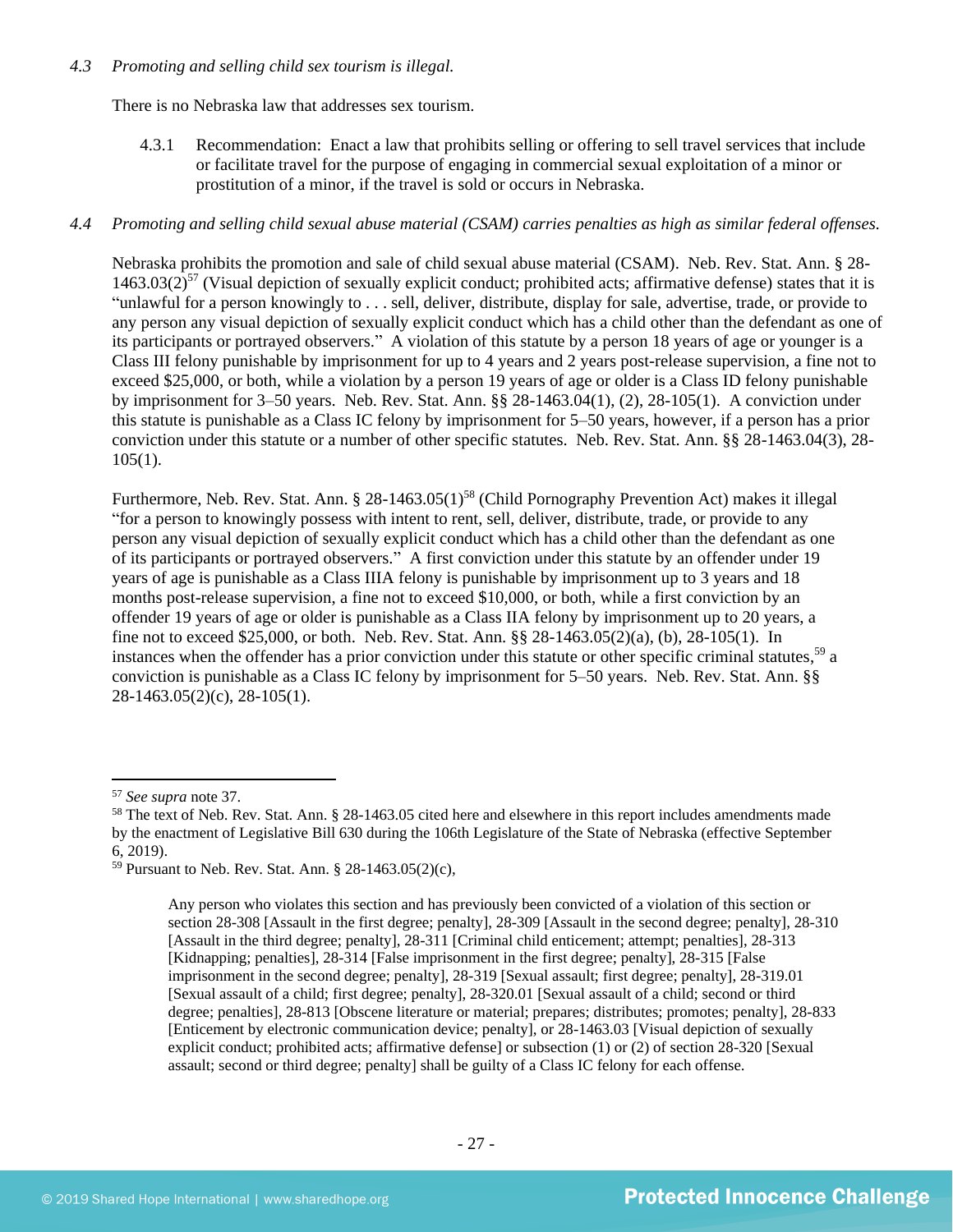Additionally, facilitators convicted of offenses under the Child Pornography Prevention Act may be subjected to the forfeiture of property used or intended to be used to carry out the offense. Neb. Rev. Stat. Ann. § 28-1463.06 (Property subject to forfeiture; hearing).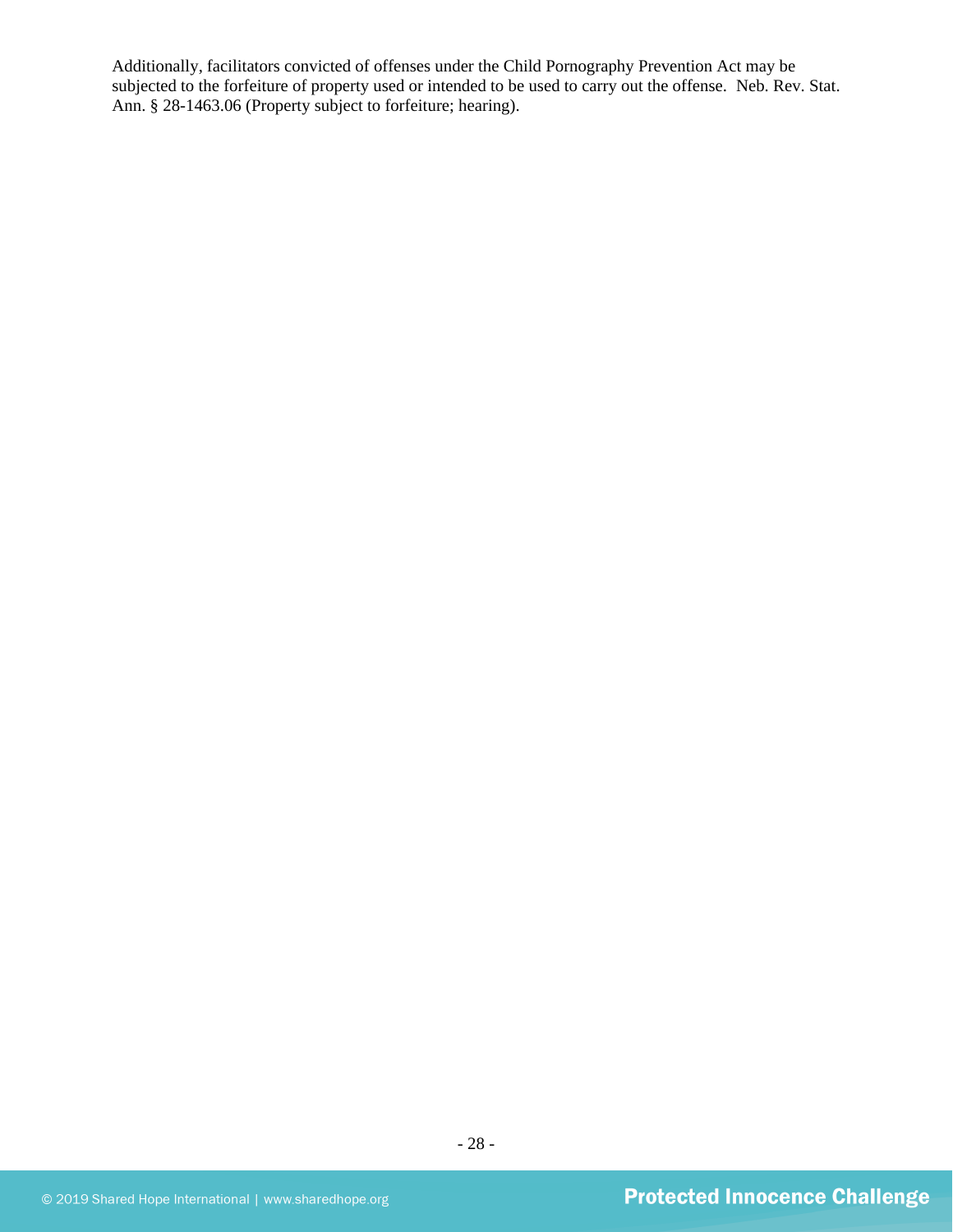#### **FRAMEWORK ISSUE 5: PROTECTIVE PROVISIONS FOR THE CHILD VICTIMS**

## *Legal Components:*

- *5.1 Victims under the core child sex trafficking offense include all commercially sexually exploited children.*
- *5.2 The state sex trafficking statute expressly prohibits a defendant from asserting a defense based on the willingness of a minor under 18 to engage in the commercial sex act.*
- *5.3 State law prohibits the criminalization of minors under 18 for prostitution offenses.*
- *5.4 State law provides a non-punitive avenue to specialized services through one or more points of entry.*
- *5.5 Child sex trafficking is identified as a type of abuse and neglect within child protection statutes.*
- *5.6 The definition of "caregiver" or another related term in the child welfare statutes is not a barrier to a sex trafficked child accessing the protection of child welfare.*
- *5.7 Crime victims' compensation is specifically available to a child victim of sex trafficking or CSEC.*
- *5.8 Victim-friendly procedures and protections are provided in the trial process for minors under 18.*
- *5.9 Child sex trafficking victims may vacate delinquency adjudications and expunge related records for prostitution and other offenses arising from trafficking victimization, without a waiting period.*
- *5.10 Victim restitution and civil remedies for victims of domestic minor sex trafficking or commercial sexual exploitation of children (CSEC) are authorized by law.*
- *5.11 Statutes of limitations for civil and criminal actions for child sex trafficking or commercial sexual exploitation of children (CSEC) offenses are eliminated or lengthened to allow prosecutors and victims a realistic opportunity to pursue criminal action and legal remedies.*

*\_\_\_\_\_\_\_\_\_\_\_\_\_\_\_\_\_\_\_\_\_\_\_\_\_\_\_\_\_\_\_\_\_\_\_\_\_\_\_\_\_\_\_\_\_\_\_\_\_\_\_\_\_\_\_\_\_\_\_\_\_\_\_\_\_\_\_\_\_\_\_\_\_\_\_\_\_\_\_\_\_\_\_\_\_\_\_\_\_\_\_\_\_*

## *Legal Analysis:*

*5.1 Victims under the core child sex trafficking offense include all commercially sexually exploited children.<sup>60</sup>*

Nebraska's core sex trafficking statute, Neb. Rev. Stat. Ann. § 28-830 (Human trafficking; forced labor or services; prohibited acts; penalties), includes all commercial sexual exploitation of minors. Under Neb. Rev. Stat. Ann. § 28-830(12), force, fraud, or coercion is not required when the victim is a minor.<sup>61</sup> Further, Neb. Rev. Stat. Ann. § 28-830(12) applies to buyers through the terms "solicit" and "cause" and, following federal precedent, through the term "obtain"; thus, buying commercial sex with a person who is under the age of eighteen constitutes human trafficking.<sup>62</sup> Additionally, the offense of human trafficking under Neb. Rev. Stat. Ann. § 28-830(12) does not require that a trafficker or controlling third party be identified. Consequently, Nebraska's human trafficking offense includes any child who is bought for sex, regardless of whether force, fraud, or coercion is used, regardless of whether a buyer exploited the youth without a trafficker's involvement, and regardless of whether a victim identifies a trafficker. Neb. Rev. Stat. Ann. § 28-830(12).

*5.2 The state sex trafficking statute expressly prohibits a defendant from asserting a defense based on the willingness of a minor under 18 to engage in the commercial sex act.* 

Neb. Rev. Stat. Ann. § 28-831(4) (Human trafficking; forced labor or services; prohibited acts; penalties) prohibits a defendant from asserting a defense based on the willingness of the minor to engage in the commercial sex act; specifically, Neb. Rev. Stat. Ann. § 28-831(4) states, "[i]t is not a defense in a prosecution

<sup>60</sup> *See generally* SHARED HOPE INTERNATIONAL, "Eliminating the Third Party Control Barrier to Identifying Juvenile Sex Trafficking Victims," JuST Response Policy Paper (2015), http://sharedhope.org/wpcontent/uploads/2015/08/Policy-Paper\_Eliminating-Third-Party-Control\_Final1.pdf (discussing need to include all commercially sexually exploited children within sex trafficking definitions and corresponding need to include buyer conduct in core sex trafficking offenses regardless of whether victim is under control of a third party).

<sup>61</sup> *See supra* discussion in Component 1.1.

<sup>62</sup> *See supra* discussion in Component 2.1.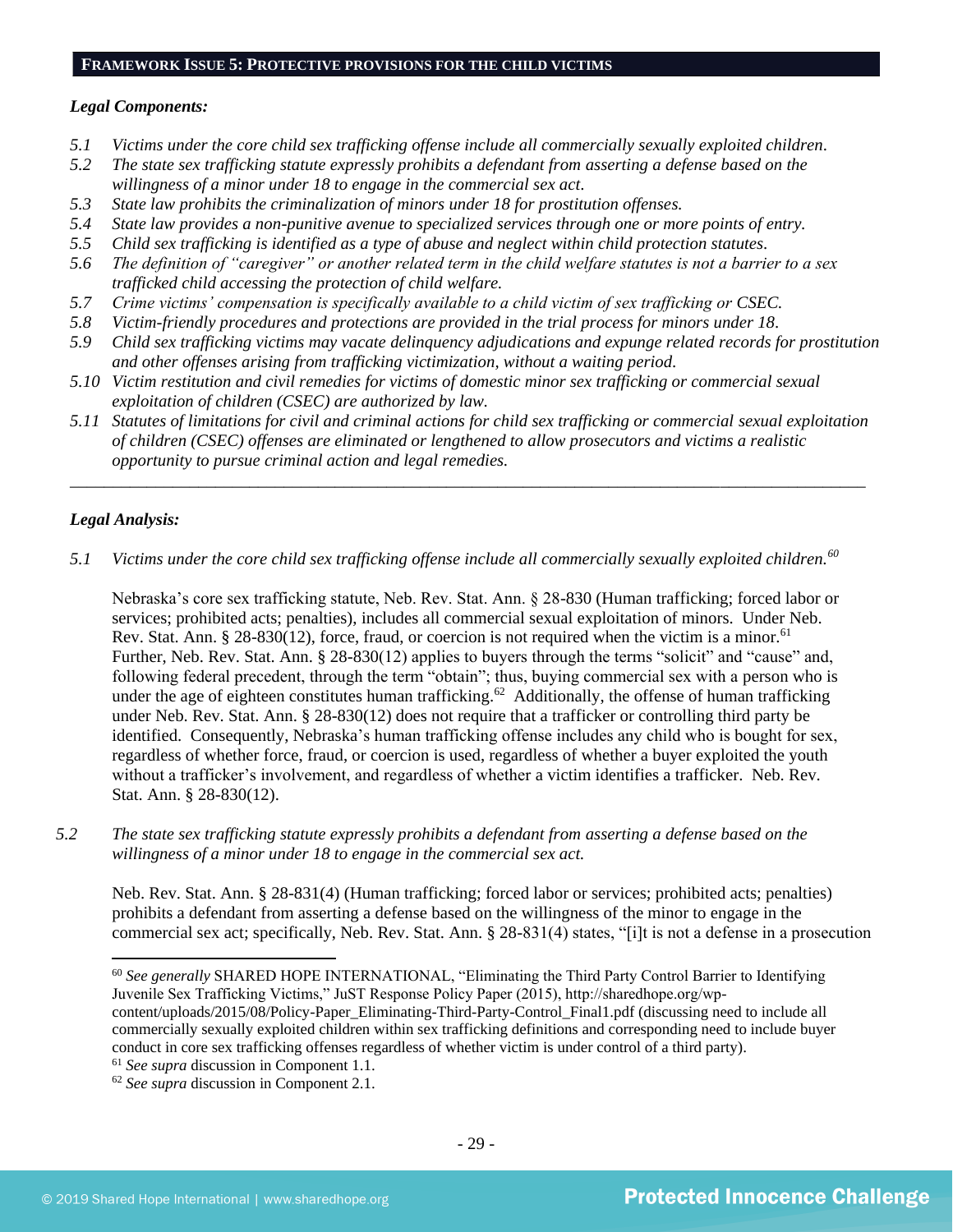under this section (a) that consent was given by the minor victim, [or] (b) that the defendant believed that the minor victim gave consent . . . ."

*5.3 State law prohibits the criminalization of minors under 18 for prostitution offenses.<sup>63</sup>*

Neb. Rev. Stat. Ann. § 28-801(5) (Prostitution; penalty) prohibits the criminalization of minors under 18 years of age for prostitution offenses. Pursuant to Neb. Rev. Stat. Ann. § 28-801(5)(b),

If the law enforcement officer determines, after a reasonable detention for investigative purposes, that a person suspected of or charged with a violation of subsection (1) [Prostitution] of this section is . . . (b) a person under eighteen years of age, such person shall be immune from prosecution for a prostitution offense under this section and shall be subject to temporary custody under section 43-248 and further disposition under the Nebraska Juvenile Code.

*5.4 State law provides a non-punitive avenue to specialized services through one or more points of entry.*

## **System response to child engaged in commercial sex act**

Under Neb. Rev. Stat. Ann. § 28-801(5) (Prostitution; penalty; affirmative defense; immunity from prosecution; law enforcement officer; duties), a law enforcement officer may take a child who had engaged in prostitution into temporary protective custody and, upon doing so, must report an allegation of juvenile sex trafficking to the Department of Health and Human Services (DHHS). Specifically, Neb. Rev. Stat. Ann. § 28-801(5) states,

If the law enforcement officer determines, after a reasonable detention for investigative purposes, that a person suspected of or charged with a violation of subsection (1) of this section is a person under eighteen years of age, such a person shall be immune from prosecution for a prostitution offense under this section and shall be subject to temporary custody under section 43-248<sup>64</sup> and further disposition under the Nebraska Juvenile Code. A law enforcement officer who takes a person under eighteen years of age into custody under this section shall immediately report an allegation of a violation of section 28-831 [Human trafficking; forced labor or services; prohibited acts; penalties] to the Department of Health and Human Services which shall commence an investigation within twenty-four hours under the Child Protection Act.

If a child is taken into law enforcement custody as provided in § 43-248(7), the child shall be delivered to DHHS, which can authorize necessary emergency treatment and services. Neb. Rev. Stat. Ann. § 43-250(2) (Temporary custody; disposition; custody requirements) states,

 $<sup>63</sup>$  For more information regarding recent federal legislation impacting this component see:</sup> http://go.sharedhope.org/stateimpactmemo.

<sup>64</sup> Pursuant to Neb. Rev. Stat. Ann. § 43-248 (Temporary custody of juvenile without warrant; when),

A peace officer may take a juvenile into temporary custody without a warrant or order of the court and proceed as provided in section 43-250 when:

<sup>. . . .</sup> (7) The officer has reasonable grounds to believe the juvenile is immune from prosecution for prostitution under subsection (5) of section 28-801; or

<sup>(8)</sup> A juvenile has committed an act or engaged in behavior described in subdivision (1), (2), (3)(b), or (4) of section 43-247 and such juvenile was under eleven years of age at the time of such act or behavior, and the officer has reasonable cause to believe such juvenile committed such act or engaged in such behavior and was under eleven years of age at such time.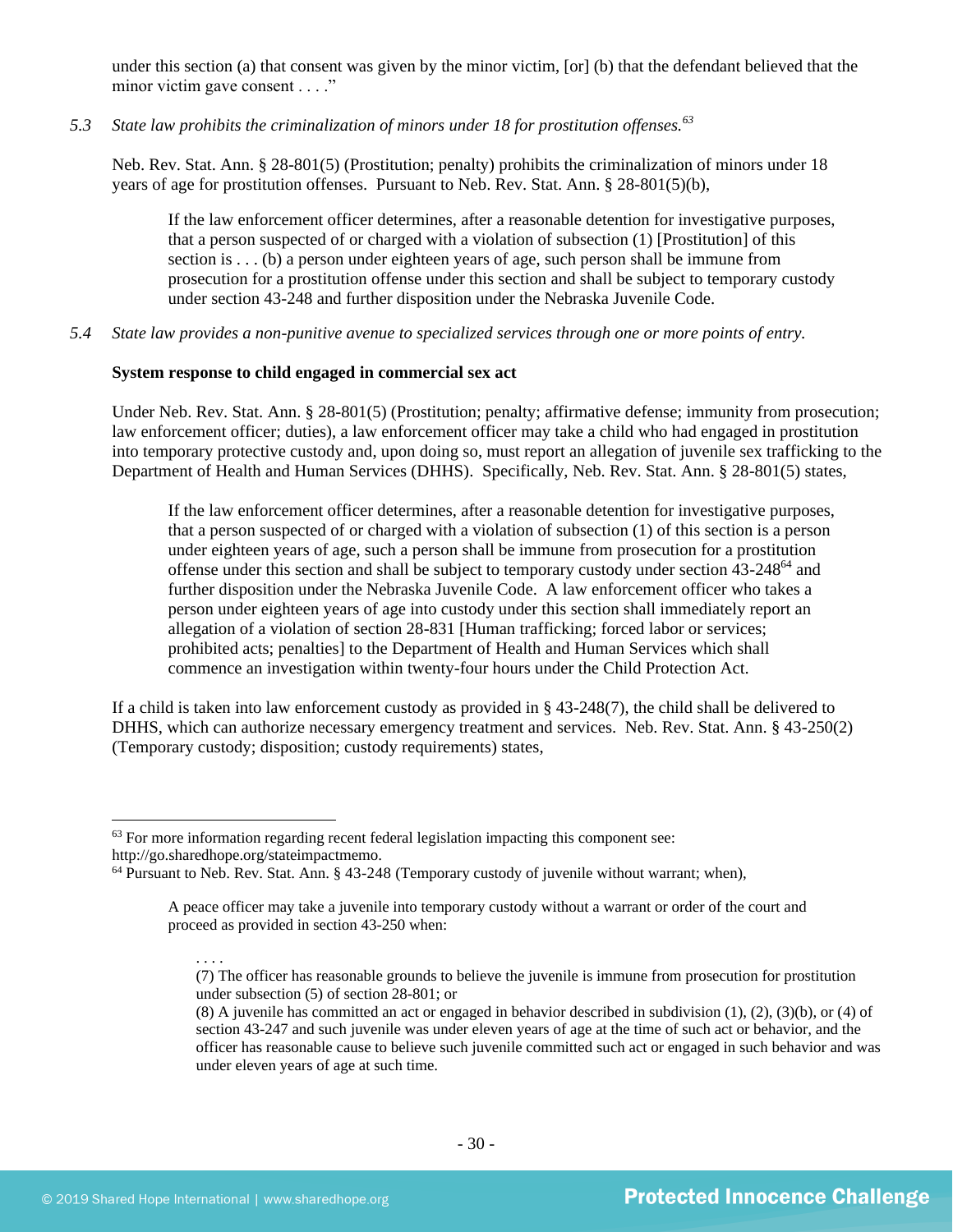When a juvenile is taken into temporary custody pursuant to subdivision . . . (7) . . . of section 43-248, . . . the peace officer shall deliver the custody of such juvenile to the Department of Health and Human Services which shall make a temporary placement of the juvenile in the least restrictive environment consistent with the best interests of the juvenile as determined by the department. The department shall supervise such placement and, if necessary, consent to any necessary emergency medical, psychological, or psychiatric treatment for such juvenile. The department shall have no other authority with regard to such temporary custody until or unless there is an order by the court placing the juvenile in the custody of the department. If the peace officer delivers temporary custody of the juvenile pursuant to this subsection, the peace officer shall make a full written report to the county attorney within twenty-four hours of taking such juvenile into temporary custody. If a court order of temporary custody is not issued within forty-eight hours of taking the juvenile into custody, the temporary custody by the department shall terminate and the juvenile shall be returned to the custody of his or her parent, guardian, custodian, or relative.

Further, Neb. Rev. Stat. Ann. § 28-713(2)(a)<sup>65</sup> (Reports of child abuse or neglect; law enforcement agency; department duties) provides for a specialized response, stating,

[U]pon the receipt of any report that a child is a reported or suspected victim of sex trafficking of a minor . . . as defined in section 28-830 [Human trafficking; forced labor or services; terms, defined] and without regard to the subject of the report, the department shall:

<span id="page-30-0"></span>(i) Assign the case to staff for an in-person investigation. The department shall assign a report for investigation regardless of whether or not the subject of the report is a member of the child's household or family or whether the subject is known or unknown, including cases of out-of-home child abuse and neglect;

(ii) Conduct an in-person investigation and appropriately coordinate with law enforcement agencies, the local child advocacy center, and the child abuse and neglect investigation team under section 28-729 [Teams; members; training; child advocacy center; duties; meetings]; (iii) Use specialized screening and assessment instruments to identify whether the child is a victim of sex trafficking of a minor . . . or at high risk of becoming such a victim and determine the needs of the child and family to prevent or respond to abuse, neglect, and exploitation . . . ; and (iv) Provide for or refer and connect the child and family to services deemed appropriate by the department in the least restrictive environment, or provide for safe and appropriate placement, medical services, mental health care, or other needs as determined by the department based upon the department's assessment of the safety, risk, and needs of the child and family to respond to or prevent abuse, neglect, and exploitation.

#### **Summary**

Nebraska law provides for the non-criminalization of minors for prostitution offenses, mandates the referral of juvenile sex trafficking victims to DHHS, and provides for a response that is specialized to the needs of commercially sexually exploited youth.

*5.5 Child sex trafficking is identified as a type of abuse and neglect within child protection statutes.<sup>66</sup>*

Nebraska law expressly includes child sex trafficking as a type of child abuse. Specifically, Neb. Rev. Stat. Ann. § 28-707(1)(d)<sup>67</sup> (Child abuse; privileges not available; penalties) defines "child abuse" to include acts committed by a person,

<sup>&</sup>lt;sup>65</sup> The text of Neb. Rev. Stat. Ann. § 28-713 cited here and elsewhere in this report includes amendments made by the enactment of Legislative Bill 519 during the 106th Legislature of the State of Nebraska (effective September 6, 2019).

<sup>&</sup>lt;sup>66</sup> For more information regarding recent federal legislation impacting this component see: http://go.sharedhope.org/stateimpactmemo.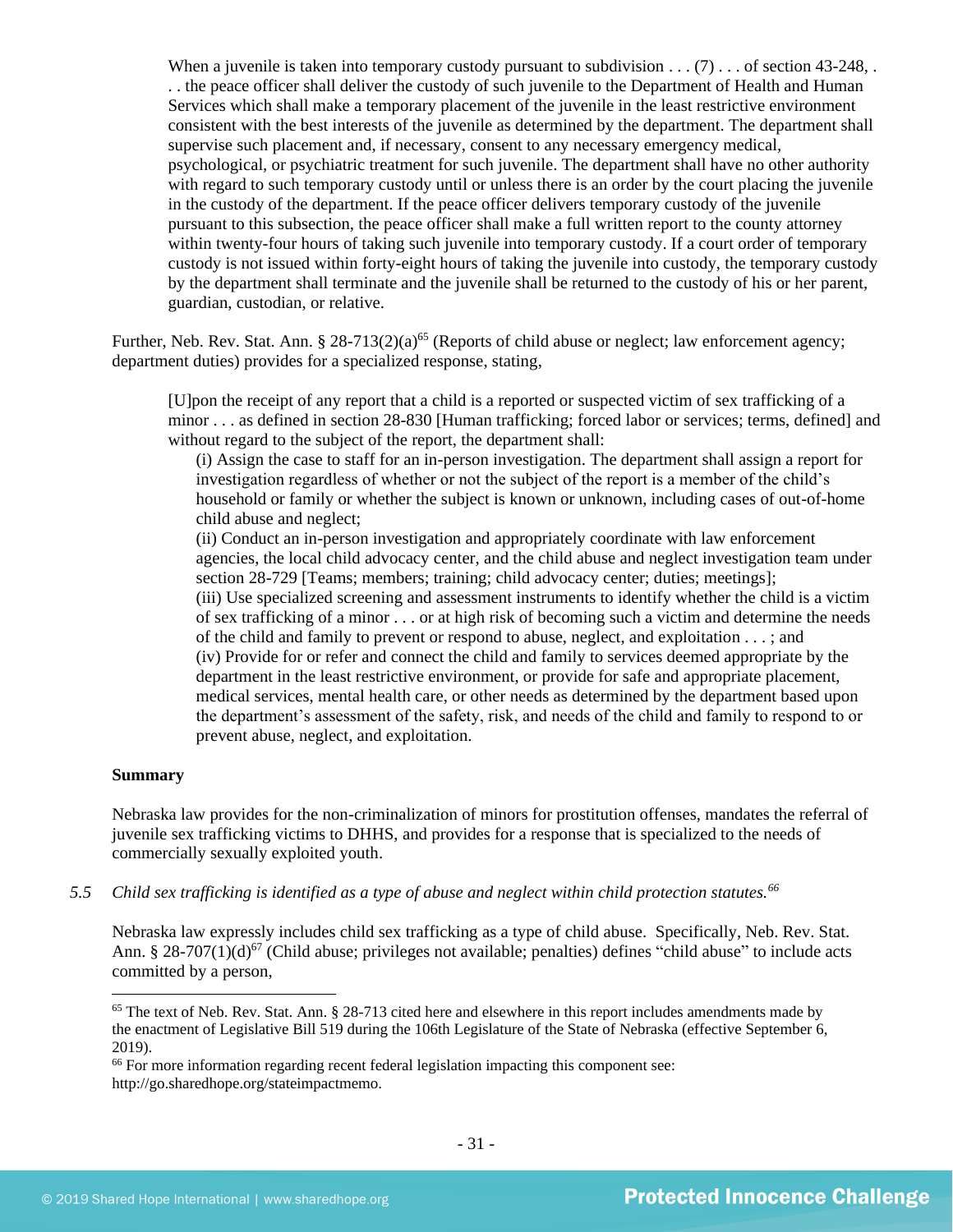[I]f he or she knowingly, intentionally, or negligently causes or permits a minor child to be:

<span id="page-31-1"></span><span id="page-31-0"></span>(d) Placed in a situation to be sexually exploited through sex trafficking of a minor as defined in section 28-830 or by allowing, encouraging, or forcing such minor child to engage in debauchery, public indecency, or obscene or pornographic photography, films, or depictions; . . . .

Additionally, the Child Protection and Family Safety Act<sup>68</sup> includes child sex trafficking as a type of abuse or neglect. Neb. Rev. Stat. Ann. § 28-710(2)(b)(vi)<sup>69</sup> (Acts, how cited; terms, defined) states, "[c]hild abuse or neglect means knowingly, intentionally, or negligently causing or permitting a child to be:

Placed in a situation to be sexually exploited through sex trafficking of a minor as defined in section 28- 830 or by allowing, encouraging, or forcing such person to engage in debauchery, public indecency, or obscene or pornographic photography, films, or depicts . . . .

## *5.6 The definition of "caregiver" or another related term in the child welfare statutes is not a barrier to a sex trafficked child accessing the protection of child welfare.*

Child sex trafficking victims may access the protection of child welfare in non-familial trafficking cases. Neb. Rev. Stat. Ann. § 28-713(2)(a)<sup>70</sup> (Reports of child abuse or neglect; law enforcement agency; department duties) specifically requires the Department of Health and Human Services (DHHS) to investigate, screen, and provide for services "upon the receipt of any report that a child is a reported or suspected victim of sex trafficking of a minor . . . without regard to the subject of the report . . . ."

Further, Nebraska's Child Protection and Family Safety Act<sup>71</sup> refers to the "subject of the report of child abuse or neglect" as "the person or persons identified in the report as responsible for the child abuse or neglect." Neb. Rev. Stat. Ann. § 28-710(2)(j) (Act, how cited; terms, defined). This definition does not specify a familial relationship between the child and the perpetrator of the abuse.

Finally, the definition of "out-of-home child abuse or neglect" specifically includes cases of child abuse or neglect "in which the subject of the report of child abuse or neglect is not a member of the child's household, no longer has access to the child, is unknown, or cannot be identified." Neb. Rev. Stat. Ann.  $\frac{8}{28}$ -710(2)(g).<sup>72</sup>

## *5.7 Crime victims' compensation is specifically available to a child victim of sex trafficking or CSEC.*

A commercially sexually exploited child may be eligible to receive compensation under Nebraska's Crime Victim's Reparation Act.<sup>73</sup> Specifically, Neb. Rev. Stat. Ann. § 81-1801(7) defines a "victim" as "a person who is injured or killed as a result of conduct specified in section 81-1818 [Personal injury or death; situations for which compensation is permitted]." Neb. Rev. Stat. Ann. § 81-1818 (Personal injury or death; situations for which compensation is permitted) states,

<sup>67</sup> *See supra* note [4.](#page-1-0)

<sup>68</sup> Neb. Rev. Stat. Ann. §§ 28-710 to -727.

 $69$  The text of Neb. Rev. Stat. Ann. § 28-710 cited here and elsewhere in this report includes amendments made by the enactment of Legislative Bill 519 during the 106th Legislature of the State of Nebraska (effective September 6, 2019).

<sup>70</sup> *See supra* note [65.](#page-30-0)

<sup>71</sup> *See supra* note [68.](#page-31-0)

<sup>72</sup> *See supra* note [69.](#page-31-1)

<sup>73</sup> Neb. Rev. Stat. Ann. §§ 81-1801 to -1842.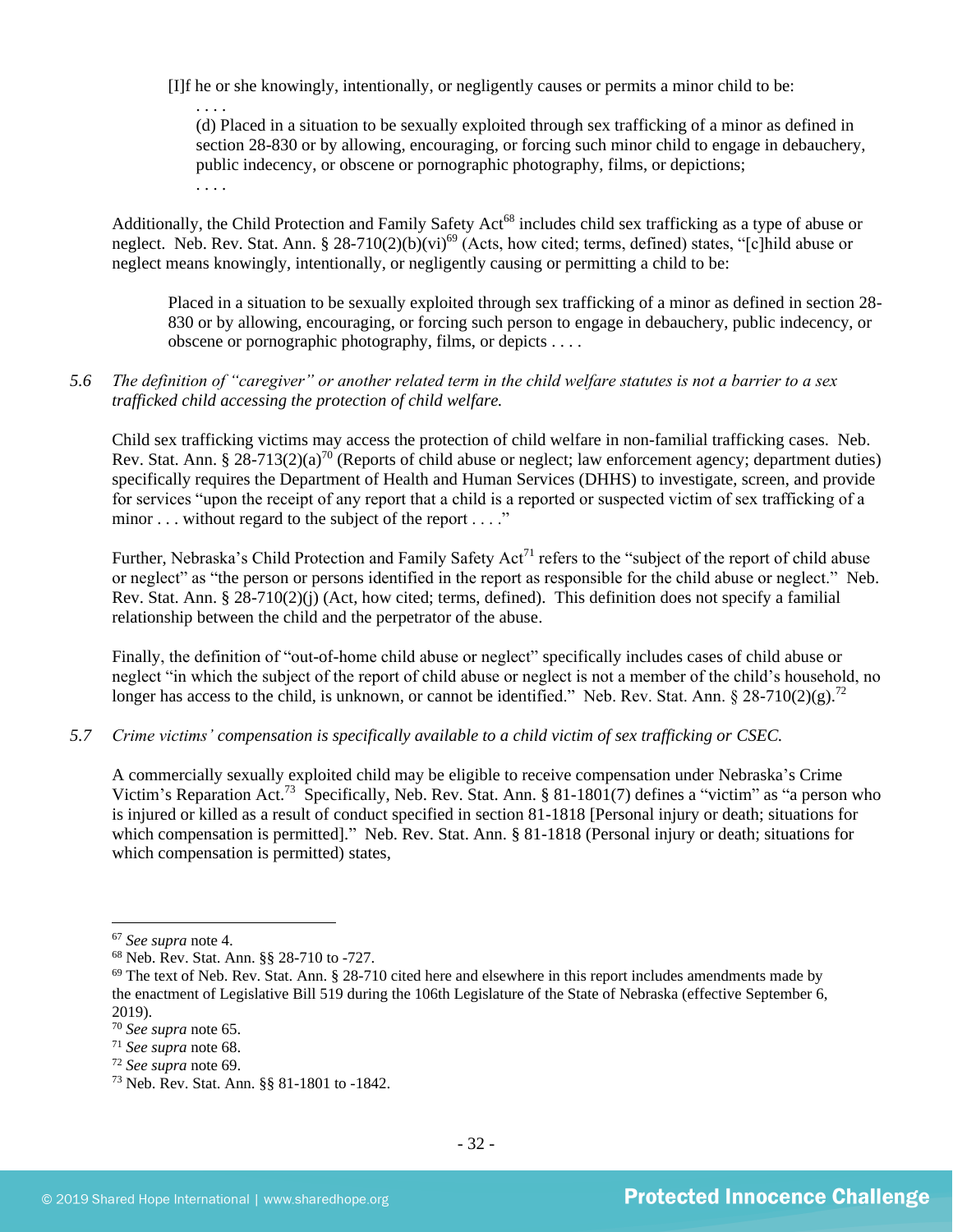The committee or hearing officer may order the payment of compensation from the Victim's Compensation Fund for personal injury or death which resulted from:

(2) The commission or attempt on the part of one other than the applicant of an unlawful criminal act committed or attempted in the State of Nebraska.

Neb. Rev. Stat. Ann. § 81-1807 (Victim; compensation; application) provides that "[a]ny person who may be eligible for compensation under the Nebraska Crime Victim's Reparations Act may make application to the committee on forms provided by the committee."

Neb. Rev. Stat. Ann. § 81-1819 (Payment of compensation; order; losses covered) provides that a victim may receive compensation for

(1) Expenses actually and reasonably incurred as a result of the personal injury or death of the victim, including expenses for mental health counseling and care;

(2) Loss of wages and future earning capacity as a result of total or partial incapacity of the victim and reasonable expenses of job retraining or similar employment-oriented rehabilitative services for the victim;

(3) Pecuniary loss to the dependents of the deceased victim;

(4) Funeral and burial expenses actually and reasonably incurred as a result of the death of the victim; and

(5) Any other loss resulting from the personal injury or death of the victim which the committee determines to be reasonable.

Even if a commercially sexually exploited child suffers compensable losses, certain other eligibility requirements may make it difficult for a domestic minor sex trafficking victim to receive compensation. For example, Neb. Rev. Stat. Ann. § 81-1821 (Application; statute of limitations) requires both that the crime be reported to law enforcement and a claim for compensation be filed within specified time limits. Specifically, Neb. Rev. Stat. Ann. § 81-1821 states,

No order for the payment of compensation shall be entered under the Nebraska Crime Victim's Reparations Act unless the application has been submitted to the committee within two years after the date of the personal injury or death and the personal injury or death was the result of an incident or offense which had been reported to the police within three days of its occurrence or, if the incident or offense could not reasonably have been reported within that period, within three days of the time when a report could reasonably have been made.

Additionally, Neb. Rev. Stat. Ann. § 81-1822 (Compensation; situations when not awarded) states,

No compensation shall be awarded from the Victim's Compensation Fund:

(1) If the victim aided or abetted the offender in the commission of the unlawful act; . . . .

(3) If the victim violated a criminal law of the state, which violation caused or contributed to his or her injuries or death . . . .

- 5.7.1 Recommendation: Amend Neb. Rev. Stat. Ann. § 81-1821 (Application; statute of limitations) and § 81-1822 (Compensation; situations when not awarded) to create exceptions to the listed items for commercially exploited minors under the age of 18.
- *5.8 Victim-friendly procedures and protections are provided in the trial process for minors under 18.*

None of Nebraska's victim-friendly trial protections apply specifically to child sex trafficking victims. Although not specific to the trial process, Neb. Rev. Stat. Ann. § 42-1204(1)(a) (Substitute address, application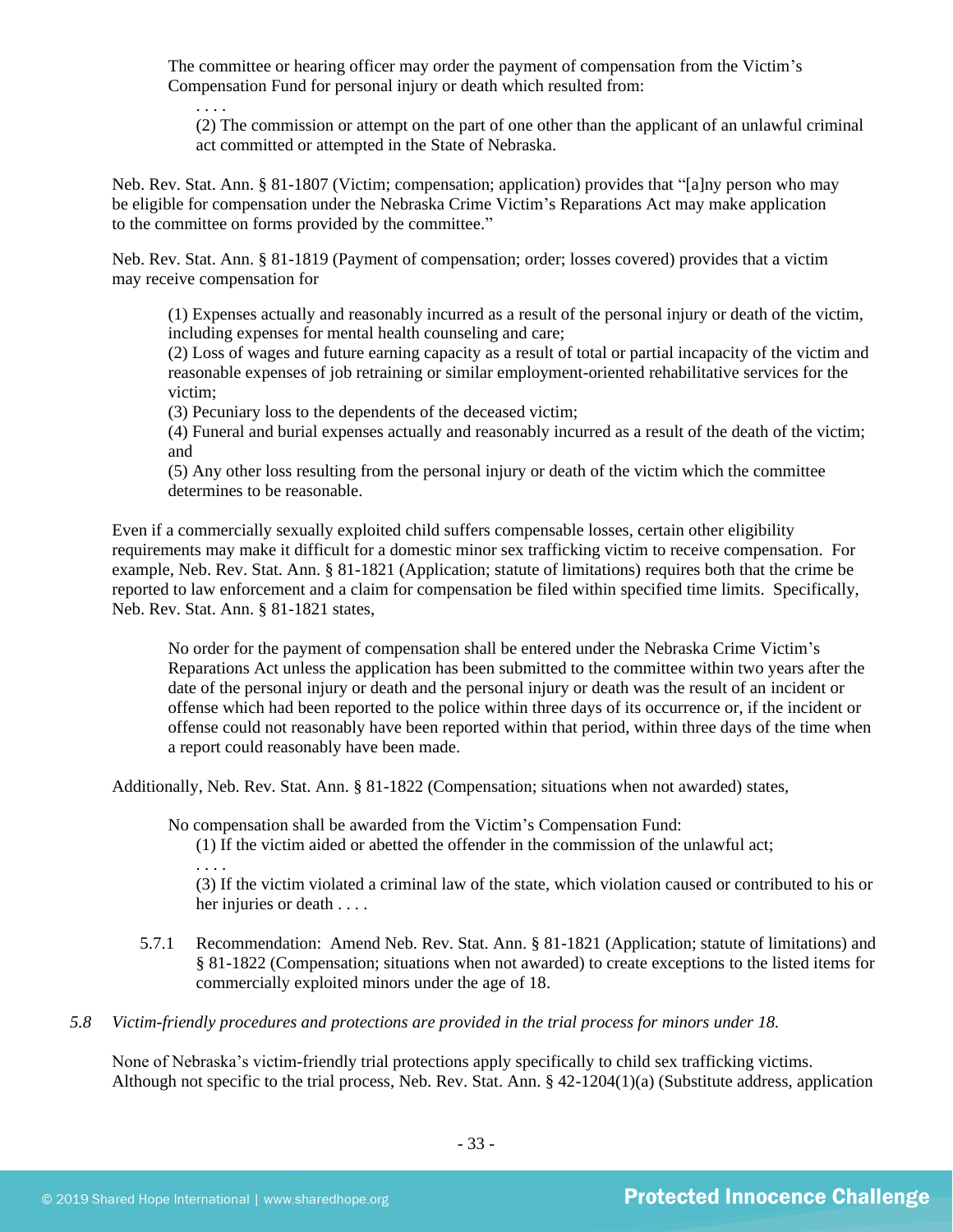to Secretary of State; approval; certification; renewal; prohibited acts; violation; penalty) does allow child sex trafficking victims to receive designated addresses, stating,

An adult, a parent or guardian acting on behalf of a minor, or a guardian acting on behalf of an incapacitated person as defined in section 30-2601 may apply to the Secretary of State to have an address designated by the Secretary of State serve as the substitute address of such adult, minor, or incapacitated person. The Secretary of State shall approve an application if it is filed in the manner and on the form prescribed by the Secretary of State and if it contains:

(a) A sworn statement by the applicant that the applicant has good reason to believe (i) that the applicant, or the minor or incapacitated person on whose behalf the application is made, . . . is a trafficking victim and (ii) that the applicant fears for his or her safety, his or her children's safety, or the safety of the minor or incapacitated person on whose behalf the application is made[.]

Further, some of Nebraska's general victim-friendly trial procedures and protections may apply. Children 11 years of age or younger, who are the victims of any crime under Nebraska's laws are afforded some protections under Nebraska law.<sup>74</sup> The testimony of a child who is 11 years of age or younger may be admitted through a videotaped deposition. Neb. Rev. Stat. Ann. § 29-1926(1)(a) (Child victim or child witness; videotape deposition and in camera testimony; conditions; use; findings by court; release; violation; penalty) provides in part, " $(1)(a)$  Upon request of the prosecuting or defense attorney and upon a showing of compelling need,<sup>75</sup> the court shall order the taking of a videotape deposition of a child victim of or child witness to any offense punishable as a felony. The deposition ordinarily shall be in lieu of courtroom or in camera testimony by the child." Under the procedures set out for this type of testimony, only specified persons, including the defendant and a person who is familiar to the child, are permitted to be present during the child's testimony.

Neb. Rev. Stat. Ann. § 81-1848 (Victims and witnesses of crimes; rights; enumerated) enumerates rights afforded to "[v]ictims as defined in section 29-119,"<sup>76</sup> which does not expressly include victims of human

Nothing in this section shall restrict the court from conducting the pretrial deposition or in camera proceedings in any manner deemed likely to facilitate and preserve a child's testimony to the fullest extent possible, consistent with the right to confrontation guaranteed in the Sixth Amendment of the Constitution of the United States and Article I, section 11, of the Nebraska Constitution. In deciding whether there is a compelling need that child testimony accommodation is required by pretrial videotape deposition, in camera live testimony, in camera videotape testimony, or any other accommodation, the court shall make particularized findings on the record of:

(ii) The significance of the child's testimony to the case;

(iii) The likelihood of obtaining the child's testimony without modification of trial procedure or with a different modification involving less substantial digression from trial procedure than the modification under consideration;

(vi) The nature, degree, and duration of potential injury to the child from testifying.

<sup>76</sup> Pursuant to Neb. Rev. Stat. Ann. § 29-119(2) (Plea agreement; terms, defined),

(a) Victim means a person who has had a personal confrontation with an offender as a result of . . . a sexual assault of a child in the first degree under section 28-319.01, . . . a sexual assault of a child in the second or third degree under section 28.320.01 . . . .

<sup>&</sup>lt;sup>74</sup> Neb. Rev. Stat. Ann. § 29-1926(1)(g) (Child victim or child witness; videotape deposition and in camera testimony; conditions; use; findings by court; release; violation; penalty) provides that "[f]or purposes of this section, child shall mean a person eleven years of age or younger at the time the motion to take the deposition is made or at the time of the taking of in camera testimony at trial."

<sup>&</sup>lt;sup>75</sup> Pursuant to Neb. Rev. Stat. Ann. § 29-1926(1)(h),

<sup>(</sup>i) The nature of the offense;

<sup>(</sup>iv) The child's age;

<sup>(</sup>v) The child's psychological maturity and understanding; and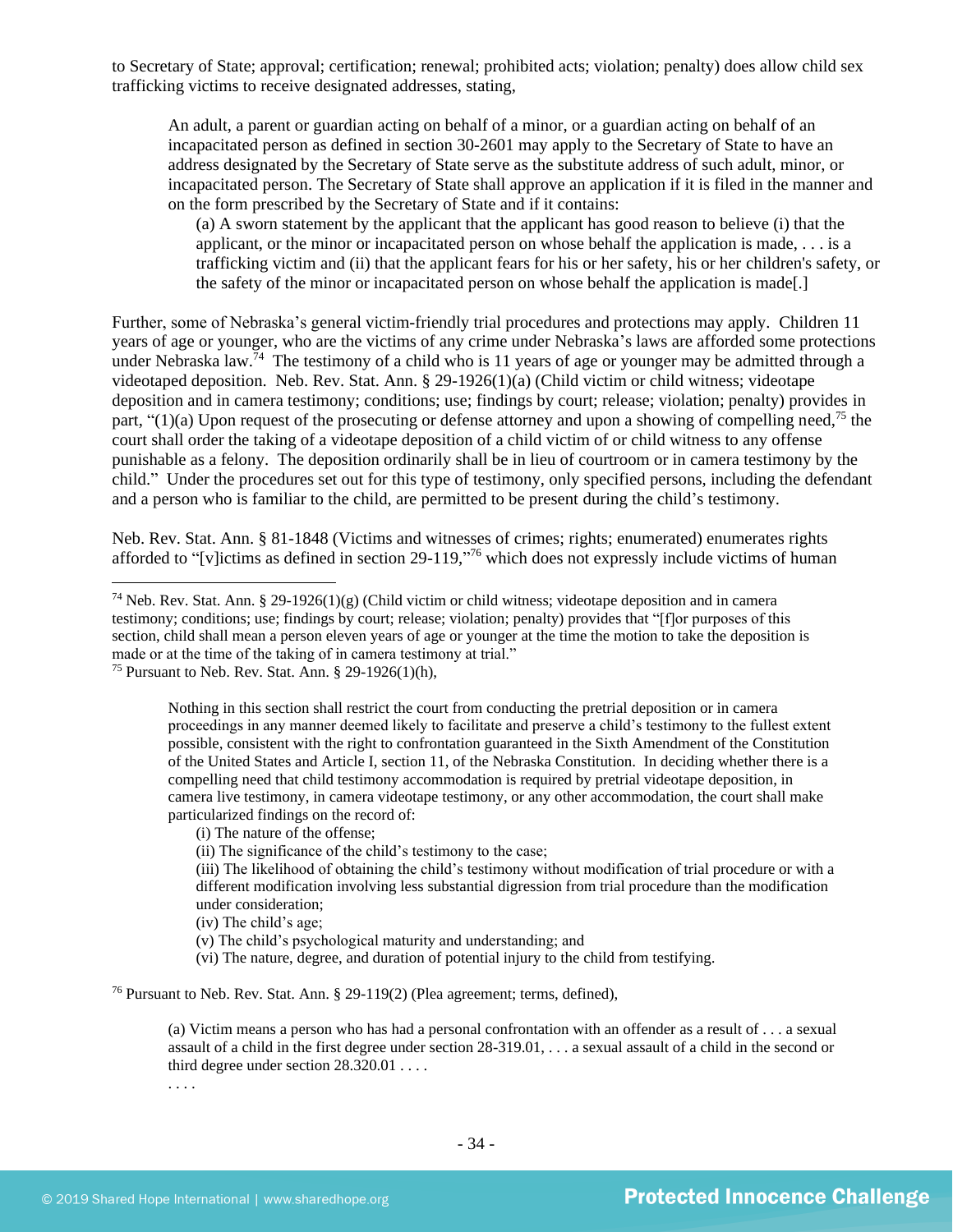trafficking. These rights include the right to receive information regarding the case, a schedule of hearings, protection from threats, and to be provided a secure waiting area. Neb. Rev. Stat. Ann. § 81-1848(1)(b), (2)(c),  $(2)(f)$ .

While victims of sexual assault are eligible for additional protections, they do not apply specifically to domestic minor sex trafficking victims unless they are also victims of sexual assault.<sup>77</sup> Sexual assault victims may receive certain additional protections. For example, in a criminal case, evidence of a sexual assault victim's past sexual behavior or sexual predisposition is inadmissible in sexual assault cases unless the information proves another source of semen or injury or other physical evidence, the victim consented, or the exclusion of such evidence would violate the constitutional rights of the accused. Neb. Rev. Stat. Ann. § 27-412(1), (2)(a). Additionally, pursuant to Neb. Rev. Stat. Ann. § 29-2028 (Sexual assault; testimony; corroboration not required), the testimony of victims of offenses under Neb. Rev. Stat. Ann. § 28-319.01 (Sexual assault of a child; first degree; penalty) to § 28-320.01 (Sexual assault of a child; second or third degree; penalties) does not require corroborating evidence.

- 5.8.1 Recommendation: Expand Neb. Rev. Stat. Ann. § 29-1926 (Child victim or child witness; videotape deposition and in camera testimony; conditions; use; findings by court; release; violation; penalty) to allow children older than the age of 11 to testify via a videotaped deposition.
- 5.8.2 Recommendation: Specify application of the "rape shield" law in prosecutions of domestic minor sex trafficking or commercial sexual exploitation of children to reduce trauma in the crossexamination of testifying victims.
- *5.9 Child sex trafficking victims may vacate delinquency adjudications and expunge related records for prostitution and other offenses arising from trafficking victimization, without a waiting period.*

Nebraska law provides a mechanism for minors to vacate delinquency adjudications and expunge related records for offenses committed as a result of a minor's trafficking victimization.

Under Neb. Rev. Stat. Ann. § 29-3005 (Victim of sex trafficking; motion to set aside conviction or adjudication; procedure; court; findings; considerations; hearing; order; effect), a minor victim of sex

<sup>(</sup>c) In the case of a violation of section 28-813.01 [Sexually explicit conduct; visual depiction; unlawful; penalty; affirmative defense], 28-1463.03 [Child Pornography Prevention Act], 28-1463.04 [Child Pornography Prevention Act], or 28-1463.05 [Child Pornography Prevention Act], victim means a person who was a child as defined in section 28-1463.02 [Terms, defined] and a participant or portrayed observer in the visual depiction of sexually explicit conduct which is the subject of the violation and who has been identified and can be reasonably notified.

<sup>(</sup>d) In the case of a sexual assault of a child, a possession offense of a visual depiction of sexually explicit conduct, or a distribution offense of a visual depiction of sexually explicit conduct, victim means the child victim and the parents, guardians, or duly appointed legal representative of the child victim but does not include the alleged perpetrator of the crime.

<sup>. . . .</sup>

The text of Neb. Rev. Stat. Ann. § 29-119 cited here and elsewhere in this report includes amendments made by the enactment of Legislative Bill 125 during the 106th Legislature of the State of Nebraska (effective September 6, 2019).

 $77$  Neb. Rev. Stat. Ann. § 27-413 (Offense of sexual assault, defined) provides that sexual assault includes "sexual assault of a child under section 28-319.01 [Sexual assault of a child; first degree; penalty] or 28-320.01 [Sexual assault of a child; second or third degree; penalties], sexual assault by use of an electronic communication device under section 28-320.02 [Sexual assault; use of electronic communication device; prohibited acts; penalties] . . . [and] an attempt or conspiracy to commit any of the crimes listed in this section, or the commission of or conviction for a crime in another jurisdiction that is substantially similar to any crime listed in this section."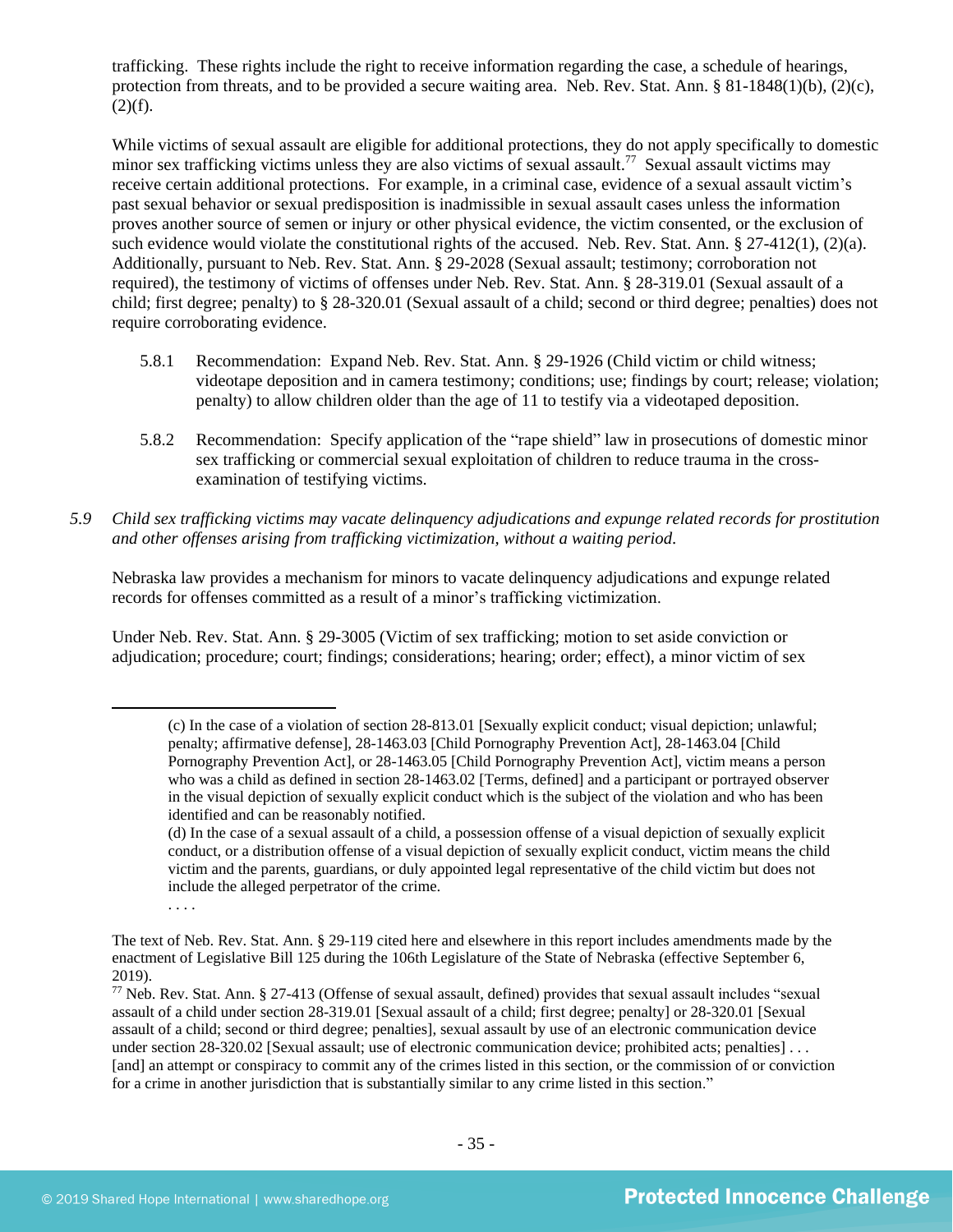trafficking<sup>78</sup> may petition the juvenile court to vacate an adjudication obtained as a result of the minor's trafficking victimization. Neb. Rev. Stat. Ann. § 29-3005 provides,

. . . .

(2) At any time following the completion of sentence or disposition, a victim of sex trafficking convicted in county or district court of, or adjudicated in a juvenile court for, (a) a prostitutionrelated offense<sup>79</sup> committed while the movant was a victim of sex trafficking or proximately caused by the movant's status as a victim of sex trafficking or (b) any other offense committed as a direct result of, or proximately caused by, the movant's status as a victim of sex trafficking, may file a motion to set aside such conviction or adjudication . . . .

(3) (a) If the court finds that the movant was a victim of sex trafficking at the time of the prostitution-related offense or finds that the movant's participation in the prostitution-related offense was proximately caused by the movant's status as a victim of sex trafficking, the court shall grant the motion to set aside a conviction or an adjudication for such prostitutionrelated offense.

(b) If the court finds that the movant's participation in an offense other than a prostitutionrelated offense was a direct result of or proximately caused by the movant's status as a victim of sex trafficking, the court shall grant the motion to set aside a conviction or an adjudication for such offense.

. . . .

In determining trafficking victimization for purposes of granting a motion to vacate an adjudication, Neb. Rev. Stat. Ann. § 29-3005(4) provides the forms of evidence that a court shall consider; it states,

Official documentation of a movant's status as a victim of sex trafficking at the time of the prostitution-related offense or other offense shall create a rebuttable presumption that the movant was a victim of sex trafficking at the time of the prostitution-related offense or other offense. Such official documentation shall not be required to obtain relief under this section. Such official documentation includes:

(a) A copy of an official record, certification, or eligibility letter from a federal, state, tribal, or local proceeding, including an approval notice or an enforcement certification generated from a federal immigration proceeding, that shows the movant is a victim of sex trafficking; or

(b) An affidavit or sworn testimony from an attorney, a member of the clergy, a medical professional, a trained professional staff member of a victim services organization, or other professional from whom the movant has sought legal counsel or other assistance in addressing the trauma associated with being a victim of sex trafficking.

Additionally, Neb. Rev. Stat. Ann. § 29-3005(5) states,

In considering whether the movant is a victim of sex trafficking, the court may consider any other evidence the court determines is of sufficient credibility and probative value, including an affidavit or sworn testimony. Examples of such evidence include, but are not limited to:

<sup>&</sup>lt;sup>78</sup> Neb. Rev. Stat. Ann. § 29-3005(1)(c) defines "victim of sex trafficking" as "a person subjected to sex trafficking or sex trafficking of a minor, as those terms are defined in section 28-830."

<sup>&</sup>lt;sup>79</sup> Neb. Rev. Stat. Ann. § 29-3005(1)(a)(i) defines "prostitution-related offense" as "Prostitution under section 28-801, solicitation of prostitution under section 28-801.01, keeping a place of prostitution under section 28-804, public indecency under section 28-806, or loitering for the purpose of engaging in prostitution or related or similar offenses under local ordinances."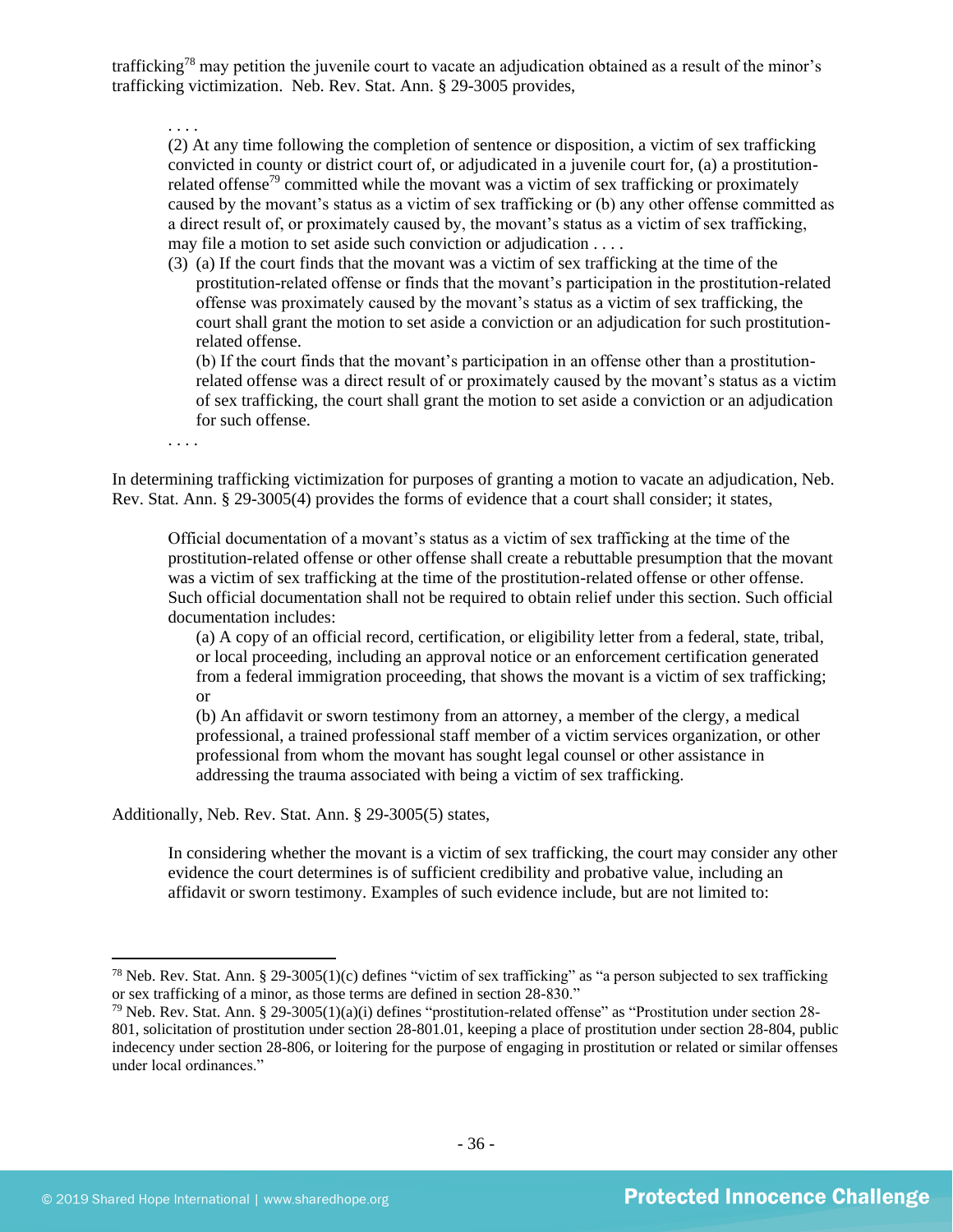(a) Branding or other tattoos on the movant that identified him or her as having a trafficker; $80$ (b) Testimony or affidavits from those with firsthand knowledge of the movant's involvement in the commercial sex trade such as solicitors of commercial sex, family members, hotel workers, and other individuals trafficked by the same individual or group of individuals who trafficked the movant;

(c) Financial records showing profits from the commercial sex trade, such as records of hotel stays, employment at indoor venues such as massage parlors, bottle clubs, or strip clubs, or employment at an escort service;

(d) Internet listings, print advertisements, or business cards used to promote the movant for commercial sex; or

(e) Email, text, or voicemail records between the movant, the trafficker, or solicitors of sex that reveal aspects of the sex trade such as behavior patterns, meeting times, or payments or examples of the trafficker exerting force, fraud, or coercion over the movant.

For purposes of vacating an offense, Neb. Rev. Stat. Ann. § 29-3005(7) provides, "[a]n order setting aside a conviction or an adjudication under this section shall have the same effect as an order setting aside a conviction in subsections (4) and (5) of section 29-2264."

In addition, child sex trafficking victims may have certain juvenile records sealed without a waiting period. Under Neb. Rev. Stat. Ann. § 29-3523 (Criminal history record information; dissemination; limitations; removal certain information not part of public record; court; duties; sealed record; effect; expungement), a minor victim whose adjudication or conviction was vacated pursuant to Neb. Rev. Stat. Ann. § 29-3005 may petition the court to have such records sealed. Neb. Rev. Stat. Ann. § 29-3523 states,

(1) After the expiration of periods described in subsection (3) of this section or after the granting of a motion under subsection  $(4)$ ,  $(5)$ , or  $(6)$  of this section, a criminal justice agency shall respond to a public inquiry in the same manner as if there were no criminal history record information and criminal history record information shall not be disseminated to any person other than a criminal justice agency, except as provided in subsection (2) of this section or when the subject of the record:

(a) Is currently the subject of a prosecution or correctional control as the result of a separate arrest;

(b) Is currently an announced candidate for or holder of public office;

(c) Has made a notarized request for the release of such record to a specific person; or

. . . . . . . .

(4) Upon the granting of a motion to set aside a conviction or an adjudication pursuant to subsection 2 of this act, a person who is a victim of sex trafficking, as defined in section 2 of this act, may file a motion with the sentencing court for an order to seal the criminal history record information related to such conviction or adjudication. Upon a finding that a court issued an order setting aside a conviction or adjudication pursuant to subsection 2 of this act, the sentencing court shall grant the motion and:

(a) For a conviction, issue an order as provided in subsection (7) of this section; or

(b) For an adjudication, issue an order as provided in section 43-2,108.05.

. . . .

Neb. Rev. Stat. Ann. § 43-2,108.01(1)<sup>81</sup> (Sealing of records; juveniles eligible) allows records to be sealed for other delinquency adjudications; it states,

<sup>80</sup> Neb. Rev. Stat. Ann. § 29-3005(1)(b) defines "trafficker" as "a person who engages in sex trafficking or sex trafficking of a minor as defined in section 28-830."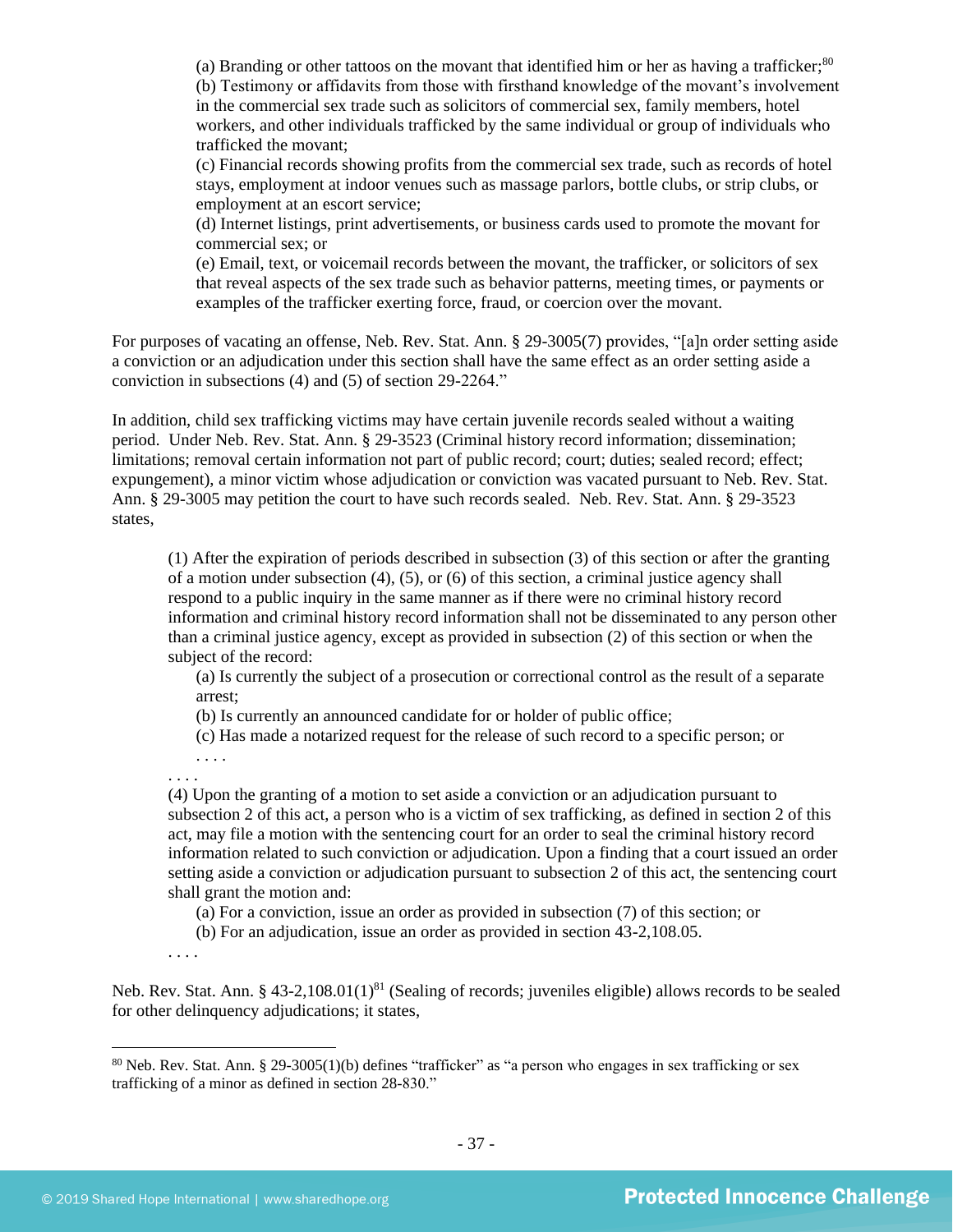Sections 43-2,108.01 to 43-2,108.05 apply only to persons who were under the age of eighteen years when the offense took place and, after being taken into custody, arrested, cited in lieu of arrest, or referred for prosecution without citation, the county attorney or city attorney:

(a) Declined to file a juvenile petition or criminal complaint;

(b) Offered juvenile pretrial diversion or mediation to the juvenile under the Nebraska Juvenile Code;

(c) Filed a juvenile court petition describing the juvenile as a juvenile described in subdivision (1),  $(2)$ ,  $(3)(b)$ , or  $(4)$  of section 43-247 [Juvenile court; jurisdiction];

(d) Filed a criminal complaint in county court against the juvenile under state statute or city or village ordinance for misdemeanor or infraction possession of marijuana or misdemeanor or infraction possession of drug paraphernalia;

(e) Filed a criminal complaint in county court against the juvenile for any other misdemeanor or infraction under state statute or city or village ordinance, other than for a traffic offense, when all offenses in the case are waiveable offenses; or

(f) Filed a criminal complaint in county or district court for a felony offense under state law or a city or village ordinance that was subsequently transferred to juvenile court for ongoing jurisdiction.

Pursuant to Neb. Rev. Stat. Ann. § 43-2,108.03(4)<sup>82</sup> (Sealing of records; county attorney or city attorney; duties; motion to seal record authorized),

(a) If a juvenile described in section 43-2,108.01 has satisfactorily completed the probation, supervision, or other treatment or rehabilitation program provided under the Nebraska Juvenile Code or if the juvenile has satisfactorily completed the probation or sentence ordered by a county court, the court shall seal the records as set forth in section 43-2,108.5.

(b) If a juvenile described in subdivision (4)(a) discovers that his or her record was not automatically sealed, the juvenile may notify the court, which shall seal the record as set forth in section 43-2,108.05.

Further, Neb. Rev. Stat. Ann. § 43-2,108.03(6) provides,

When a juvenile described in section 43-2,108.01 whose records have not been automatically sealed as provided in subsection  $(1)$ ,  $(2)$ ,  $(3)$ , or  $(4)$  of this section reaches the age of majority or six months have passed since the case was closed, whichever occurs sooner, such juvenile or his or her parent or guardian may file a motion in the court of record asking the court to seal the record pertaining to the offense which resulted in disposition, adjudication, or diversion in juvenile court or diversion or sentence of the county court . . . .

If a proceeding to seal the record is initiated but a party objects to sealing the record, Neb. Rev. Stat. Ann.  $§$  43-2,108.04(4)(5), (6)<sup>83</sup> (Sealing of records; notification of proceedings; order of court; hearing; notice; findings; considerations) states that a court shall conduct a hearing and seal a juvenile's records

(5) . . . if it finds by a preponderance of the evidence that the juvenile has been rehabilitated to a satisfactory degree. In determining whether the juvenile has been rehabilitated to a satisfactory degree, the court may consider all of the following:

 $81$  The text of Neb. Rev. Stat. Ann. § 43-2,108.01 cited here and elsewhere in this report includes amendments made by the enactment of Legislative Bill 354 during the 106th Legislature of the State of Nebraska (effective September 6, 2019). <sup>82</sup> The text of Neb. Rev. Stat. Ann. § 43-2,108.03 cited here and elsewhere in this report includes amendments made by the enactment of Legislative Bill 354 during the 106th Legislature of the State of Nebraska (effective September 6, 2019). <sup>83</sup> The text of Neb. Rev. Stat. Ann. § 43-2,108.04 cited here and elsewhere in this report includes amendments made by the enactment of Legislative Bill 354 during the 106th Legislature of the State of Nebraska (effective September 6, 2019).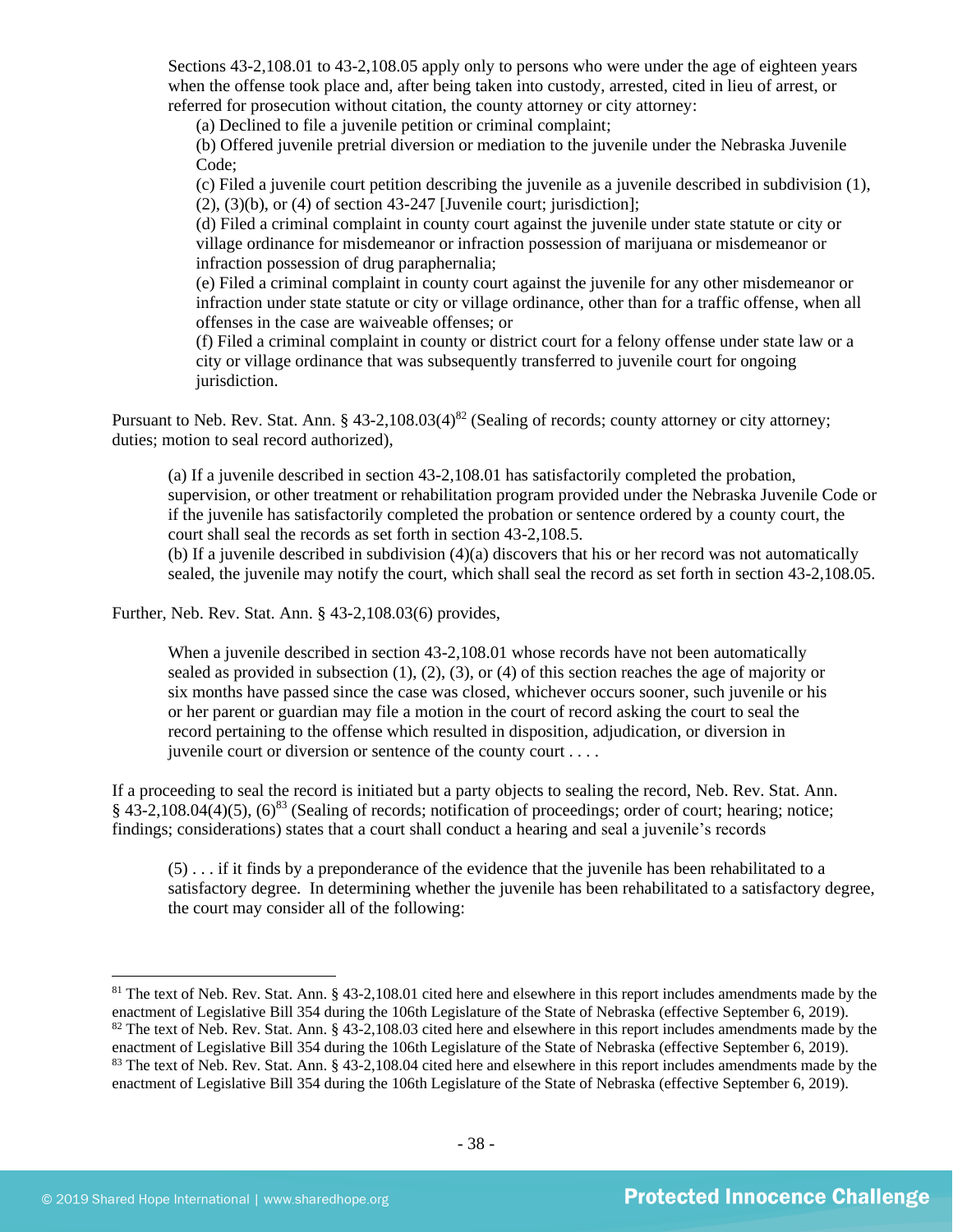(a) The behavior of the juvenile after the disposition, adjudication, diversion, or sentence and the juvenile's response to diversion, mediation, probation, supervision, other treatment or rehabilitation program, or sentence;

(b) The education and employment history of the juvenile; and

(c) Any other circumstances that may relate to the rehabilitation of the juvenile.

(6) If, after conducting the hearing in accordance with this section, the juvenile is not found to be satisfactorily rehabilitated such that the record is not ordered to be sealed, a juvenile who is a person described in section 43-2,108.01 or such juvenile's parent or guardian may not move the court to seal the record for one year after the court's decision not to seal the record is made, unless such time restriction is waived by the court.

However, sealed records may be inspected under Neb. Rev. Stat. Ann. § 43-2,108.05(3),  $(4)^{84}$  (Sealing of record; court; duties; effect; inspection of records; prohibited acts; violation; contempt of court) as follows:

(3) A sealed record is accessible to the individual who is the subject of the sealed record and any persons authorized by such individual, law enforcement officers, county attorneys, and city attorneys in the investigation, prosecution, and sentencing of crimes, to the sentencing judge in the sentencing of criminal defendants, to a judge making a determination whether to transfer a case to or from juvenile court, to any attorney representing the subject of the sealed record, and to the Inspector General of Nebraska Child Welfare pursuant to an investigation conducted under the Office of Inspector General of Nebraska Child Welfare Act. Inspection of records that have been ordered sealed under section 43- 2,108.04 may be made by the following persons or for the following purposes:

(a) By the court or by any person allowed to inspect such records by an order of the court for good cause shown;

. . . .

(c) By the Nebraska Probation System for purposes of juvenile intake services, for presentence and other probation investigations, and for the direct supervision of persons placed on probation and by the Department of Correctional Services, the Office of Juvenile Services, a juvenile assessment center, a criminal detention facility, a juvenile detention facility, or a staff secure juvenile facility, for an individual committed to it, placed with it, or under its care;

(d) By the Department of Health and Human Services for purposes of juvenile intake services, the preparation of case plans and reports, the preparation of evaluations, compliance with federal reporting requirements, or the supervision and protection of persons placed with the department or for licensing or certification purposes . . . .

. . . .

(f) At the request of a party in a civil action that is based on a case that has a sealed record, as needed for the civil action . . . .

. . . .

(h) By a law enforcement agency if the individual whose record has been sealed applies for employment with the law enforcement agency.

(4) Nothing in this section prohibits the Department of Health and Human Services from releasing information from sealed records in the performance of its duties with respect to the supervision and protection of persons served by the department.

*5.10 Victim restitution and civil remedies for victims of domestic minor sex trafficking or commercial sexual exploitation of children (CSEC) are authorized by law.* 

The Human Trafficking Victims Civil Remedies Act allows both minor and adult victims of human trafficking, as defined by Neb. Rev. Stat. Ann § 28-830 (Human trafficking; forced labor or services; terms, defined), to

<sup>&</sup>lt;sup>84</sup> The text of Neb. Rev. Stat. Ann. § 43-2,108.05 cited here and elsewhere in this report includes amendments made by the enactment of Legislative Bill 354 during the 106th Legislature of the State of Nebraska (effective September 6, 2019).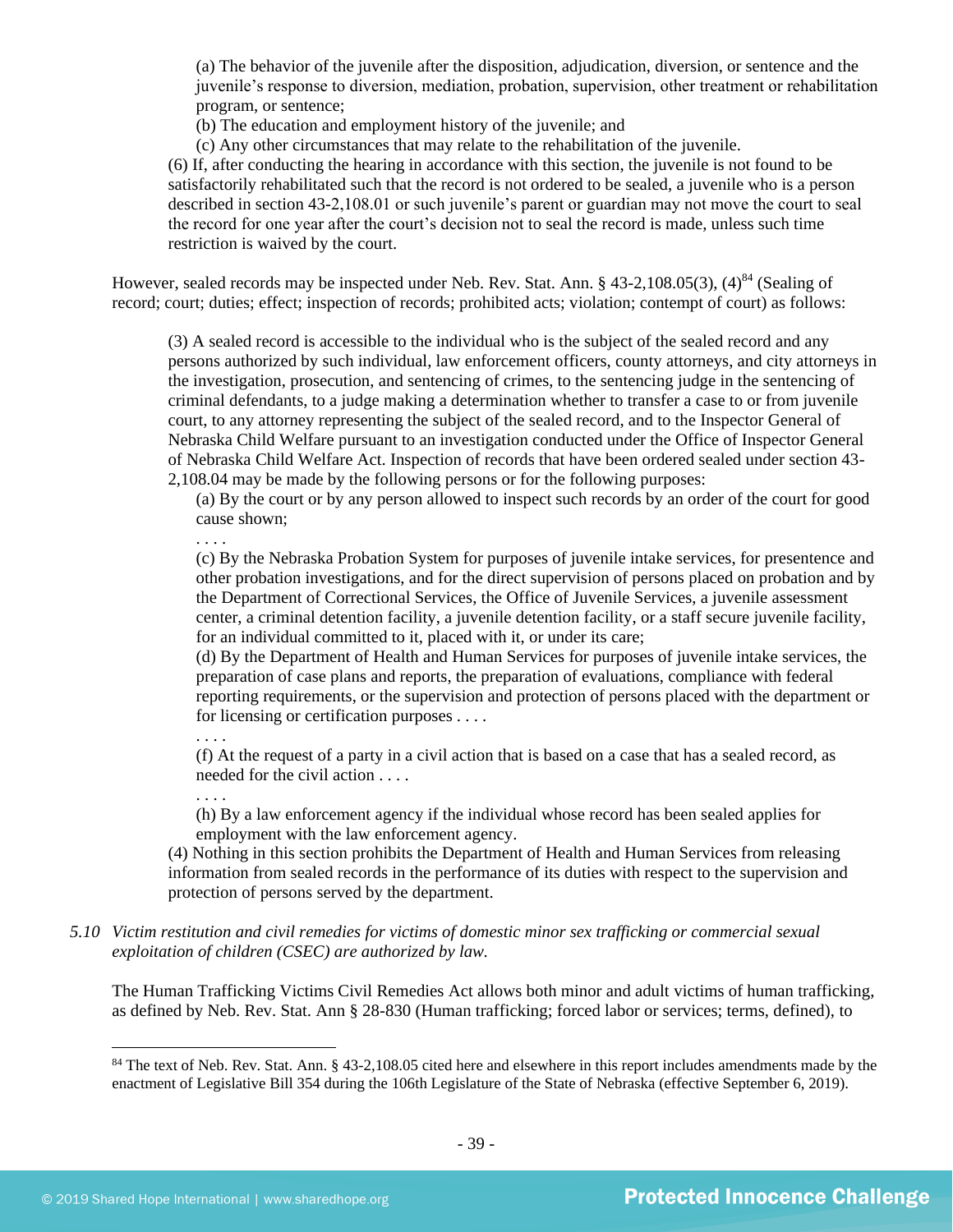bring civil claims against traffickers, buyers, or facilitators. Neb. Rev. Stat. Ann. § 25-21,299<sup>85</sup> (Civil action authorized; recovery; attorney's fees and costs; injunctive relief) states,

(1) Any trafficking victim, his or her parent or legal guardian, or personal representative in the event of such victim's death, who suffered or continues to suffer personal or mental injury, death, or any other damages proximately caused by such human trafficking may bring a civil action against any person who knowingly (a) engaged in human trafficking of such victim within this state or (b) aided or assisted in the human trafficking of such victim within this state.

(2) A plaintiff who prevails in a civil action brought pursuant to the Human Trafficking Civil Remedy Act may recover his or her damages<sup>86</sup> proximately caused by the actions of the defendant plus any and all attorney's fees and costs reasonably associated with the civil action.

. . . .

Additionally, under the Exploited Children's Civil Remedy Act,<sup>87</sup> Nebraska provides a civil cause of action for sex trafficked minors who were depicted in child sexual abuse material (CSAM). Neb. Rev. Stat. Ann. § 25- 21,292 (Civil action authorized; recovery; attorney's fees and costs; injunctive relief) states,

(1) Any participant<sup>88</sup> or portrayed observer<sup>89</sup> in a visual depiction of sexually explicit conduct<sup>90</sup> or his or her parent or legal guardian who suffered or continues to suffer personal or psychological injury as a

(a) The physical pain and mental suffering the plaintiff has experienced and is reasonably certain to experience in the future;

(b) The reasonable value of the medical, hospital, nursing, and care and supplies reasonably needed by and actually provided to the plaintiff and reasonably certain to be needed and provided in the future;

- (c) The reasonable value of transportation, housing, and child care reasonably needed and actually incurred by the plaintiff;
- (d) The reasonable value of the plaintiff's labor and services the plaintiff has lost because he or she was a trafficking victim;
- (e) The reasonable monetary value of the harm caused by the documentation and circulation of the human trafficking;

(g) In the event of death, damages available as in other actions for wrongful death; and

(h) The reasonable costs incurred by the plaintiff to participate in the criminal investigations or prosecution or attend criminal proceedings related to trafficking the plaintiff.

<sup>87</sup> Neb. Rev. Stat. Ann. §§ 25-21,290 to -21,296.

<sup>88</sup> Neb. Rev. Stat. Ann. § 25-21,291(8) (Terms, defined) defines "participant" as "a child who appears in any visual depiction of sexually explicit conduct and is portrayed or actively engaged in acts of sexually explicit conduct appearing therein."

<sup>89</sup> Neb. Rev. Stat. Ann. § 25-21,291(9) (Terms, defined) defines "portrayed observer" as "a child who appears in any visual depiction where sexually explicit conduct is likewise portrayed or occurring within the child's presence or in the child's proximity."

<sup>90</sup> Pursuant to Neb. Rev. Stat. Ann. § 25-21,291(10), "Sexually explicit conduct has the same meaning as in section 28-1463.02." Neb. Rev. Stat. Ann. § 28-1463.02(5) defines "sexual explicit conduct" as

(a) Real or simulated intercourse, whether genital-genital, oral-genital, anal-genital, or oral-anal between persons of the same or opposite sex or between a human and an animal or with an artificial genital; (b) real or simulated masturbation;

(c) real or simulated sadomasochistic abuse;

(d) erotic fondling;

 $85$  The text of Neb. Rev. Stat. Ann. § 25-21,299 cited here and elsewhere in this report includes amendments made by the enactment of Legislative Bill 519 during the 106th Legislature of the State of Nebraska (effective September 6, 2019). <sup>86</sup> Pursuant to Neb. Rev. Stat. Ann. § 25-21,299(3), damages include, but are not limited to, the following:

<sup>(</sup>f) The reasonable costs incurred by the plaintiff to relocate away from the defendant or the defendant's associates;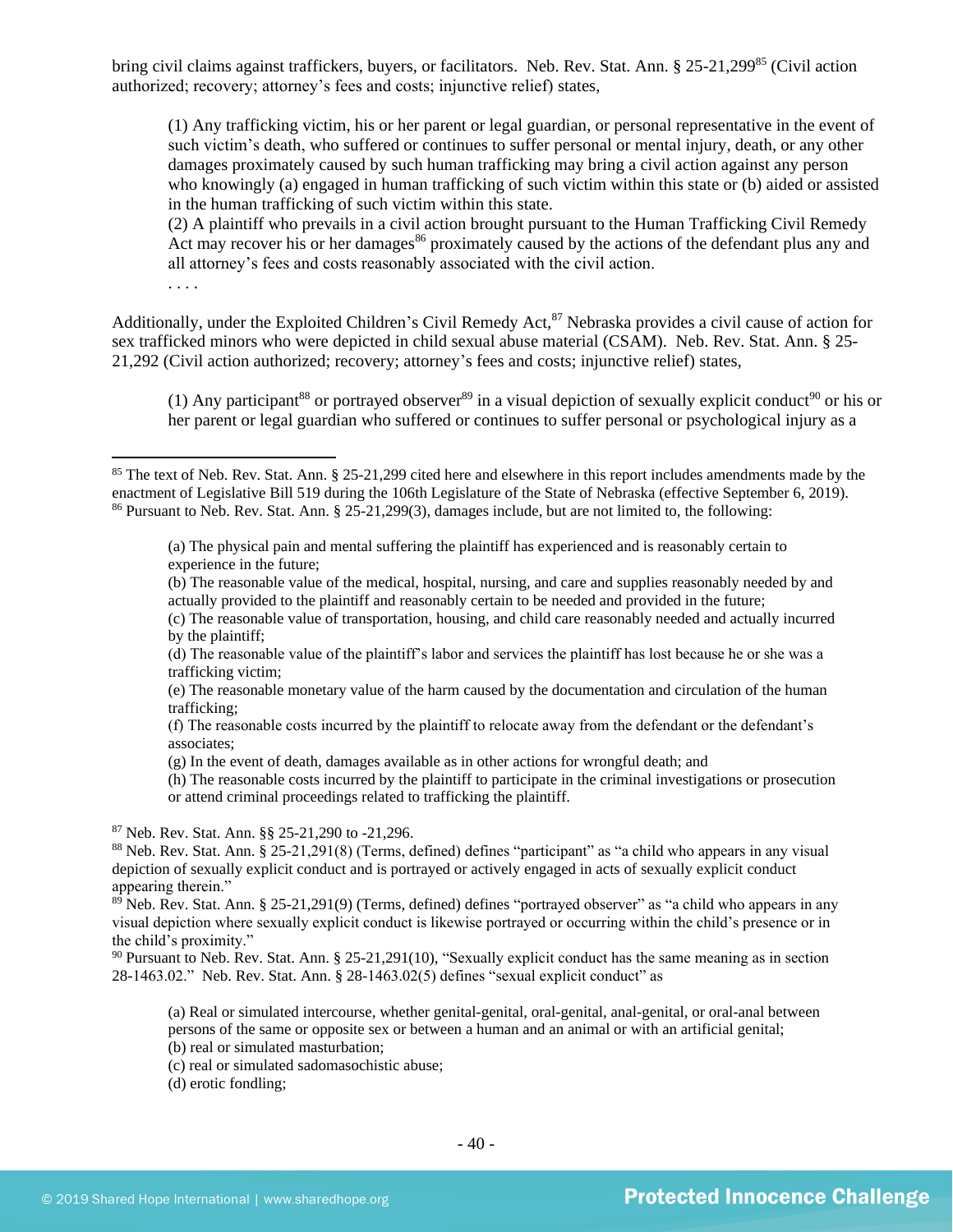result of such participation or portrayed observation may bring a civil action against any person who knowingly and willfully (a) created, distributed, or actively acquired such visual depiction while in this state or (b) aided or assisted with the creation, distribution, or active acquisition of such visual depiction while such person or the person aided or assisted was in this state.

(2) A plaintiff who prevails in a civil action brought pursuant to the Exploited Children's Civil Remedy Act may recover his or her actual damages, which are deemed to be a minimum of one hundred fifty thousand dollars, plus any and all attorney's fees and costs reasonably associated with the civil action. In addition to all other remedies available under the act, the court may also award temporary, preliminary, and permanent injunctive relief as the court deems necessary and appropriate. (3) This section does not create a cause of action if the participant was sixteen years of age or older at the time the visual depiction was created and the participant willfully and voluntarily participated in the creation of the visual depiction.

Restitution may also be available to a commercially sexually exploited child. Neb. Rev. Stat. Ann. § 29-2280 (Restitution; order; when) states,

A sentencing court may order the defendant to make restitution for the actual physical injury or property damage or loss sustained by the victim as a direct result of the offense for which the defendant has been convicted. With the consent of the parties, the court may order restitution for the actual physical injury or property damage or loss sustained by the victim of an uncharged offense or an offense dismissed pursuant to plea negotiations . . . .

The court determines the amount of restitution "based on the actual damages sustained by the victim." Neb. Rev. Stat. Ann. § 29-2281. Additionally, Neb. Rev. Stat. Ann. § 29-2282 (Property damage; bodily injury; death; relief authorized) states, "If the offense results in bodily injury, the court may require payment of necessary medical care, including, but not limited to, physical or psychological treatment and therapy, and payment for income lost due to such bodily injury."

- 5.10.1 Recommendation: Amend Neb. Rev. Stat. Ann. § 29-2280 (Restitution; order; when) to make restitution mandatory in human trafficking and CSEC offenses.
- *5.11 Statutes of limitations for civil and criminal actions for child sex trafficking or commercial sexual exploitation of children (CSEC) offenses are eliminated or lengthened to allow prosecutors and victims a realistic opportunity to pursue criminal action and legal remedies.*

State law eliminates the criminal statute of limitations and lengthens the civil statute of limitations for cases related to child sex trafficking. Regarding criminal cases, generally, felony prosecutions must commence within 3 years of the offense, and misdemeanor prosecutions must commence within 1 year and 6 months. Neb. Rev. Stat. Ann. § 29-110(1)–(2) (Prosecutions; complaint, indictment, or information; filing; time limitations; exceptions). However, Neb. Rev. Stat. Ann. § 29-110(10)<sup>91</sup> states, "There shall not be any time limitations for prosecution or punishment for . . . sex trafficking of a minor under subsection (1) of section 28-831 [Human

<sup>(</sup>e) erotic nudity; or

<sup>(</sup>f) real or simulated defecation or urination for the purpose of sexual gratification or sexual stimulation of one or more of the persons involved.

 $91$  The text of Neb. Rev. Stat. Ann. § 29-110 cited here and elsewhere in this report includes amendments made by the enactment of Legislative Bill 519 during the 106th Legislature of the State of Nebraska (effective September 6, 2019).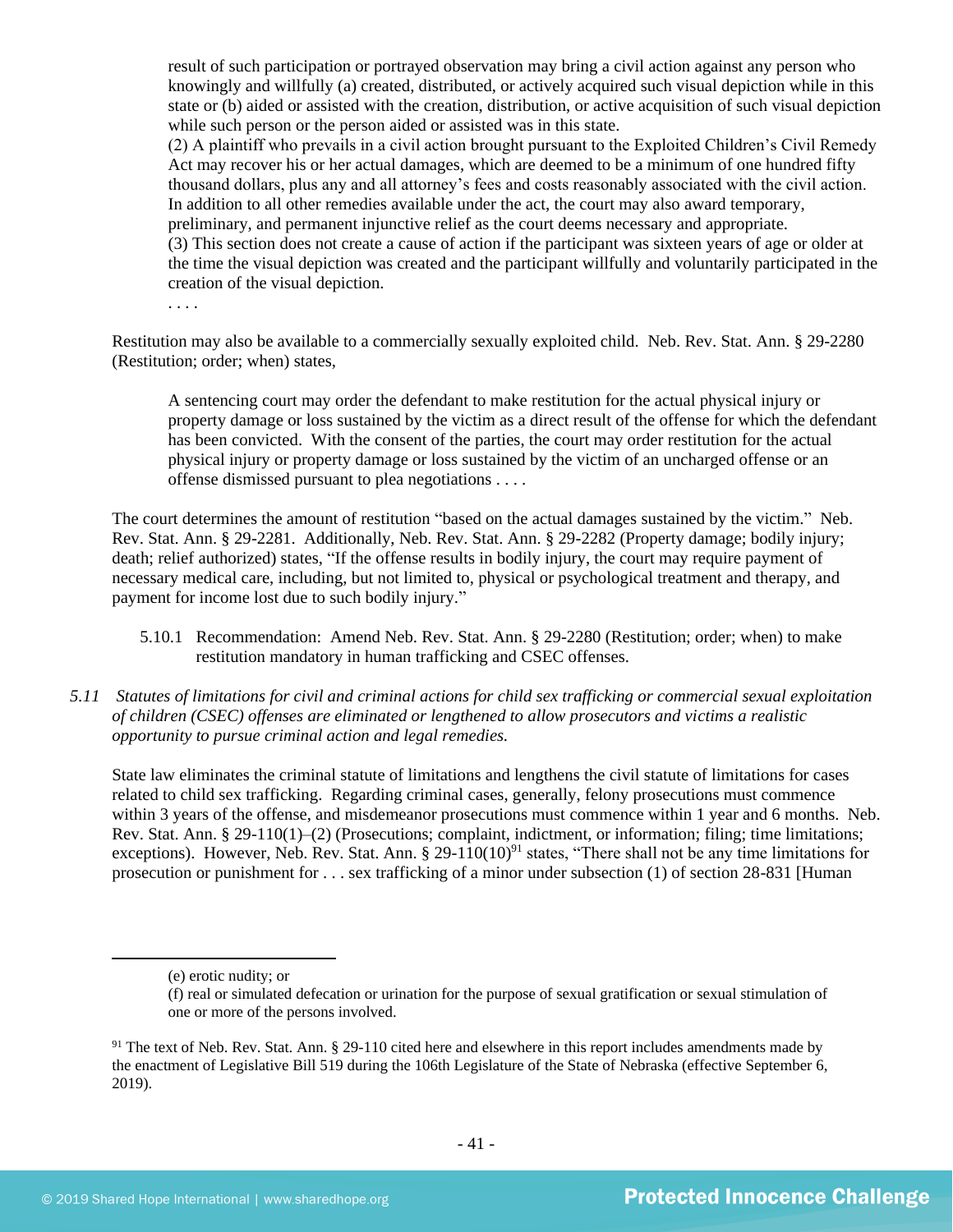trafficking; forced labor or services; prohibited acts; penalties], or an offense under 28-1463.03 [Visual depiction of sexually explicit conduct; prohibited acts; affirmative defense] . . . . "<sup>92</sup>

Although not eliminated, the criminal statute of limitations is lengthened for other offenses related to the commercial sexual exploitation of children. Neb. Rev. Stat. Ann. § 29-110(3)–(5) states,

(3) Except as otherwise provided by law, no person shall be prosecuted for kidnapping under section 28-313, false imprisonment under section 28-314 or 28-315, child abuse under section 28- 707, pandering under section 28-802, debauching a minor under section 28-805, or an offense under section 28-813 when the victim is under sixteen years of age at the time of the offense (a) unless the indictment for such offense is found by a grand jury within seven years next after the offense has been committed or within seven years next after the victim's sixteenth birthday, whichever is later, or (b) unless a complaint for such offense is filed before the magistrate within seven years next after the offense has been committed or within seven years next after the victim's sixteenth birthday, whichever is later, and a warrant for the arrest of the defendant has been issued.

(4) Except as otherwise provided by law, no person shall be prosecuted for a violation of subsection (2) or (3) of section 28-831 [Human trafficking; forced labor or services; prohibited acts; penalties] (a) unless the indictment for such offense is found by a grand jury within seven years next after the offense has been committed or within seven years next after the victim's eighteenth birthday, which is later, or (b) unless a complaint for such offense is filed before the magistrate within seven years next after the offense has been committed or within seven years next after the victim's eighteenth birthday, whichever is later, and a warrant for the arrest of the defendant has been issued.

(5) Except as otherwise provided by law, no person shall be prosecuted for an offense under section 28-813.01 [Sexually explicit conduct; visual depiction; unlawful; penalty; affirmative defense] or 28-1463.05 [Child Pornography Prevention Act] (a) unless the indictment for such offense is found by a grand jury within seven years next after the offense has been committed or within seven years next after the victim's eighteenth birthday, whichever is later, or (b) unless a complaint for such offense is filed before the magistrate within seven years next after the offense has been committed or within seven years next after the victim's eighteenth birthday, which is later, and a warrant for the arrest of the defendant has been issued.

To receive a civil remedy under the Exploited Children's Civil Remedy Act, Neb. Rev. Stat. Ann. § 25- 21,293 (Time for brining action; limitation) states that an action "shall be filed within three years of the later of" the conclusion of criminal prosecution of the offender, the date the victim is able to identify the offender, or the victim's 18<sup>th</sup> birthday. However, according to Neb. Rev. Stat. Ann. § 25-21,300 (Time for bringing action; limitation), the statute of limitations on civil claims under the Human Trafficking Victims Civil Remedies Act is 10 years from the later of:

(1) The conclusion of any related criminal prosecution against the person or persons from whom recovery is sought;

(2) The receipt of actual or constructive notice sent or given to the trafficking victim or his or her parent or legal guardian by a member of a law enforcement entity informing the victim or his or her parent or legal guardian that the entity has identified the person who knowingly (a) engaged in human trafficking of such victim or (b) aided or assisted with the human trafficking of such victim;

 $92$  The criminal statutes of limitations are also eliminated for certain sexual offenses. Neb. Rev. Stat. Ann. § 29-110(10) provides, "There shall not be any time limitations for prosecution or punishment for . . . sexual assault of a child in the second or third degree under section 28-320.01 . . . or sexual assault of a child in the first degree under section 28-319.01 . . . ; nor shall there be any time limitations for prosecution or punishment for sexual assault in the third degree under section 28-320 when the victim is under sixteen years of age at the time of the offense."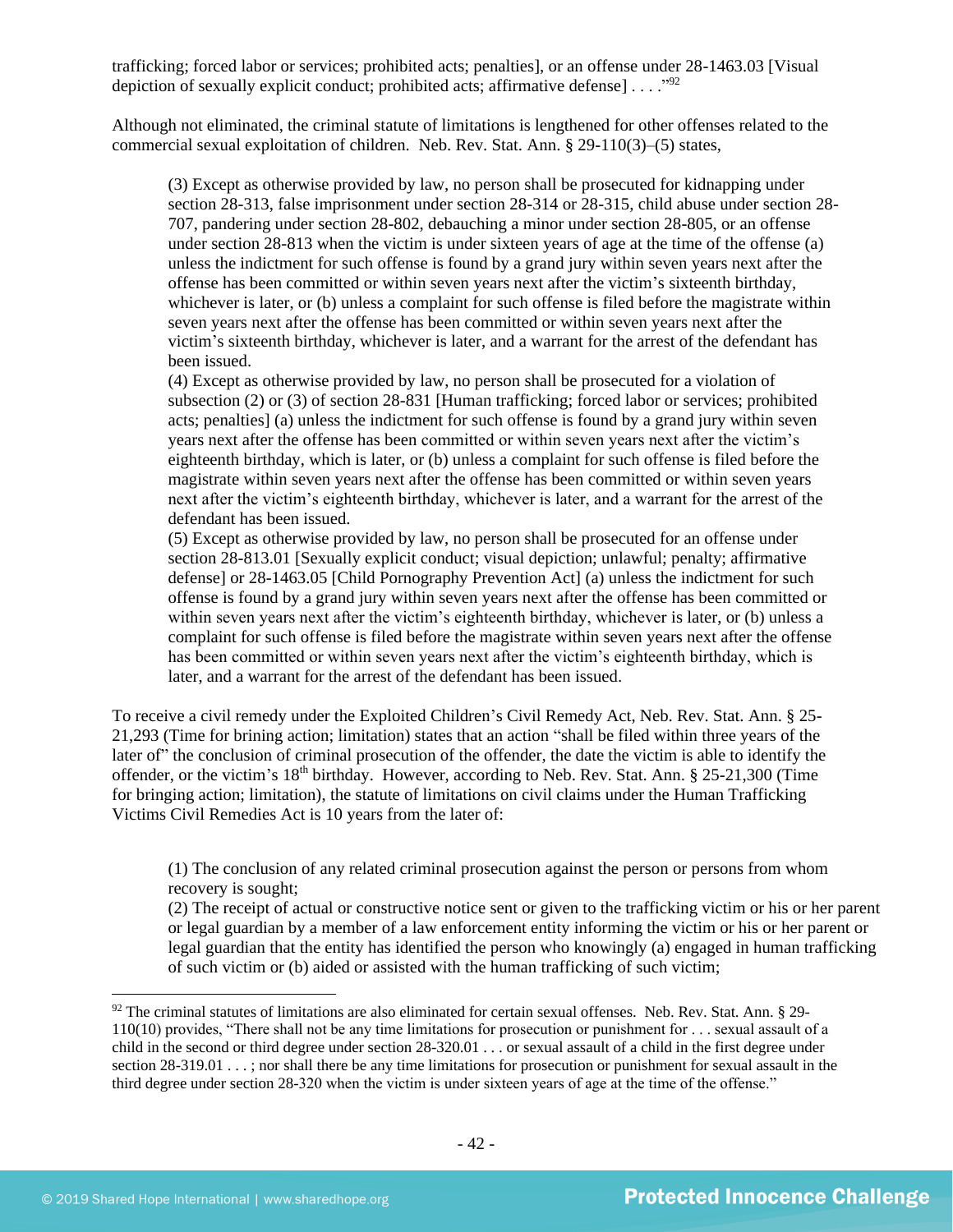(3) The time at which the human trafficking of the trafficking victim ended if he or she was eighteen years of age or older; or

(4) The victim reaching the age of majority if the victim was under eighteen years of age at the time he or she was a victim of human trafficking.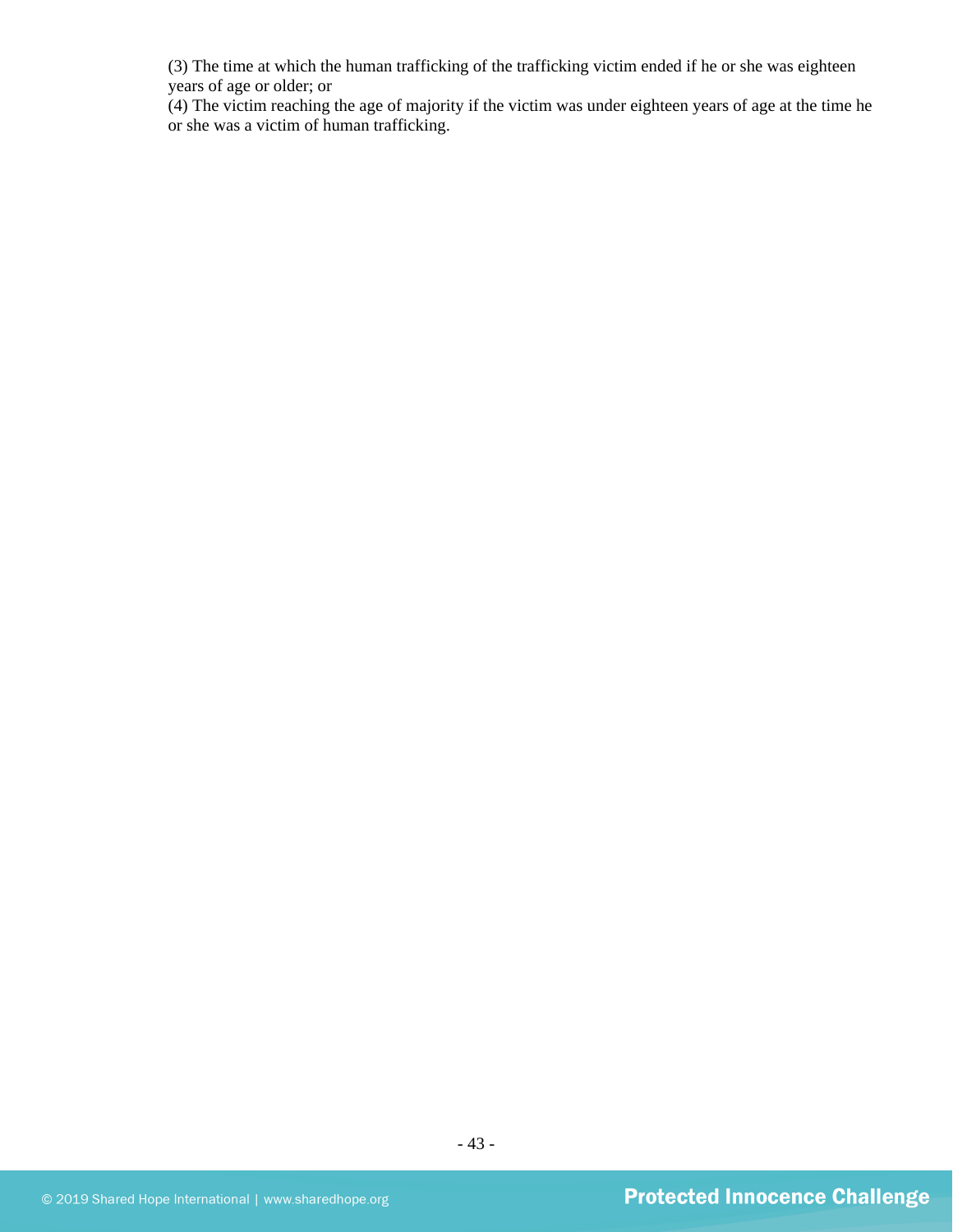#### **FRAMEWORK ISSUE 6: CRIMINAL JUSTICE TOOLS FOR INVESTIGATION AND PROSECUTIONS**

#### *Legal Components:*

- *6.1 Training on human trafficking and domestic minor sex trafficking for law enforcement is statutorily mandated or authorized.*
- *6.2 Single party consent to audiotaping is permitted in law enforcement investigations.*
- *6.3 Wiretapping is an available tool to investigate domestic minor sex trafficking and commercial sexual exploitation of children (CSEC).*
- *6.4 Using a law enforcement decoy to investigate buying or selling commercial sex is not a defense to soliciting, purchasing, or selling sex with a minor.*
- *6.5 Using the Internet or electronic communications to investigate buyers and traffickers is a permissible investigative technique.*
- *6.6 State law requires reporting of missing children and located missing children.*

## *Legal Analysis:*

*6.1 Training on human trafficking and domestic minor sex trafficking for law enforcement is statutorily mandated or authorized.*

*\_\_\_\_\_\_\_\_\_\_\_\_\_\_\_\_\_\_\_\_\_\_\_\_\_\_\_\_\_\_\_\_\_\_\_\_\_\_\_\_\_\_\_\_\_\_\_\_\_\_\_\_\_\_\_\_\_\_\_\_\_\_\_\_\_\_\_\_\_\_\_\_\_\_\_\_\_\_\_\_\_\_\_\_\_\_\_\_\_\_\_\_\_\_*

Neb. Rev. Stat. Ann. § 81-1402 (Nebraska Law Enforcement Training Center; created; purposes) establishes the Nebraska Law Enforcement Training Center to oversee training of law enforcement, conduct certification of law enforcement, and test law enforcement candidates "to ensure they meet pre-certification and certification requirements." Under 2012 Legislative Bill 1145 (Sec. 3),

(1) It is the intent of the Legislature that law enforcement agencies, prosecutors, public defenders, judges, juvenile detention center staff, and others involved in the juvenile justice system and the criminal justice system and other relevant officials be provided mandatory training regarding issues in human trafficking. The task force established in section 2 of this act shall work with such agencies, persons, and staff to develop a proper curriculum for the training and to determine how the training should be provided. The determination and accompanying legislative recommendations shall be made by December 1, 2012. Such training shall focus on:

(a) State and federal law regarding human trafficking;

(b) Methods used in identifying victims of human trafficking who are United States citizens and foreign nationals, including preliminary interview techniques and appropriate questioning methods; (c) Methods for prosecuting human traffickers;

(d) Methods of increasing effective collaboration with nongovernmental organizations and other relevant social service organizations in the course of investigating and prosecuting a human trafficking case;

(e) Methods for protecting the rights of victims of human trafficking, taking into account the need to consider human rights and the special needs of women and minor victims;

(f) The necessity of treating victims of human trafficking as crime victims rather than as criminals; and

(g) Methods for promoting the safety and well-being of all victims of human trafficking.

*6.2 Single party consent to audiotaping is permitted in law enforcement investigations.*

Neb. Rev. Stat. Ann. § 86-290(2)(b), (c) (Unlawful acts; penalty) permits single-party consent to audiotaping by stating,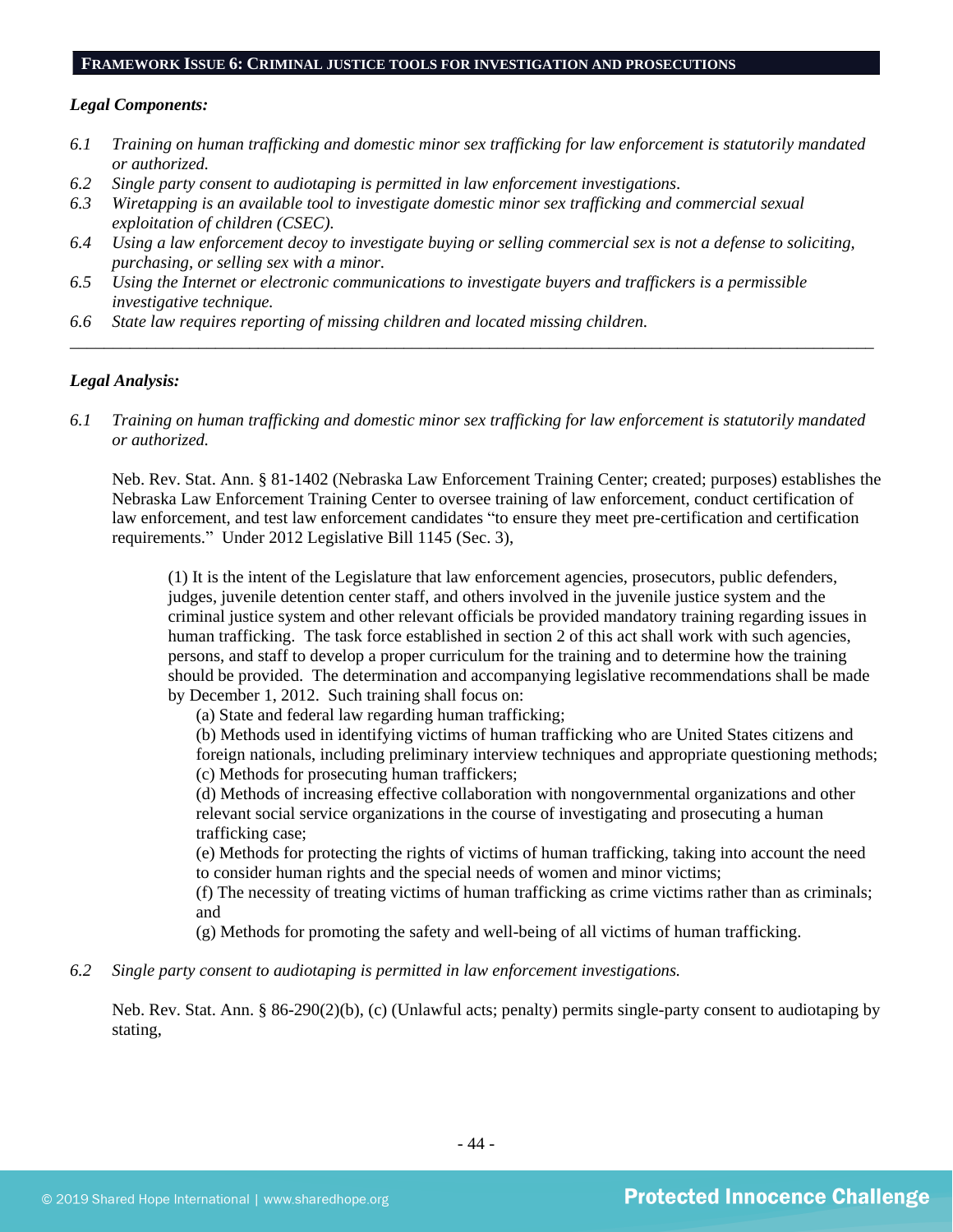(b) It is not unlawful under sections 86-271 to 86-295 for a person acting under color of law to intercept a wire, electronic, or oral communication when such person is a party to the communication or one of the parties to the communication has given prior consent to such interception.

(c) It is not unlawful under sections 86-271 to 86-295 for a person not acting under color of law to intercept a wire, electronic, or oral communication when such person is a party to the communication or when one of the parties to the communication has given prior consent to such interception unless such communication is intercepted for the purpose of committing any criminal or tortious act in violation of the Constitution or laws of the United States or of any state.

## *6.3 Wiretapping is an available tool to investigate domestic minor sex trafficking and commercial sexual exploitation of children (CSEC).*

State law expressly allows law enforcement to receive an order authorizing wiretapping during an investigation under Neb. Rev. Stat. Ann. § 28-831 (Human trafficking; forced labor or services; prohibited acts; penalties), but not during an investigation under Nebraska's CSEC laws. Neb. Rev. Stat. Ann. § 86-291<sup>93</sup> (Interception; court order) specifically states,

The Attorney General or any county attorney may make application to any district court of this state for an order authorizing or approving the interception of wire, electronic, or oral communications, and such court may grant, subject to sections 86-271 to 86-295, an order authorizing or approving the interception of wire, electronic, or oral communications by law enforcement officers having responsibility for the investigation of the offense as to which application is made, when such interception may provide or has provided evidence of the commission of the offense of murder, kidnapping, robbery, bribery, extortion, dealing in narcotic or other dangerous drugs, labor trafficking or sex trafficking, labor trafficking of a minor or sex trafficking of a minor, sexual assault of a child or a vulnerable adult, visual depiction or possessing a visual depiction of sexually explicit conduct of a child, or child enticement by means of a computer, or any conspiracy to commit any such offense.

At the same time a county attorney first makes application to the district court for an initial order authorizing or approving the interception of wire, electronic, or oral communications, the county attorney shall submit the application to the Attorney General or his or her designated deputy or assistant. Within twenty-four hours of receipt by the office of the Attorney General of the application from the county attorney, the Attorney General or his or her designated deputy or assistant, as the case may be, shall state to the district court where the order is sought his or her recommendation as to whether the order should be granted. The court shall not issue the order until it has received the recommendation or until seventy-two hours after receipt of the application from the county attorney, whichever is sooner, unless the court finds exigent circumstances existing which necessitate the immediate issuance of the order. The court may issue the order and disregard the recommendation of the Attorney General or his or her designated deputy or assistant.

- 6.3.1 Recommendation: Amend Neb. Rev. Stat. Ann. § 86-291 (Interception; court order) to include Nebraska's CSEC laws.
- *6.4 Using a law enforcement decoy to investigate buying or selling commercial sex is not a defense to soliciting, purchasing, or selling sex with a minor.*

Although Nebraska's core human trafficking law and CSEC laws do not expressly prohibit an offender from raising a defense based on the use of a law enforcement decoy posing as a minor, such a defense would

 $93$  The text of Neb. Rev. Stat. Ann. § 86-291 cited here and elsewhere in this report includes amendments made by the enactment of Legislative Bill 519 during the 106th Legislature of the State of Nebraska (effective September 6, 2019).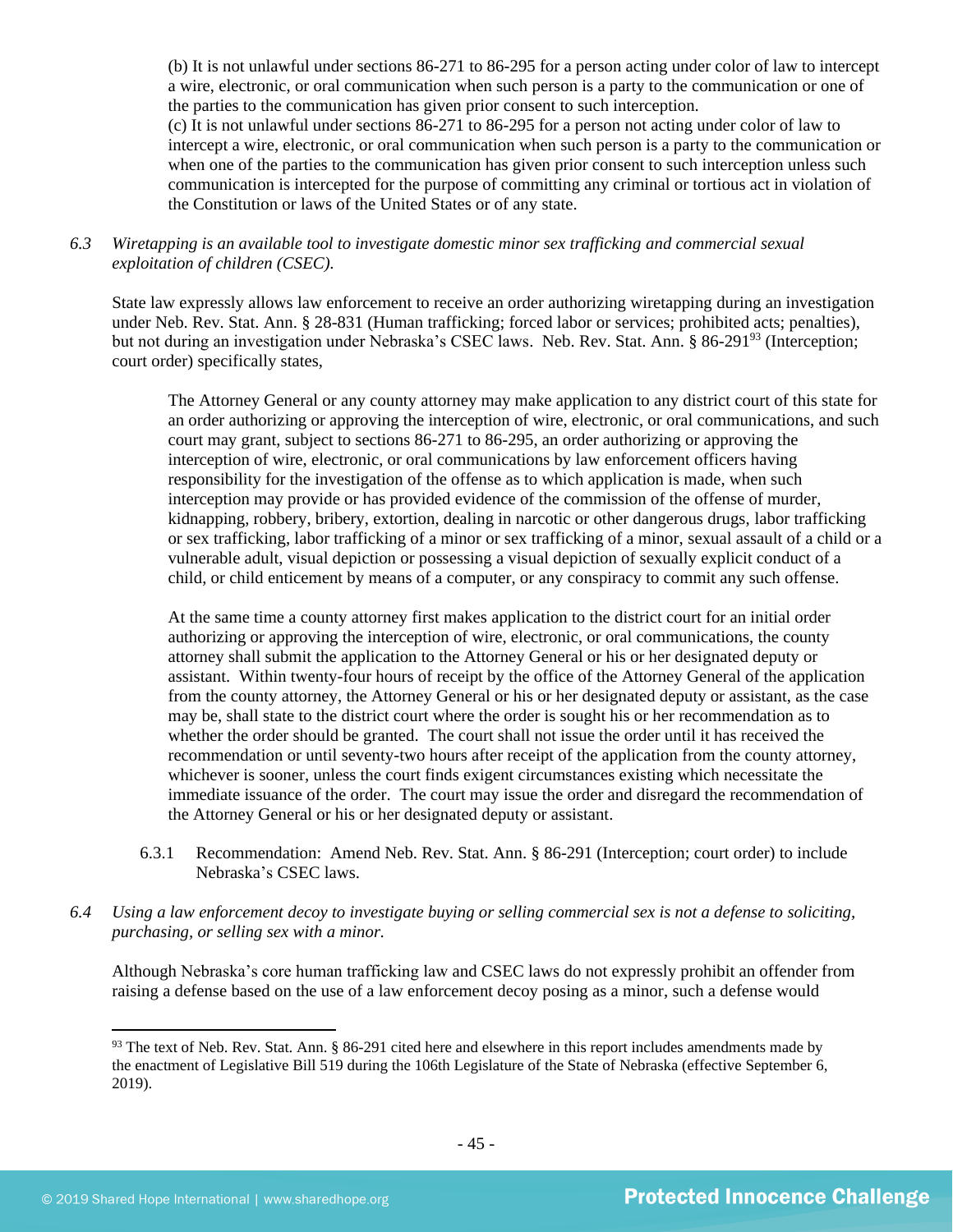generally be prohibited under Nebraska's criminal attempt statute, Neb. Rev. Stat. Ann. § 28-801 (Criminal attempt; conduct; penalties). Neb. Rev. Stat. Ann. § 28-801(1)(b) states,

A person shall be guilty of an attempt to commit a crime if he or she:

(a) Intentionally engages in conduct which would constitute the crime if the attendant circumstances were as he or she believes them to be; or

(b) Intentionally engages in conduct which, under the circumstances as he or she believes them to be, constitutes a substantial step in a course of conduct intended to culminate in his or her commission of the crime.

Accordingly, an offender could be found guilty of attempting to commit a trafficking or CSEC offense provided that he or she intentionally engaged in the prohibit conduct, believing the law enforcement decoy to be a minor.

## *6.5 Using the Internet or electronic communications to investigate buyers and traffickers is a permissible investigative technique.*

While neither is expressly commercial in nature, two of Nebraska's laws appear to authorize law enforcement to use the Internet in investigating buyers and traffickers. Neb. Rev. Stat. Ann. § 28-833(1) (Enticement by electronic communication device; penalty) makes it illegal for a person to knowingly and intentionally use "an electronic communication device to contact a child under sixteen years of age or a peace officer who is believed by such person to be a child under sixteen years of age and in so doing . . . [o]ffers or solicits any indecent, lewd, or lascivious act." Similarly, Neb. Rev. Stat. Ann. § 28-320.02(1) (Sexual assault; use of electronic communication device; prohibited acts; penalties) makes it illegal for a person to knowingly

solicit, coax, entice, or lure (a) a child sixteen years of age or younger or (b) a peace officer who is believed by such person to be a child sixteen years of age or younger, by means of an electronic communication device . . . to engage in an act which would be in violation of section [28-319](http://nebraskalegislature.gov/laws/statutes.php?statute=28-319) [Sexual assault; first degree; penalty], [28-319.01](http://nebraskalegislature.gov/laws/statutes.php?statute=28-319.01) [Sexual assault of a child; first degree; penalty], or [28-320.01](http://nebraskalegislature.gov/laws/statutes.php?statute=28-320.01) [Sexual assault of a child; second or third degree; penalties] or subsection (1) or (2) of section [28-320](http://nebraskalegislature.gov/laws/statutes.php?statute=28-320) [Sexual assault; second or third degree; penalty] . . . .

The inclusion of the language "or a peace officer who is believed by such person to be a child" under 16 suggests that law enforcement may pose as a child on the Internet while investigating violations of Neb. Rev. Stat. Ann. § 28-833(1) and § 28-320.02(1).

#### *6.6 State law requires reporting of missing children and located missing children.*

Neb. Rev. Stat. Ann. § 29-214.01(1), (4) (Missing Persons Information Clearinghouse; Nebraska State Patrol; powers and duties) establishes a Missing Persons Information Clearinghouse (Clearinghouse) to serve as a central repository for information and investigation of missing persons. Neb. Rev. Stat. Ann. § 29-214.01(2) states that the Nebraska State Patrol shall do the following:

(a) Collect, process, maintain, and disseminate information about missing persons in Nebraska through hard copy or electronic means;

. . . .

(c) Cooperate with other states and the National Crime Information Center in the exchange of information on missing persons;

(d) Maintain a statewide, toll-free telephone line, twenty-four hours a day, to receive and disseminate information related to missing persons;

(e) Maintain an Internet web site accessible to law enforcement agencies and to the public with information on missing persons and with information about the resources available through the clearinghouse . . . .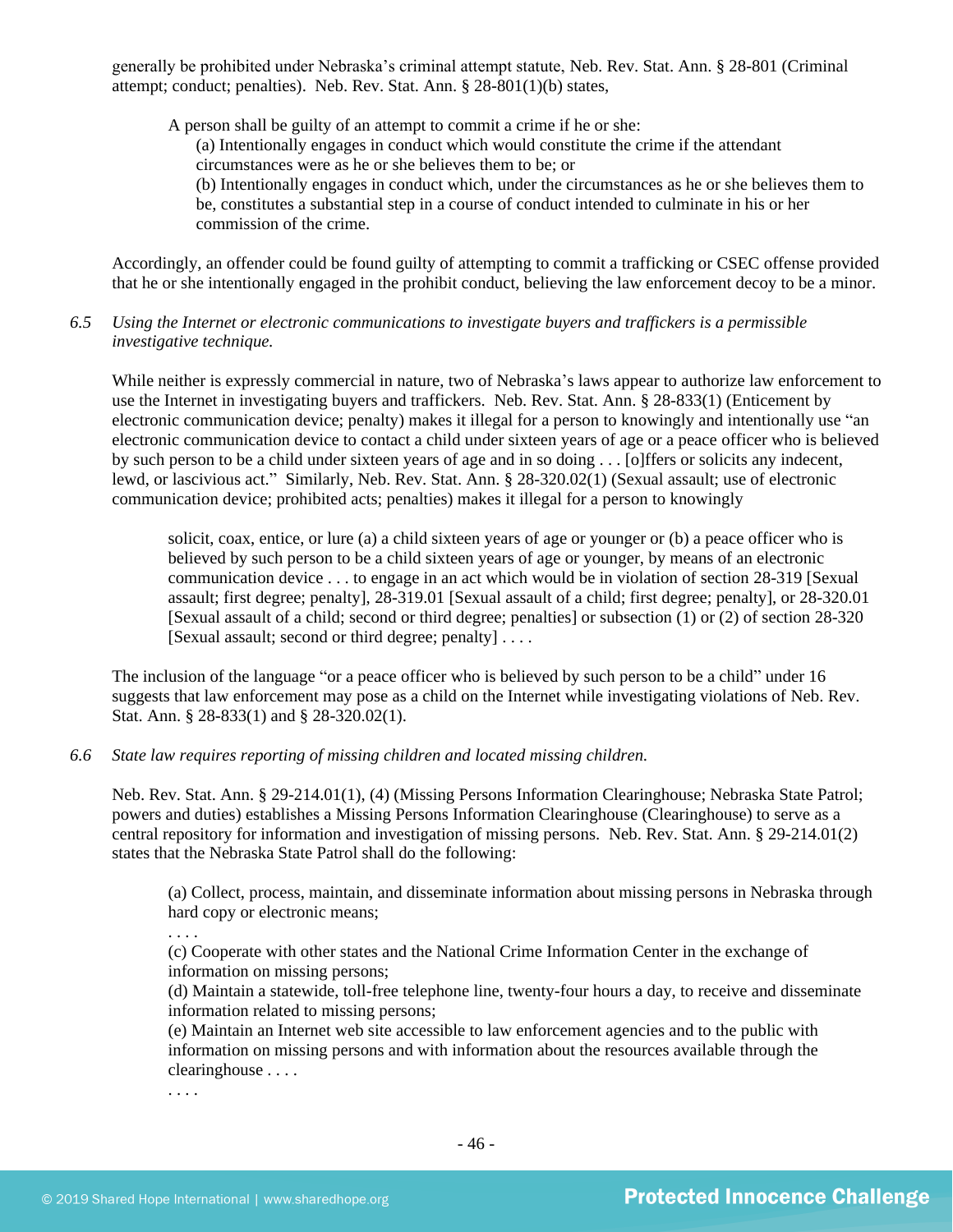(h) Distribute through hard copy or electronic means monthly missing persons bulletins to local law enforcement agencies and to other interested individuals, agencies, and media outlets which request such information. The bulletins shall contain information on missing persons in Nebraska, including names, photographs or other images, if available, descriptions of missing persons, the law enforcement agencies or persons to contact with information regarding missing persons, and the names of persons reported missing whose locations have been determined and confirmed;

. . . .

Neb. Rev. Stat. Ann. § 29-213 (Missing persons information clearinghouse; missing person report; law enforcement agency; duties) states that a law enforcement agency that receive a missing person report shall notify other law enforcement agencies and the Clearinghouse, and if the report "involves an unemancipated minor," Neb. Rev. Stat. Ann. § 29-214 (Missing persons information clearinghouse; missing person report; unemancipated minor; law enforcement agencies; duties), states that the law enforcement agency that receives the report shall "immediately transmit the proper information for inclusion in the National Crime Information Center computer and the Missing Persons Information Clearinghouse." When a missing person has been found, Neb. Rev. Stat. Ann. § 29-214.01(5) provides that "[t]he Missing Persons Information Clearinghouse shall be notified after the location of a missing person has been determined and confirmed."

Under the provisions of the Missing Children Identification Act, <sup>94</sup> additional requirements apply when the missing person is "sixteen years of age or younger reported to any law enforcement agency as abducted or lost." Neb. Rev. Stat. Ann. § 43-2003(3). In such a case, law enforcement shall "immediately notify the patrol which shall notify the school in which such missing person is enrolled and the department. The department shall notify the county agency if such missing person was born in such county." Neb. Rev. Stat. Ann. § 43-2004.

Neb. Rev. Stat. Ann. § 43-2005 (Flagging birth certificate) states that law enforcement shall flag the missing child's birth certificate, "and if such person was born in a county where a county agency records and maintains birth certificates, such agency shall also flag the birth certificate in its custody." Neb. Rev. Stat. Ann. § 43-2006 (Flagged birth certificate; inquiry and request; how handled) sets up a procedure for handling requests or inquiries about flagged birth certificates. Neb. Rev. Stat. Ann. § 43-2007(1) (Schools; exempt school; duties) similarly states that schools in which the missing child was enrolled shall flag the child's records and report any inquiry regarding the records. When the missing child is located, the flag on the child's birth certificate and school records must be removed pursuant to Neb. Rev. Stat. Ann. § 43-2009 (Removal of flag).

<sup>94</sup> Neb. Rev. Stat. Ann. §§ 43-2001 to -2012.